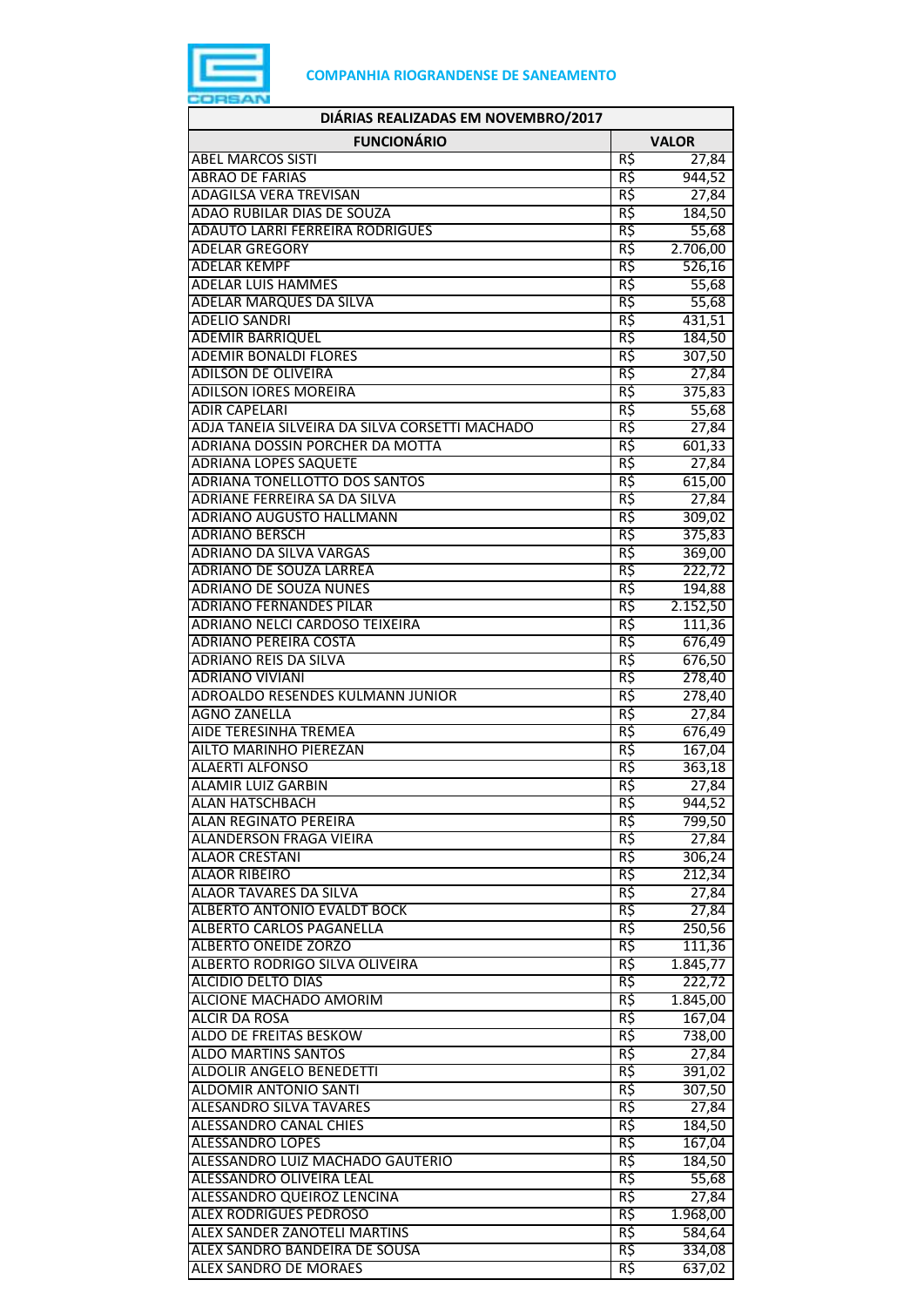

| DIÁRIAS REALIZADAS EM NOVEMBRO/2017                                   |                 |                    |
|-----------------------------------------------------------------------|-----------------|--------------------|
| <b>FUNCIONÁRIO</b>                                                    |                 | <b>VALOR</b>       |
| <b>ALEX SANDRO DIAS CASTRO</b>                                        | R\$             | 2.023,68           |
| <b>ALEXANDER RITTER</b>                                               | R\$             | 27,84              |
| <b>ALEXANDER RUAN BAIERLE</b>                                         | $R\overline{S}$ | 55,68              |
| <b>ALEXANDRA RECH TISSIANI</b>                                        | R\$             | 27,84              |
| <b>ALEXANDRE BOURSCHEIDT GABRIEL</b>                                  | R\$             | 668,16             |
| ALEXANDRE CAVALHEIRO MARCHESAN                                        | R\$             | 553,50             |
| ALEXANDRE DOS SANTOS DE OLIVEIRA                                      | R\$             | 253,34             |
| <b>ALEXANDRE EDUARDO KRAMER</b><br>ALEXANDRE FERREIRA TOLFO           | R\$<br>R\$      | 27,84              |
| ALEXANDRE KUNKEL DA COSTA                                             | R\$             | 1.490,94<br>55,68  |
| ALEXANDRE MADEIRA CALVETTI                                            | R\$             | 250,56             |
| <b>ALEXANDRE MIETH DOS SANTOS</b>                                     | R\$             | 861,00             |
| ALEXANDRE SILVA PRESTES SOUZA                                         | R\$             | 601,33             |
| <b>ALEXANDRE SOKOLOV</b>                                              | R\$             | 528,96             |
| <b>ALEXANDRE SOUZA SCHNEID</b>                                        | R\$             | 590,20             |
| <b>ALEXANDRE TEDESCO FARIAS</b>                                       | R\$             | 2.214,00           |
| <b>ALEXSANDER MIRANDA</b>                                             | R\$             | 553,50             |
| ALFREDO LEONARDO GUEDES FULBER                                        | R\$             | 807,36             |
| ALHESTERTOLINO DOS SANTOS OLIVEIRA                                    | R\$             | 212,34             |
| <b>ALICE RODRIGUES CARDOSO</b>                                        | R\$             | 212,34             |
| <b>ALINE JACONDINO RIBEIRO</b>                                        | R\$             | 83,52              |
| <b>ALINE ROBERTA VARGAS</b>                                           | R\$             | 334,08             |
| ALISSON AFONSO AVELINO                                                | R\$             | 2.952,00           |
| ALLAN DE CASTRO ROSA                                                  | R\$             | 27,84              |
| <b>ALMIRO FERNANDES PORTO</b>                                         | R\$             | 139,20             |
| <b>ALOISIO SCHNEIDER</b>                                              | R\$             | 306,24             |
| <b>ALTEMIR PAULO FINGER</b>                                           | R\$             | 55,68              |
| <b>ALVARINO LIMA PEREIRA</b>                                          | R\$             | 139,20             |
| <b>ALVARO AUGUSTO STEFFEN TORRES</b><br><b>ALVARO LEITE FERNANDES</b> | R\$<br>R\$      | 640,32<br>1.397,04 |
| <b>ALVARO VELASQUES ESPELOCIM</b>                                     | R\$             | 430,50             |
| <b>ALZIAR BORGES</b>                                                  | R\$             | 27,84              |
| AMANDA MARTINS MAFASSIOLLI                                            | R\$             | 55,68              |
| <b>AMANDA TROVO</b>                                                   | R\$             | 83,52              |
| AMAURI LUIS MEOTTI                                                    | R\$             | 83,52              |
| <b>AMELIA JEPSEN HEINECK</b>                                          | R\$             | 55,68              |
| ANA BEATRIZ NOSCHANG MITTELSTAEDT                                     | R\$             | 27,84              |
| ANA CRISTINA BIELOHOUBEK CARNIEL                                      | R\$             | 27,84              |
| <b>ANA LUCIA CANTARELLI</b>                                           | R\$             | 430,50             |
| <b>ANA LUSIA LEAL CORTE</b>                                           | R\$             | 27,84              |
| ANA MARIA PRESTES BRUM DA SILVEIRA                                    | $R\zeta$        | 403,67             |
| ANA MARIA RODRIGUES DA SILVA                                          | R\$             | 27,84              |
| <b>ANA MARILIGE CORNELI</b>                                           | R\$             | 278,40             |
| <b>ANA PAULA BOSSLE</b>                                               | R\$             | 27,84              |
| ANA PAULA FERRARI                                                     | R\$             | 27,84              |
| ANA PAULA RODRIGUES DE LIMA DE BITENCOURT                             | R\$             | 27,84              |
| ANA PAULA VEZZOSI BIANCHI                                             | R\$             | 615,00             |
| <b>ANACLETO MARCA</b><br><b>ANACLETO SOLETTI</b>                      | R\$<br>R\$      | 111,36             |
| ANDERSON BARBOZA GOMES                                                | R\$             | 222,72<br>167,04   |
| <b>ANDERSON DAVI CORASSA</b>                                          | R\$             | 526,16             |
| <b>ANDERSON ISMAEL CYGAINSKI</b>                                      | R\$             | 27,84              |
| <b>ANDERSON MATIAS KONZEN</b>                                         | R\$             | 184,50             |
| <b>ANDERSON SILVA DE OLIVEIRA</b>                                     | R\$             | 55,68              |
| <b>ANDERSON SODRE</b>                                                 | R\$             | 278,40             |
| ANDRE ALEXANDRE LEITE DA SILVA                                        | R\$             | 167,04             |
| <b>ANDRE ALVES MACHADO</b>                                            | R\$             | 835,20             |
| <b>ANDRE BASSUALDO SOARES</b>                                         | R\$             | 55,68              |
| <b>ANDRE DA MOTTA MONTAGNER</b>                                       | R\$             | 55,68              |
| ANDRE DA SILVA MACEDO                                                 | R\$             | 27,84              |
| ANDRE DE MATOS BRANCO                                                 | R\$             | 27,84              |
| ANDRE FABIANO DA SILVA CHAVES                                         | R\$             | 184,50             |
| ANDRE FELIPE LEITE OLIVEIRA                                           | R\$             | 83,52              |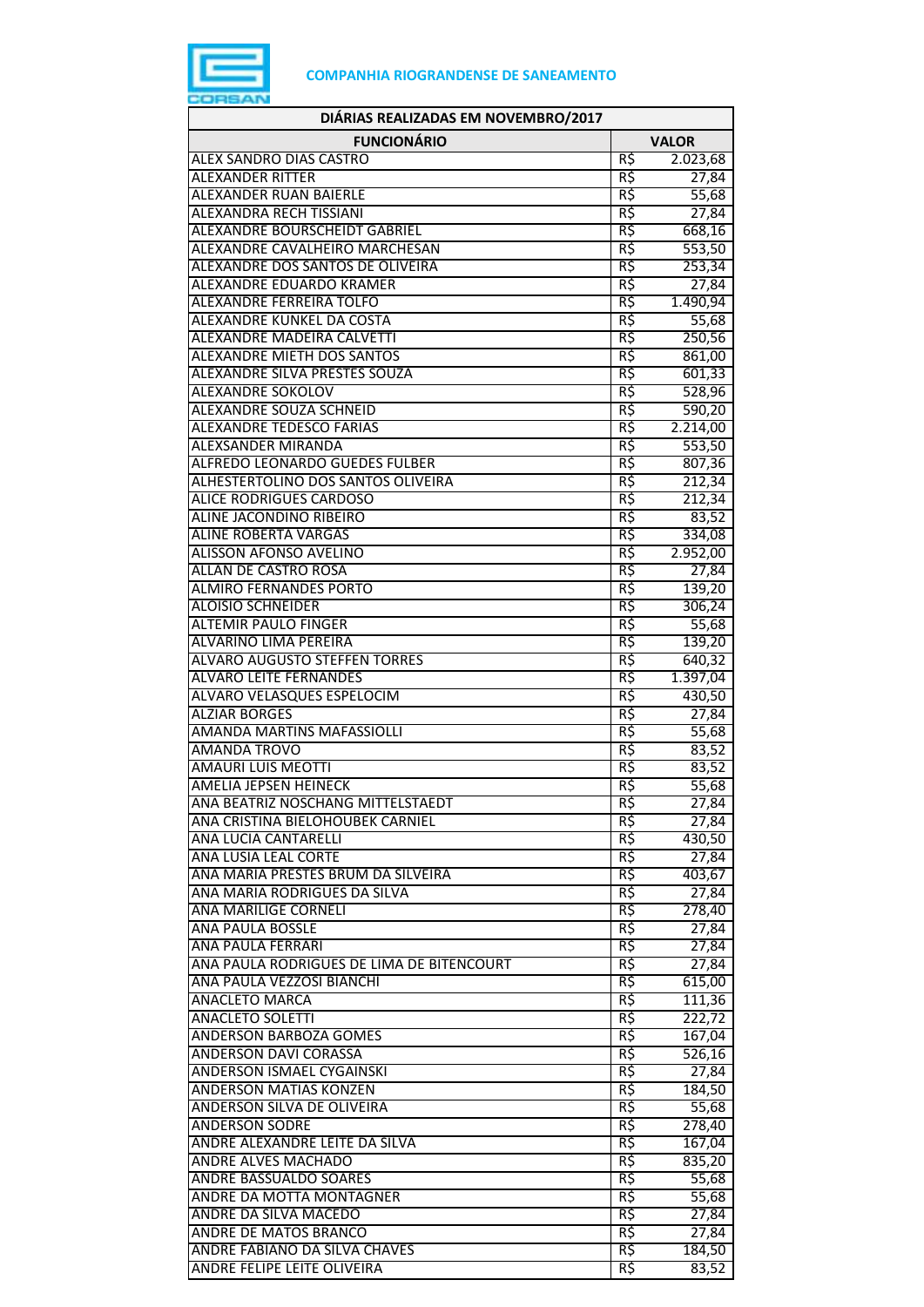

| DIÁRIAS REALIZADAS EM NOVEMBRO/2017                     |              |                    |
|---------------------------------------------------------|--------------|--------------------|
| <b>FUNCIONÁRIO</b>                                      | <b>VALOR</b> |                    |
| <b>ANDRE IVAN DE AVILA</b>                              | R\$          | 83,52              |
| <b>ANDRE LUCIANO ROSSETO</b>                            | R\$          | 2.460,00           |
| ANDRE LUIS DA SILVA OLIVEIRA                            | R\$          | 1.011,84           |
| <b>ANDRE LUIS DE CAMPOS</b>                             | R\$          | 528,96             |
| ANDRE LUIS DE LIMA ORGUISSA                             | R\$          | 83,52              |
| <b>ANDRE LUIS GUERRA</b>                                | R\$          | 431,51             |
| ANDRE LUIS MACHADO MOREIRA                              | R\$          | 670,68             |
| ANDRE LUIS MAURICIO DOS SANTOS                          | R\$          | 553,50             |
| ANDRE LUIZ DE SOUZA VARGAS                              | R\$          | 83,52              |
| <b>ANDRE LUIZ SILVEIRA LOPES</b>                        | R\$          | 83,52              |
| <b>ANDRE NOETZOLD SCHEFFER</b>                          | R\$          | 430,50             |
| ANDRE PEREIRA DE ARAUJO                                 | R\$          | 306,24             |
| <b>ANDRE RAMOS ROMERO</b>                               | R\$          | 184,50             |
| <b>ANDRE VIANA</b>                                      | R\$          | 2.398,50           |
| ANDRE ZARPELON DA SILVA                                 | R\$          | 3.813,00           |
| <b>ANDREA BANDEIRA SANCHES</b>                          | R\$          | 27,84              |
| <b>ANDREA DE ARAUJO BORGES</b>                          | R\$          | 501,12             |
| <b>ANDREI MOREIRA VASSALLI</b>                          | R\$          | 111,36             |
| <b>ANDREIA CRISTINA PAES PIRES</b>                      | R\$          | 55,68              |
| <b>ANDREIA VARGAS DOS SANTOS</b>                        | R\$          | 55,68              |
| <b>ANDREWS MIGUEL DE SOUZA DUARTE</b>                   | R\$          | 307,50             |
| <b>ANDREY JAIME POGORECKI</b>                           | R\$          | 431,51             |
| ANDREY REICHELT AZAMBUJA                                | R\$          | 1.057,92           |
| ANDREZA CONCEICAO VARGAS DA SILVA                       | R\$<br>R\$   | 27,84              |
| <b>ANDRIELE CRUZ DA SILVA</b><br>ANDRIGO JAMUR DA SILVA | R\$          | 184,50             |
| ANDRISA LIDIANE DA SILVA PANTALEAO PEREIRA              | R\$          | 334,08             |
| <b>ANELISE KLEIN</b>                                    | R\$          | 27,84<br>212,34    |
| ANETE CRISTINE KLOPPENBURG PINA                         | R\$          |                    |
| ANGELA BEATRIZ DE SOUZA STORCH BRASIL PRADO             | R\$          | 615,00<br>2.214,00 |
| <b>ANGELA BORCHARTT LEMES</b>                           | R\$          | 83,52              |
| <b>ANGELA COCIO MARTINS</b>                             | R\$          | 83,52              |
| ANGELICA SOUZA DA SILVEIRA RITTER                       | R\$          | 27,84              |
| <b>ANGELO ALVES WILLRICH</b>                            | R\$          | 306,24             |
| <b>ANGELO FANTONI</b>                                   | R\$          | 736,74             |
| ANGELO MARCELO BARBOSA FARO                             | R\$          | 83,52              |
| <b>ANGELO SCHWARZ</b>                                   | кş           | 2.521,50           |
| ANTONIO AGUINALDO DA SILVA BORGES                       | R\$          | 612,48             |
| ANTONIO AUGUSTO CORTES DE CARVALHO                      | R\$          | 307,50             |
| <b>ANTONIO AUGUSTO RIBAS DE FREITAS</b>                 | R\$          | 27,84              |
| <b>ANTONIO BELOTTO</b>                                  | R\$          | 55,68              |
| <b>ANTONIO CARLOS CARATI GENERALI</b>                   | R\$          | 27,84              |
| <b>ANTONIO CARLOS DE BORBA</b>                          | R\$          | 584,64             |
| <b>ANTONIO CARLOS DE MORAIS</b>                         | R\$          | 1.045,50           |
| <b>ANTONIO CARLOS TORRES FERREIRA</b>                   | R\$          | 553,50             |
| <b>ANTONIO CARLOS VEIGA</b>                             | R\$          | 111,36             |
| <b>ANTONIO CARLOS VULFE NOTZOLD</b>                     | R\$          | 27,84              |
| <b>ANTONIO LUIZ NOGUEIRA JUNIOR</b>                     | R\$          | 139,20             |
| ANTONIO MARCOS DEMOLINER                                | R\$          | 139,20             |
| <b>ANTONIO MARCOS PAGANI DUARTE</b>                     | R\$          | 111,36             |
| ANTONIO ROBERTO MACHADO SILVEIRA                        | R\$          | 835,20             |
| <b>ARAKEN MAICA</b>                                     | R\$          | 27,84              |
| <b>ARGEMIRO GALVES</b>                                  | R\$          | 462,90             |
| ARIEL FABIANO CARDOSO                                   | R\$          | 668,16             |
| <b>ARMIN NERI HAUPT</b>                                 | R\$          | 184,50             |
| ARY SA DE FIGUEIREDO                                    | R\$          | 184,50             |
| ATHOS BATISTA BRASIL DA SILVA                           | R\$          | 27,84              |
| <b>AUDREI RIBEIRO</b>                                   | R\$          | 55,68              |
| <b>AUGUSTO CESAR NICODEMO RODRIGUES</b>                 | R\$          | 451,00             |
| AUGUSTO MORELLO CASTEGNARO                              | R\$          | 55,68              |
| <b>AURELIO ROCHA PEREIRA</b>                            | R\$          | 83,52              |
| BELCHIOR ANDREI CALEGARI                                | R\$          | 27,84              |
| BEN HUR DE SOUZA JENSEN                                 | R\$          | 553,50             |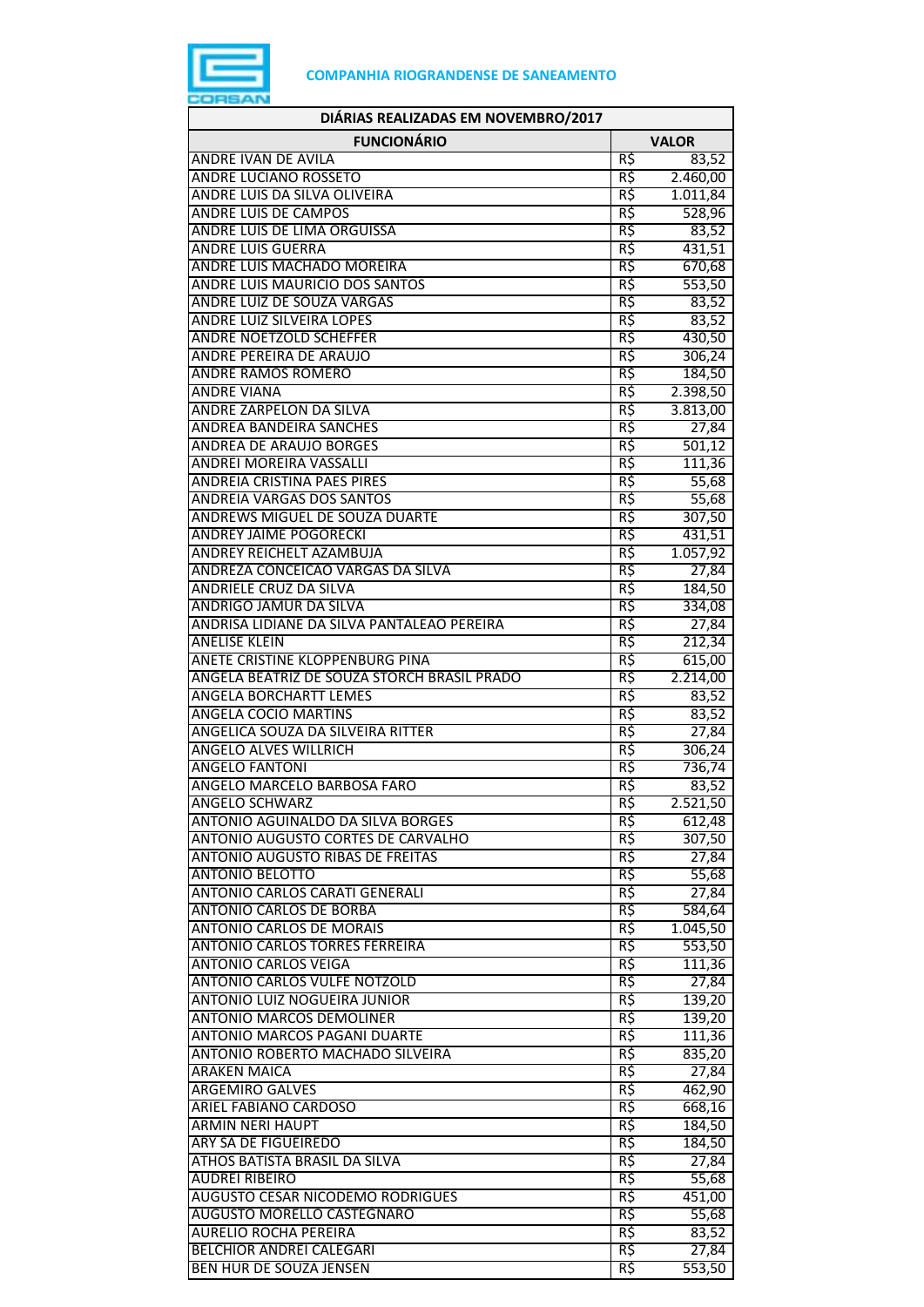

| DIÁRIAS REALIZADAS EM NOVEMBRO/2017                                      |              |                  |
|--------------------------------------------------------------------------|--------------|------------------|
| <b>FUNCIONÁRIO</b>                                                       | <b>VALOR</b> |                  |
| <b>BRUNA DE VARGAS DUCATO</b>                                            | R\$          | 27,84            |
| <b>BRUNA HELLER DUTRA</b>                                                | R\$          | 335,34           |
| <b>BRUNA KROTH</b>                                                       | R\$          | 27,84            |
| <b>BRUNA NORA ROGOSKI</b>                                                | R\$          | 676,49           |
| <b>BRUNA OLIVEIRA GOMES</b>                                              | R\$          | 683,33           |
| <b>BRUNA STANGHERLIN OLIVEIRA</b>                                        | R\$          | 1.762,98         |
| <b>BRUNO BARBOSA BARRETO</b>                                             | R\$          | 629,17           |
| <b>BRUNO DA COSTA BANDEIRA</b>                                           | R\$          | 2.214,00         |
| <b>BRUNO DE OLIVEIRA PACHECO</b>                                         | R\$          | 27,84            |
| <b>BRUNO DOS SANTOS BRAUN</b><br><b>BRUNO FOGLIATTO MARIOT</b>           | R\$<br>R\$   | 250,56           |
| <b>BRUNO FRANCISCO DA SILVA PANICHI</b>                                  | R\$          | 643,10           |
| BRUNO GONCALVES DE OLIVEIRA                                              | R\$          | 501,12<br>278,40 |
| <b>BRUNO LINDNER MARQUISIO</b>                                           | R\$          | 1.196,34         |
| <b>BRUNO RAFAEL SCHMITZ</b>                                              | R\$          | 139,20           |
| <b>CAETANA VENTER</b>                                                    | R\$          | 1.921,44         |
| <b>CAIRO RENATO SANDI CRESPO</b>                                         | R\$          | 27,84            |
| <b>CALEBE CRISTO DE OLIVEIRA</b>                                         | R\$          | 27,84            |
| <b>CAMILA FERRAZ CORREA</b>                                              | R\$          | 55,68            |
| <b>CAMILA VIEIRA</b>                                                     | R\$          | 1.107,00         |
| CANDIDO ERLI ROCHA LIMA JUNIOR                                           | R\$          | 361,92           |
| <b>CARINE FRANCINE RAUBER</b>                                            | R\$          | 55,68            |
| CARINE HELENA MOLZ                                                       | R\$          | 83,52            |
| <b>CARLA CRISTINA PEREIRA</b>                                            | R\$          | 27,84            |
| CARLA FERNANDA RODRIGUES MACHADO                                         | R\$          | 27,84            |
| CARLOS ADROVANE CHARAO JOBIM                                             | R\$          | 222,72           |
| <b>CARLOS ALBERTO ALVES</b>                                              | R\$          | 445,44           |
| CARLOS ALBERTO AZEVEDO DE NEQUE                                          | R\$          | 111,36           |
| CARLOS ALBERTO BERTUOL MACHADO                                           | R\$          | 83,52            |
| <b>CARLOS ALBERTO CORREA DOS SANTOS</b>                                  | R\$          | 55,68            |
| CARLOS ALBERTO DA SILVA                                                  | R\$          | 27,84            |
| CARLOS ALBERTO ROSBACK AMERICO                                           | R\$          | 27,84            |
| <b>CARLOS ALBERTO SOARES ANTUNES</b>                                     | R\$          | 738,00           |
| CARLOS ALBERTO VIEIRA BRAGA                                              | R\$          | 1.845,00         |
| CARLOS ANTONIO SCHNEIDER DA SILVA                                        | R\$          | 1.537,50         |
| <b>CARLOS AUGUSTO PETERSEN</b>                                           | R\$          | 27,84            |
| <b>CARLOS AUGUSTO SOARES</b>                                             | кş           | 748,38           |
| CARLOS AUGUSTO WALLAU DE JESUS<br>CARLOS BENJAMIN DE MACEDO COSTA        | R\$          | 27,84            |
|                                                                          | R\$<br>R\$   | 55,68<br>27,84   |
| <b>CARLOS BIBIANO DALLA NORA BORGES</b><br><b>CARLOS EDUARDO BARBOSA</b> | R\$          | 553,50           |
| CARLOS EDUARDO SANTOS DA SILVA                                           | R\$          | 167,04           |
| <b>CARLOS ERMILO POHLMANN</b>                                            | R\$          | 27,84            |
| CARLOS EUGENIO SCALCO DE FRAGA                                           | R\$          | 212,34           |
| <b>CARLOS HENRIQUE MATTES</b>                                            | R\$          | 27,84            |
| CARLOS JOEL AZEVEDO DOS SANTOS                                           | R\$          | 27,84            |
| <b>CARLOS JOSE RUIZ COELHO</b>                                           | R\$          | 473,28           |
| <b>CARLOS MOISES DA SILVA FLORES</b>                                     | R\$          | 83,52            |
| CARLOS REINALDO FREITAS LEAO                                             | R\$          | 55,68            |
| <b>CARLOS RENAN MENDES</b>                                               | R\$          | 225,50           |
| <b>CARLOS ROBERTO AMARAL DOS SANTOS</b>                                  | R\$          | 601,33           |
| CARLOS ROBERTO GONCALVES DA SILVA                                        | R\$          | 27,84            |
| <b>CARLOS RONI ALMEIDA SOUZA</b>                                         | R\$          | 27,84            |
| CARLOS UBIRAJARA MOREIRA GARCIA                                          | R\$          | 676,49           |
| <b>CARMEN FABIANE PEDAO</b>                                              | R\$          | 27,84            |
| <b>CARMEN LUCIA DAVILA SCHUTTZ</b>                                       | R\$          | 83,52            |
| <b>CAROLINA KUHN CASTRO</b>                                              | R\$          | 27,84            |
| <b>CAROLINA LANZARINI</b>                                                | R\$          | 55,68            |
| <b>CAROLINA RODRIGUES VIANA</b>                                          | R\$          | 27,84            |
| <b>CAROLINE GEHRKE</b>                                                   | R\$          | 184,50           |
| CAROLINI DA SILVA                                                        | R\$          | 27,84            |
| CASSIANO CAMERA                                                          | R\$          | 1.394,00         |
| <b>CASSIANO DAL PONTE</b>                                                | R\$          | 835,20           |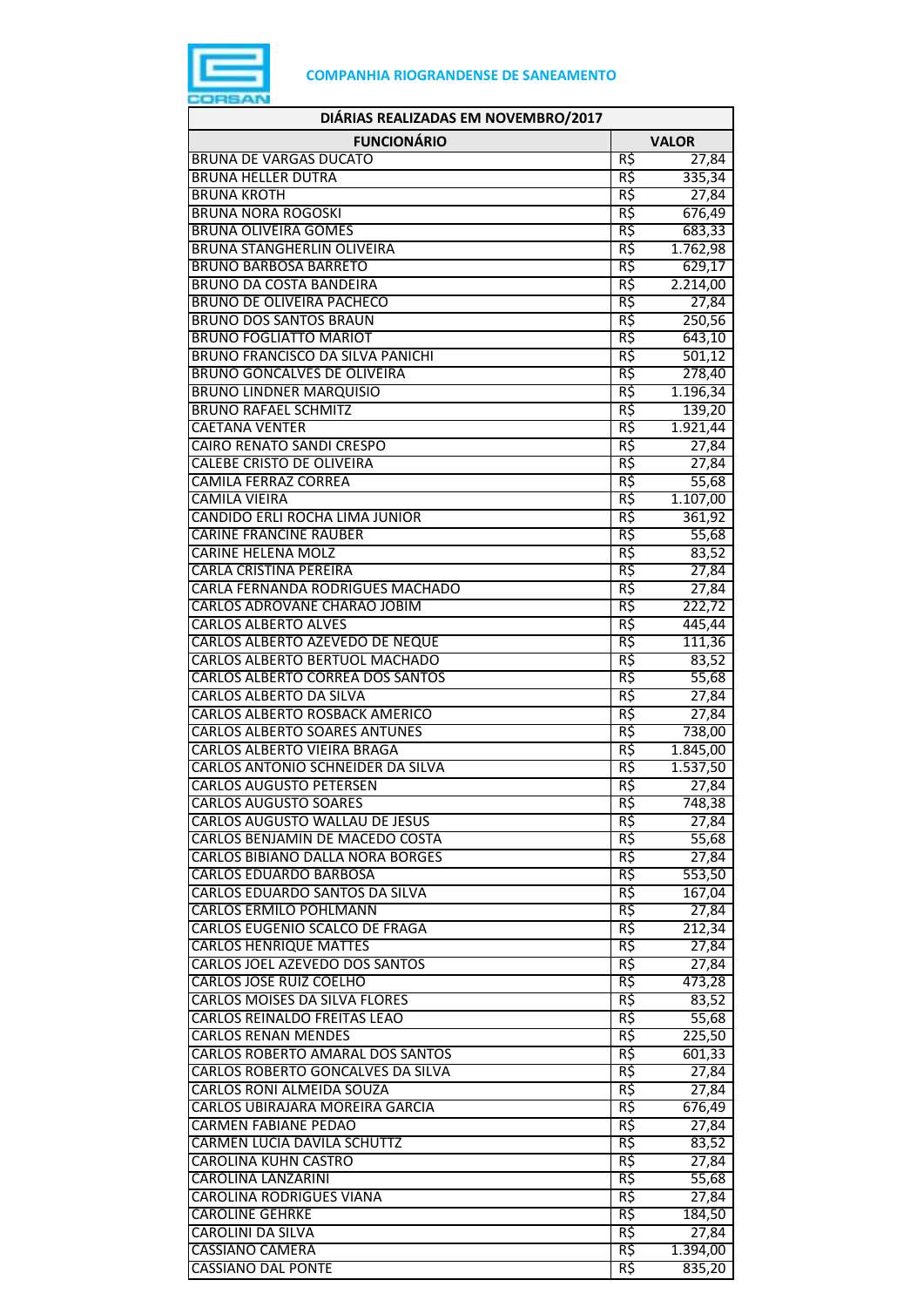

| DIÁRIAS REALIZADAS EM NOVEMBRO/2017                                   |                 |                     |
|-----------------------------------------------------------------------|-----------------|---------------------|
| <b>FUNCIONÁRIO</b>                                                    |                 | <b>VALOR</b>        |
| <b>CASSIANO VINICIUS ZANARDI</b>                                      | R\$             | 278,40              |
| <b>CASSIO CHAVES BERTOLDO</b>                                         | R\$             | 2.214,00            |
| <b>CASSIO DANIEL JANTSCH</b>                                          | R\$             | 526,16              |
| <b>CASSIO EMANUEL OPPITZ</b>                                          | R\$             | 111,36              |
| <b>CATIA SIMONE ARAUJO</b>                                            | R\$             | 2.214,00            |
| CATIANE MARISETE RAMBORGER ALVES                                      | R\$             | 27,84               |
| <b>CELIO OSVALDO DE VARGAS</b>                                        | R\$             | 528,96              |
| <b>CELSO DONATO</b><br><b>CESAR ADRIANO DA SILVA BARROS</b>           | R\$<br>R\$      | 111,36              |
| <b>CESAR FERNANDO MARTINS</b>                                         | R\$             | 184,50<br>739,52    |
| <b>CESAR SALVETTI</b>                                                 | R\$             | 27,84               |
| CHARLENE CRISTINA DOS SANTOS SILVEIRA                                 | R\$             | 473,28              |
| <b>CHARLES IVAIR JONER</b>                                            | R\$             | 1.032,84            |
| <b>CHARLINE BRIGO</b>                                                 | R\$             | 676,49              |
| <b>CHEILA BATISTA DA ROSA</b>                                         | R\$             | 27,84               |
| <b>CHRISTIAN BERTOTT</b>                                              | R\$             | 27,84               |
| <b>CILVIO FARIAS DE SOUZA</b>                                         | R\$             | 1.123,20            |
| <b>CINTIA MAGALDI RAMOS VIANA</b>                                     | R\$             | 55,68               |
| <b>CIRINEU ATTILIO ZUCHETTO</b>                                       | R\$             | 111,36              |
| CIRINEU DAMASCENO BALBOM                                              | R\$             | 55,68               |
| <b>CLAILTON ROGERIO SEGER</b>                                         | R\$             | 83,52               |
| <b>CLAIRTON CAMINI</b>                                                | R\$             | 814,44              |
| <b>CLAIRTON PAULO SPOHR</b>                                           | R\$             | 27,84               |
| <b>CLAIRTON VIDI</b>                                                  | R\$             | 27,84               |
| <b>CLAITON ADRIANI DORNELES FORTUNA</b>                               | R\$             | 27,84               |
| <b>CLAITON RODRIGUES SILVA</b><br>CLARA DELAMARINA DE MORAES MICHELON | R\$<br>R\$      | 55,68<br>55,68      |
| <b>CLAUCIA LOURDES TIBULO KAPPER</b>                                  | R\$             | 375,83              |
| <b>CLAUDENIR PINTO LEIVAS</b>                                         | R\$             | 984,00              |
| <b>CLAUDIA MARIA ACOSTA</b>                                           | R\$             | 758,76              |
| CLAUDIA MARIA CARNIEL BERGAMO                                         | R\$             | 55,68               |
| CLAUDIA MARIA JUNQUEIRA                                               | R\$             | 27,84               |
| <b>CLAUDIA MARIA MUNHOZ</b>                                           | R\$             | 27,84               |
| <b>CLAUDIA PIZZINATO FERRARI</b>                                      | R\$             | $\overline{526,16}$ |
| CLAUDIA SILVEIRA DE OLIVEIRA                                          | R\$             | 307,50              |
| CLAUDIA VIEIRA DAS NEVES VIANA                                        | R\$             | 307,50              |
| CLAUDINEI SOUZA DE LIMA                                               | R\$             | 184,50              |
| <b>CLAUDIO ANDRE CARDOSO</b>                                          | R\$             | 1.413,24            |
| <b>CLAUDIO KLEIN</b>                                                  | R\$             | 335,34              |
| <b>CLAUDIO MANOEL BAPTISTA DOS SANTOS</b>                             | $R\overline{S}$ | 27,84               |
| <b>CLAUDIO SEIBEL</b><br><b>CLAUDIOMAR GONCALVES DOS SANTOS</b>       | R\$             | 27,84               |
| <b>CLAUDIOMIRO OLIVEIRA DE DEUS</b>                                   | R\$<br>R\$      | 1.107,00<br>27,84   |
| CLAUDIOMIRO VAGNER DA SILVA                                           | R\$             | 55,68               |
| <b>CLAUDIR LUIZ ALVES</b>                                             | R\$             | 783,05              |
| <b>CLAUDOIR JOSE IANECZEK MIKOSKI</b>                                 | R\$             | 27,84               |
| <b>CLAUSIR MIGUEL ALVES</b>                                           | R\$             | 55,68               |
| <b>CLEBER AURELIO MACHADO</b>                                         | R\$             | 184,50              |
| <b>CLEBER CARDOSO FLORES</b>                                          | R\$             | 27,84               |
| <b>CLEBER DIAS DE OLIVEIRA AMARAL</b>                                 | R\$             | 3.567,00            |
| <b>CLEBER MAZIERO</b>                                                 | R\$             | 526,16              |
| <b>CLEDER BLANCO DA CUNHA</b>                                         | R\$             | 139,20              |
| <b>CLEDER LISBOA</b>                                                  | R\$             | 240,18              |
| <b>CLEDIR STURZBECHER RIBEIRO</b>                                     | R\$             | 306,24              |
| <b>CLEIDSON BITENCOURT LOPES</b>                                      | R\$             | 27,84               |
| <b>CLEITON BERNSMULLER NUNES</b>                                      | R\$             | 2.214,00            |
| <b>CLEITON DA SILVA MACHADO</b>                                       | R\$             | 1.261,14            |
| <b>CLEMIR ANTONIO MORAS</b><br><b>CLEO BORGES DA SILVA</b>            | R\$<br>R\$      | 890,88              |
| <b>CLEOCIR BARBIERI</b>                                               | R\$             | 27,84<br>194,88     |
| CLEOMAR PEDRO MACHIAVELLI                                             | R\$             | 27,84               |
| CLEONE MARIA DE FRAGA FOFONKA                                         | R\$             | 27,84               |
| <b>CLEONICE DA ROSA</b>                                               | R\$             | 307,50              |
|                                                                       |                 |                     |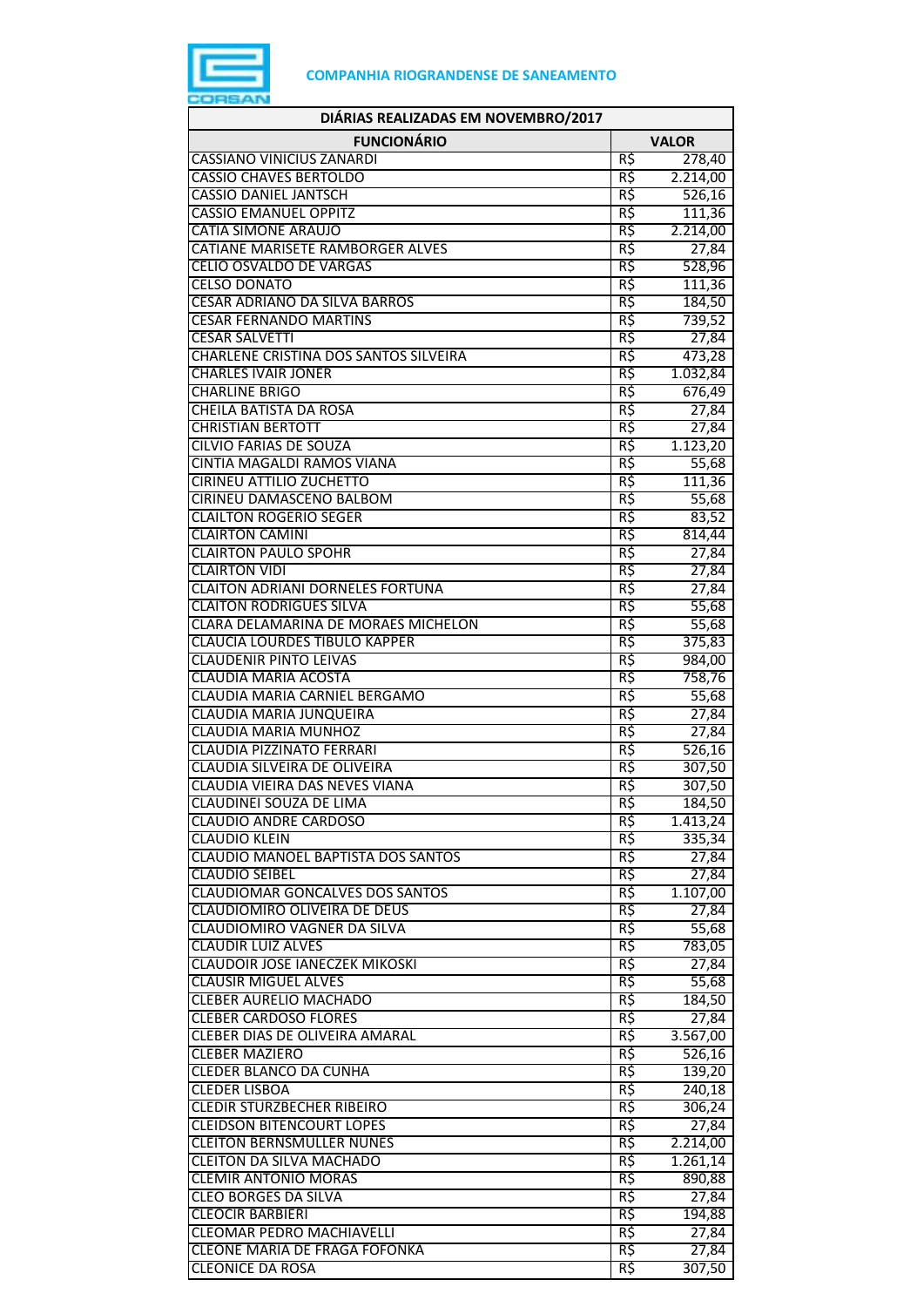

| DIÁRIAS REALIZADAS EM NOVEMBRO/2017                         |            |                |
|-------------------------------------------------------------|------------|----------------|
| <b>FUNCIONÁRIO</b>                                          |            | <b>VALOR</b>   |
| <b>CLESIO CARDOSO DOS SANTOS</b>                            | R\$        | 486,18         |
| <b>CLETO MACHADO DOS ANJOS</b>                              | R\$        | 27,84          |
| CLOVIS JOSE CASTELLO CARVALHO                               | R\$        | 55,68          |
| <b>CRISTIAN GORGEN</b>                                      | R\$        | 407,22         |
| <b>CRISTIAN SCANFERLA DA CRUZ</b>                           | R\$        | 27,84          |
| <b>CRISTIAN ZINI</b>                                        | R\$        | 323,70         |
| <b>CRISTIANE MACHADO LORENCI</b>                            | R\$        | 375,83         |
| CRISTIANE WAIKAMP DO AMARAL                                 | R\$        | 473,28         |
| <b>CRISTIANE WILHELM</b>                                    | R\$        | 27,84          |
| CRISTIANO CARDOSO LOCATELI<br><b>CRISTIANO CESAR BOTTAN</b> | R\$<br>R\$ | 139,20         |
| <b>CRISTIANO COLOMBO PIRES</b>                              | R\$        | 27,84<br>27,84 |
| <b>CRISTIANO DE OLIVEIRA DOICO</b>                          | R\$        | 2.706,00       |
| <b>CRISTIANO GOULART OLIVEIRA</b>                           | R\$        | 2.146,68       |
| <b>CRISTIANO GROSS JUSTIN</b>                               | R\$        | 111,36         |
| <b>CRISTIANO HUBER</b>                                      | R\$        | 738,00         |
| CRISTIANO LINO DE CARVALHO SEGUETTO                         | R\$        | 861,00         |
| <b>CRISTIANO LUIS SCHMIDT</b>                               | R\$        | 111,36         |
| CRISTIANO MACHADO DA SILVA                                  | R\$        | 27,84          |
| <b>CRISTIANO MOREIRA MEDEIROS</b>                           | R\$        | 984,00         |
| <b>CRISTIANO RODRIGUES DE FREITAS</b>                       | R\$        | 184,50         |
| CRISTINA MACHADO KLEIN                                      | R\$        | 111,36         |
| <b>CRISTINA MERSONI</b>                                     | R\$        | 27,84          |
| DAGOBERTO SILVEIRA DA SILVA                                 | R\$        | 584,64         |
| <b>DAIANE CECCHIN RODRIGUES</b>                             | R\$        | 553,50         |
| <b>DAILO DALLA VECCHIA</b>                                  | R\$        | 55,68          |
| DALTO GOMES DA SILVA FRAGA                                  | R\$        | 55,68          |
| DALTRO JERONIMO BERNARDES                                   | R\$        | 27,84          |
| DALVANE DA ROSA BANDEIRA                                    | R\$        | 2.214,00       |
| DANIEL ALVES BARCELLOS                                      | R\$        | 55,68          |
| DANIEL AZEVEDO GOULART                                      | R\$        | 250,56         |
| <b>DANIEL CARLOS SPIES</b>                                  | R\$        | 225,50         |
| DANIEL DA COSTA                                             | R\$        | 167,04         |
| <b>DANIEL FARIAS JACINTO</b>                                | R\$        | 1.682,52       |
| DANIEL FERRAZ DOS SANTOS                                    | R\$        | 27,84          |
| <b>DANIEL FOLLMANN</b>                                      | R\$        | 278,40         |
| DANIEL GOMES FERREIRA JUNIOR<br>DANIEL GONCALVES BOTELHO    | R\$<br>R\$ | 55,68          |
| DANIEL KLIMUK DA SILVA                                      | R\$        | 27,84<br>55,68 |
| DANIEL PASSOS SERPA                                         | R\$        | 458,34         |
| DANIEL POZZATTI                                             | R\$        | 2.549,34       |
| DANIEL VITORIA PINHEIRO                                     | R\$        | 2.214,00       |
| DANIELA FERNANDES DOS SANTOS                                | R\$        | 27,84          |
| DANIELA SILVA DE CARVALHO                                   | R\$        | 2.214,00       |
| DANIELA VIEIRA SCARTAZZINI                                  | R\$        | 55,68          |
| DANIELE DE MORAIS GONCALVES                                 | R\$        | 1.107,00       |
| DARI DA SILVA VARGAS                                        | R\$        | 111,36         |
| DARKLES CESAR VICARI DE MEDEIROS                            | R\$        | 55,68          |
| DARLAN CAMPELO DE MENEZES                                   | R\$        | 184,50         |
| DAVI DE ALBERNAZ ARAUJO                                     | R\$        | 268,02         |
| <b>DAVI GREQUE LUCAS</b>                                    | R\$        | 212,34         |
| DAVI SILVA DE MATOS                                         | R\$        | 27,84          |
| DAVID PAULO HEPP                                            | R\$        | 139,20         |
| DAYNNER MACHADO FARIAS                                      | R\$        | 553,50         |
| DEBORA KLOECKNER MACHADO                                    | R\$        | 27,84          |
| DEBORA MARIA DOS SANTOS                                     | R\$        | 2.214,00       |
| <b>DEISE DUARTE EHLERT</b>                                  | R\$        | 27,84          |
| <b>DEISE NASCIMENTO NUNES</b>                               | R\$        | 27,84          |
| <b>DEIVID WAIDE PADILHA</b>                                 | R\$        | 526,16         |
| DEIVIDE ALISSON WINTER                                      | R\$        | 27,84          |
| DELMAR JOSE RITTER                                          | R\$        | 27,84          |
| <b>DELSO FRANCISCO ZWIRTES</b>                              | R\$        | 225,50         |
| <b>DENIS DOS SANTOS GONCALVES</b>                           | R\$        | 335,34         |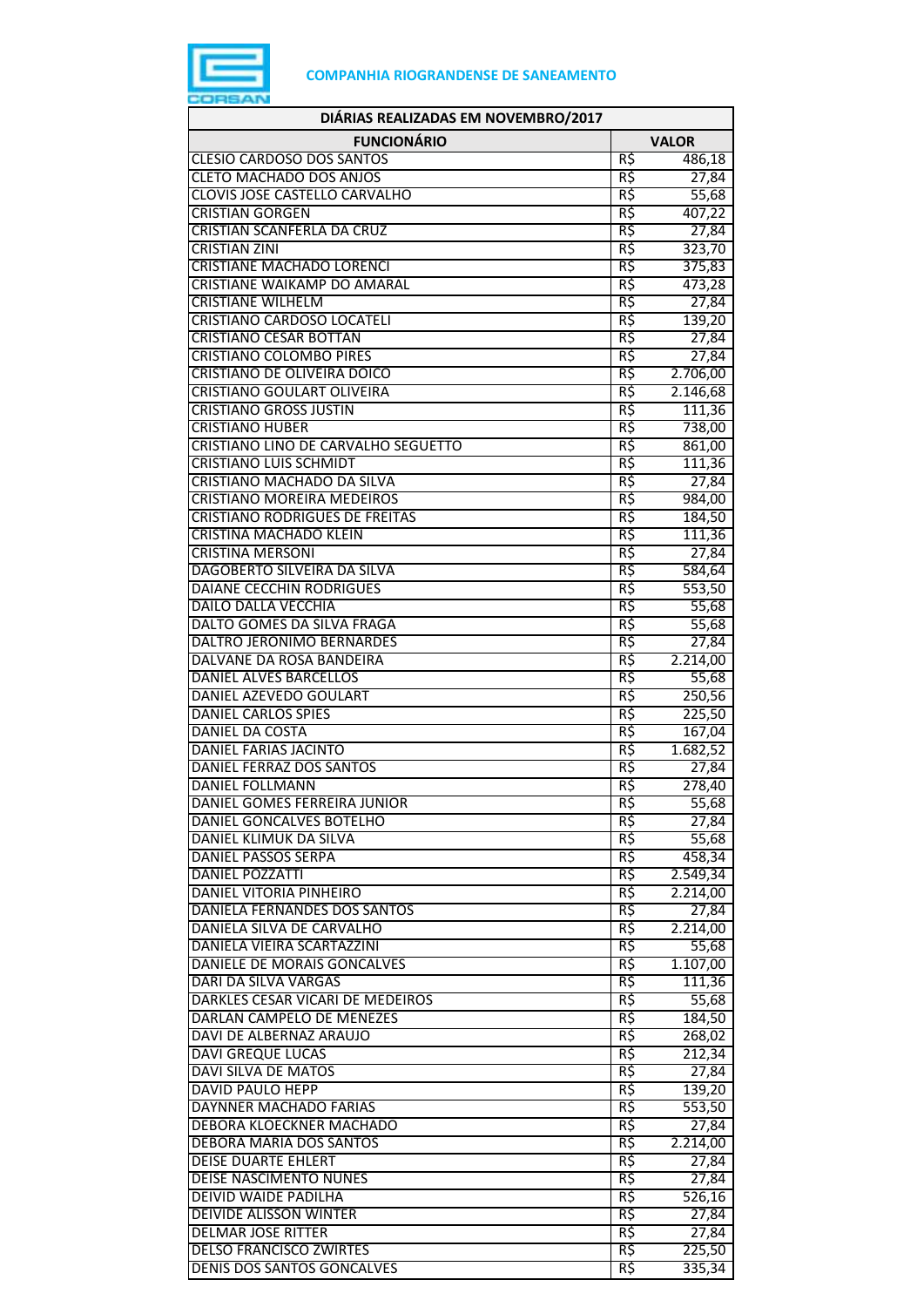

| DIÁRIAS REALIZADAS EM NOVEMBRO/2017                               |              |                      |
|-------------------------------------------------------------------|--------------|----------------------|
| <b>FUNCIONÁRIO</b>                                                | <b>VALOR</b> |                      |
| <b>DENIS GONCALVES LEITE</b>                                      | R\$          | 250,56               |
| DENISE DOS SANTOS MACEDO                                          | R\$          | 27,84                |
| <b>DENIZ BATISTA DE FREITAS</b>                                   | R\$          | 2.460,00             |
| <b>DEOCLECIO ENIO TRAMPUSCH</b>                                   | R\$          | 27,84                |
| <b>DEONIR TADEU REIS GIL</b>                                      | R\$          | 278,40               |
| <b>DERLEI DORNELLES JACQUES</b><br><b>DESYREE BATISTA RIBEIRO</b> | R\$          | 111,36               |
| DIEGO ADRIANO WENDT PUNTEL                                        | R\$<br>R\$   | 55,68<br>526,16      |
| <b>DIEGO AMARAL GUTHS</b>                                         | R\$          | 55,68                |
| <b>DIEGO BRIAO DIAS</b>                                           | R\$          | 307,50               |
| DIEGO COLOMBO SANA                                                | R\$          | 389,76               |
| <b>DIEGO DOS REIS DAKAN</b>                                       | R\$          | 268,02               |
| <b>DIEGO FIORENZA NUNES</b>                                       | R\$          | 375,83               |
| <b>DIEGO JOSE GAIER</b>                                           | R\$          | 526,16               |
| <b>DIEGO MANICA</b>                                               | R\$          | 27,84                |
| <b>DIEGO MATOS VENES</b>                                          | R\$          | 27,84                |
| <b>DIEGO MENTA</b>                                                | R\$          | 306,24               |
| <b>DIEGO NEVES SOARES</b>                                         | R\$          | 334,08               |
| <b>DIEGO RENAN SANTIN</b>                                         | R\$          | 139,20               |
| DIEGO RICARDO PORTO GULARTE<br><b>DIEGO ROSA CASTANHEIRA</b>      | R\$<br>R\$   | 83,52<br>1.414,50    |
| <b>DIEGO STRIEDER</b>                                             | R\$          | 553,50               |
| <b>DIEGO TICIANO DUPONT</b>                                       | R\$          | 55,68                |
| <b>DIEGO VAZ PAIXAO</b>                                           | R\$          | 1.783,50             |
| <b>DIEGO ZANATTA</b>                                              | R\$          | 799,50               |
| DIELI DORNELLES BRAGA CAMPAGNER                                   | R\$          | 55,68                |
| DIEMER VASSOLER DA LUZ                                            | R\$          | 27,84                |
| DIENARO LEOTE GIANNECHINI                                         | R\$          | 83,52                |
| DILNEI EDUARDO CORREA RIBEIRO                                     | R\$          | 553,50               |
| <b>DILNEI GOMES DUARTE</b>                                        | R\$          | 27,84                |
| <b>DINIS IZABEL GRZELAK</b>                                       | R\$          | 2.706,00             |
| <b>DIOGO ANILDO BELLE REVELANT</b>                                | R\$          | 27,84                |
| <b>DIOGO DA SILVA FERNANDES</b>                                   | R\$          | 184,50               |
| <b>DIOGO NEVES MORAES</b><br><b>DIOGO PARISE BENVEGNU</b>         | R\$<br>R\$   | 184,50               |
| <b>DIOGO PEREIRA DA SILVEIRA</b>                                  | R\$          | 27,84<br>502,38      |
| DIONATAN FECK DIAS                                                | RŞ           | 278,40               |
| <b>DIONATHAN DOS SANTOS SOARES</b>                                | R\$          | 334,08               |
| DIONISIO LANIUS                                                   | R\$          | 1.968,00             |
| <b>DIONISIO LUIZ RIGOTTI</b>                                      | R\$          | 361,92               |
| DIRCE ISABEL FELTES SCHMITT                                       | R\$          | 55,68                |
| DIULIANO PAVLAK DAMASCENO                                         | R\$          | 451,00               |
| <b>DOMINGOS SAVIO DE FARIAS</b>                                   | R\$          | 1.811,34             |
| DOUGLAS DA SILVA GAMBA                                            | R\$          | 918,72               |
| <b>DOUGLAS DE CARVALHO</b>                                        | R\$          | 676,50               |
| <b>DOUGLAS ELIAS CARVALHO</b>                                     | R\$          | 222,72               |
| <b>DOUGLAS LIERMANN PRIEBE</b>                                    | R\$          | 55,68                |
| DOUGLAS OSCAR GALVAO DO AMARAL<br><b>DOUGLAS SCHEREN</b>          | R\$<br>R\$   | 55,68                |
| DULCAMAR ELISANDRO CONCEICAO                                      | R\$          | 2.214,00<br>1.151,04 |
| <b>EBER CLAITON DE SOUZA VALLES</b>                               | R\$          | 194,88               |
| <b>EDELMAR DOS SANTOS TOPA</b>                                    | R\$          | 334,08               |
| <b>EDEMILSON PROVENSI</b>                                         | R\$          | 861,00               |
| <b>EDENILSO ENIO PRESCENDO</b>                                    | R\$          | 250,56               |
| EDER BENITES DE ALMEIDA DOS SANTOS                                | R\$          | 27,84                |
| <b>EDER FERNANDES IFRAN</b>                                       | R\$          | 826,82               |
| <b>EDER LUIS PINTO BERTUOL</b>                                    | R\$          | 445,44               |
| <b>EDER MACHADO MORAES</b>                                        | R\$          | 1.503,84             |
| <b>EDER MATTANA</b>                                               | R\$          | 27,84                |
| <b>EDERSON ALMEIDA</b>                                            | R\$          | 462,90               |
| EDEVALDO ANTONIO MORAIS TRAMONTIN                                 | R\$          | 55,68                |
| <b>EDILENE MARINEZ FLORES</b>                                     | R\$          | 167,04               |
| <b>EDILEUSA FIGUR DOS SANTOS</b>                                  | R\$          | 27,84                |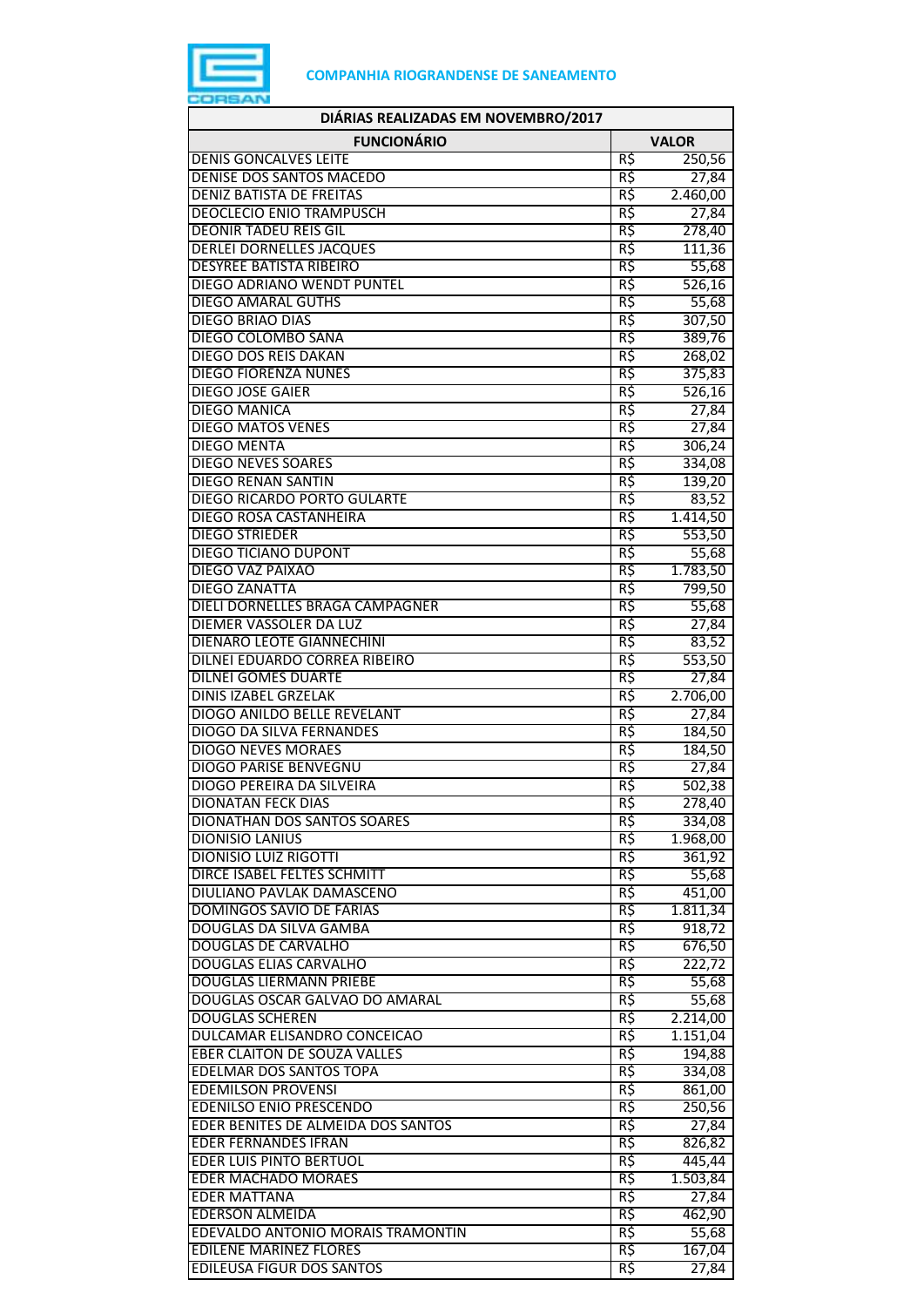

| DIÁRIAS REALIZADAS EM NOVEMBRO/2017                                   |            |                  |
|-----------------------------------------------------------------------|------------|------------------|
| <b>FUNCIONÁRIO</b>                                                    |            | <b>VALOR</b>     |
| <b>EDIMAR JOSE MARIO</b>                                              | R\$        | 111,36           |
| EDINELSON CARLOS DOS SANTOS LIMA                                      | R\$        | 1.291,50         |
| EDISON JORGE SILVEIRA PALACIO                                         | R\$        | 2.029,50         |
| <b>EDISON LUIS ROCHA DE CASTRO</b>                                    | R\$        | 676,49           |
| <b>EDISON RICARDO DA SILVA</b>                                        | R\$        | 27,84            |
| <b>EDISON UBIRAJARA RODRIGUES</b><br>EDSON CASTILHO BATISTA DE CASTRO | R\$<br>R\$ | 389,76<br>581,34 |
| EDSON CONRADO GOLLE SAMERSLA                                          | R\$        | 83,52            |
| <b>EDSON FAVRETTO</b>                                                 | R\$        | 27,84            |
| <b>EDSON LUIS DA SILVA</b>                                            | R\$        | 27,84            |
| <b>EDSON NESTOR EMMEL</b>                                             | R\$        | 1.571,66         |
| <b>EDSON ROBERTO AUTH</b>                                             | R\$        | 1.599,00         |
| EDU DA SILVA MARQUES                                                  | R\$        | 640,32           |
| <b>EDUARDO BACIGALUZ GUIMARAES</b>                                    | R\$        | 1.052,33         |
| <b>EDUARDO BIANCHI NETO</b>                                           | R\$        | 1.442,84         |
| <b>EDUARDO BORBA DE LEMOS</b>                                         | R\$        | 1.722,00         |
| <b>EDUARDO CUNEGATTO</b>                                              | R\$        | 27,84            |
| EDUARDO DOBRACHINSKI BARBOSA                                          | R\$        | 281,18           |
| EDUARDO FERREIRA DE OLIVEIRA<br><b>EDUARDO FERREIRA FILHO</b>         | R\$<br>R\$ | 55,68<br>83,52   |
| <b>EDUARDO JORGE DE QUEVEDO</b>                                       | R\$        | 27,84            |
| <b>EDUARDO MARTINS NUNES</b>                                          | R\$        | 880,50           |
| <b>EDUARDO PEREIRA ALVES</b>                                          | R\$        | 553,50           |
| <b>EDUARDO RAMALHO TOWNSEND</b>                                       | R\$        | 473,28           |
| <b>EDUARDO RAMOS BORBA</b>                                            | R\$        | 222,72           |
| EDUARDO RAMOS DA SILVA                                                | R\$        | 1.230,00         |
| <b>EDUARDO SILVA DOS SANTOS</b>                                       | R\$        | 556,80           |
| <b>EDUARDO VIEIRA MUNHOZ</b>                                          | R\$        | 676,49           |
| <b>EDUINO HOFFERBER</b>                                               | R\$        | 167,04           |
| <b>EGON ROBERTO TIETZ</b>                                             | R\$        | 27,84            |
| <b>ELADIO LUIZ RIOS SOUZA</b><br><b>ELAINE KIRSCH</b>                 | R\$<br>R\$ | 1.900,68         |
| ELAINE TERESINHA OLIVEIRA DOS SANTOS                                  | R\$        | 27,84<br>27,84   |
| ELDAIR DA SILVA E SILVA                                               | R\$        | 27,84            |
| <b>ELDER DA LUZ DIAS</b>                                              | R\$        | 55,68            |
| <b>ELEMAR ERENI WRUBEL</b>                                            | R\$        | 83,52            |
| ELENIR VICENZI                                                        | RŞ.        | 184,50           |
| <b>ELIANDRO NUNES FERNANDES</b>                                       | R\$        | 111,36           |
| ELIANE CAMILOTTI SONZA                                                | R\$        | 55,68            |
| ELIANE DE FATIMA BRUM DE SOUZA                                        | R\$        | 306,24           |
| ELIANE DUARTE LUCIANO<br><b>ELIANE PIFFERO GOULART</b>                | R\$<br>R\$ | 55,68<br>492,00  |
| <b>ELIANE PIRES DUARTE</b>                                            | R\$        | 27,84            |
| <b>ELIANE RODRIGUES CASTILHO</b>                                      | R\$        | 473,28           |
| <b>ELIEZER DA ROSA MORAIS</b>                                         | R\$        | 452,52           |
| <b>ELIS REGINA BOSEMBECKER</b>                                        | R\$        | 27,84            |
| ELISANGELA MARCANTE DA SILVA                                          | R\$        | 1.728,81         |
| ELISANGELA RADER FREIER                                               | R\$        | 222,72           |
| <b>ELISETE APPEL</b>                                                  | R\$        | 27,84            |
| ELISETE TYSKA ZABIELA DA SILVA                                        | R\$        | 307,50           |
| <b>ELISEU BERNARDON</b><br><b>ELIZA ANDREA RAMBOR</b>                 | R\$<br>R\$ | 2.214,00         |
| <b>ELLEN STEIN</b>                                                    | R\$        | 450,99<br>501,12 |
| <b>ELOIR TADEU LEAL FAGUNDES</b>                                      | R\$        | 936,16           |
| ELOISA DOBERSTEIN DE MOURA                                            | R\$        | 139,20           |
| <b>ELTON HELMUTE MAYER</b>                                            | R\$        | 55,68            |
| <b>ELTON LEAL MOSSATE</b>                                             | R\$        | 1.633,16         |
| <b>ELTON LUIZ ERNZEN</b>                                              | R\$        | 27,84            |
| <b>ELTON LUTHER NOGUEIRA</b>                                          | R\$        | 2.111,49         |
| <b>ELTON MARQUES DA ROSA</b>                                          | R\$        | 528,96           |
| <b>ELTON MATIOLA VIEIRA</b>                                           | R\$        | 27,84            |
| EMERSON DA SILVEIRA ANTONINI                                          | R\$        | 654,23           |
| <b>EMERSON JOSE GOTTARDO</b>                                          | R\$        | 375,83           |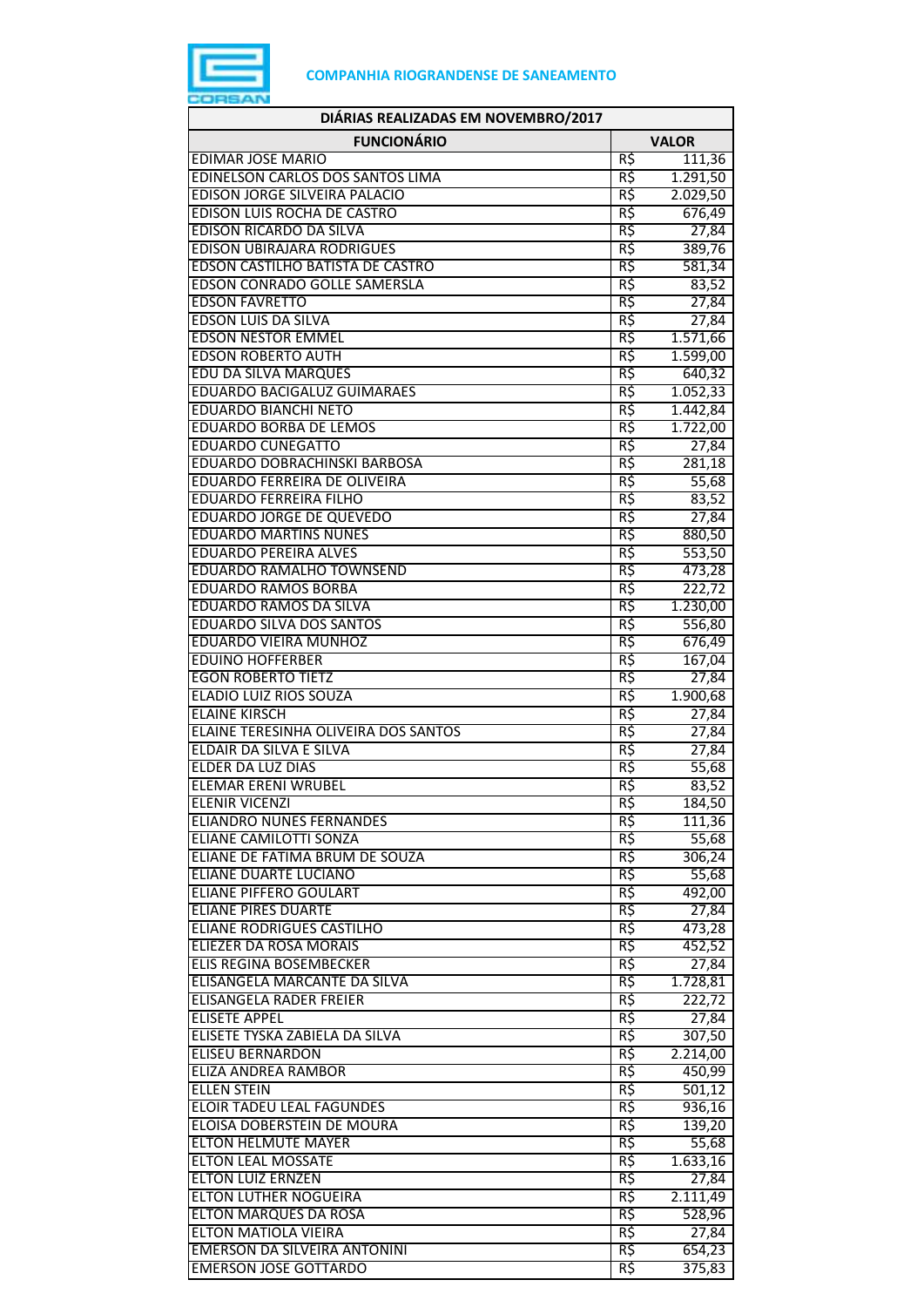

| DIÁRIAS REALIZADAS EM NOVEMBRO/2017                                 |              |                 |
|---------------------------------------------------------------------|--------------|-----------------|
| <b>FUNCIONÁRIO</b>                                                  | <b>VALOR</b> |                 |
| <b>EMERSON LUIS CHARAO JOBIM</b>                                    | R\$          | 773,18          |
| <b>EMERSON LUIS KRAEMER BENDER</b>                                  | R\$          | 861,00          |
| <b>EMERSON RONALDO SILVA TEIXEIRA</b>                               | R\$          | 27,84           |
| <b>EMILENA FREITAS DE MORAES</b>                                    | R\$          | 27,84           |
| EMILIO OLIVEIRA DE OLIVEIRA                                         | R\$          | 553,50          |
| <b>EMIR RODRIGUES LUCEIRO</b>                                       | R\$          | 111,36          |
| EMMANUEL AVANCINI SCHIAM                                            | R\$          | 984,00          |
| <b>ENILSO JOSE SANTOS DE MEDEIROS</b>                               | R\$          | 83,52           |
| <b>ENIO FRANCISCO DA ROSA</b>                                       | R\$          | 225,50          |
| <b>ENIO JOSENDE FILHO</b>                                           | R\$          | 1.353,00        |
| <b>ENIO RICARDO TELLES</b>                                          | R\$          | 546,42          |
| <b>ENIR CAROLINA LEMES BENTIM</b>                                   | R\$          | 526,16          |
| ERALDO LUIS DOS SANTOS FERREIRA                                     | R\$          | 554,00          |
| <b>ERMOGENES BODANESE</b>                                           | R\$          | 253,34          |
| <b>ERNANI EDUARDO NYSTROM</b>                                       | R\$          | 437,33          |
| <b>ERNANI JACO RADTKE</b>                                           | R\$          | 676,49          |
| <b>EUCLIDES LAURO WENDLER</b>                                       | R\$          | 657,78          |
| <b>EUGENIO PEREZ FERREIRA</b>                                       | R\$          | 556,80          |
| <b>EUGENIO RICARDO MAES</b>                                         | R\$          | 1.414,50        |
| <b>EULOGIO RODRIGUES ORNES FILHO</b><br>EURICO JANBASTIANI DA SILVA | R\$<br>R\$   | 541,86          |
|                                                                     |              | 27,84           |
| <b>EVANDRO BOLZAN</b>                                               | R\$          | 683,33          |
| EVANDRO CARVALHO DA SILVA<br>EVANDRO DA SILVA                       | R\$<br>R\$   | 779,52          |
| <b>EVANDRO DE OLIVEIRA</b>                                          | R\$          | 1.968,00        |
| <b>EVANDRO GONCALVES HERMES</b>                                     | R\$          | 194,88          |
| <b>EVANDRO KIEVEL</b>                                               | R\$          | 184,50<br>83,52 |
| <b>EVANDRO LUIZ ALVES CARDOSO</b>                                   | R\$          | 167,04          |
| EVANDRO MAURICIO DA CUNHA MELLO                                     | R\$          | 111,36          |
| <b>EVERALDO BONORINO DOS SANTOS</b>                                 | R\$          | 815,69          |
| <b>EVERALDO DE SOUZA SCHEFER</b>                                    | R\$          | 403,67          |
| <b>EVERALDO LEMOS SIQUEIRA</b>                                      | R\$          | 676,49          |
| <b>EVERALDO VIEIRA DE SOUZA</b>                                     | R\$          | 27,84           |
| <b>EVERSON DE CONTO</b>                                             | R\$          | 27,84           |
| <b>EVERSON DOS SANTOS DE SOUZA</b>                                  | R\$          | 501,12          |
| <b>EVERSON JOSE DUARTE</b>                                          | R\$          | 55,68           |
| <b>EVERTO DA ROSA CAMARGO</b>                                       | кş           | 14, 12          |
| <b>EVERTON ANDRE DA SILVA</b>                                       | R\$          | 361,92          |
| <b>EVERTON CAETANO DA SILVA</b>                                     | R\$          | 194,88          |
| <b>EVERTON COSTA DE PAULO</b>                                       | R\$          | 27,84           |
| EVERTON ERMINIO DE VARGAS SCHONS                                    | R\$          | 581,34          |
| <b>EVERTON LARA PERAZOLO</b>                                        | R\$          | 430,50          |
| EVERTON LUIZ BARBOSA DOS SANTOS                                     | R\$          | 225,50          |
| EVERTON LUIZ MOREIRA DIECKMANN                                      | R\$          | 27,84           |
| <b>EVERTON MAGALHAES JACQUES</b>                                    | R\$          | 1.011,84        |
| <b>EVERTON NUNES TASCHETTO</b>                                      | R\$          | 194,88          |
| <b>EWERTON WALTER AIRES</b>                                         | R\$          | 55,68           |
| <b>EZEQUIEL FERRI</b>                                               | R\$          | 55,68           |
| FABIANA KOEHLER DO PRADO                                            | R\$          | 3.813,00        |
| FABIANA MAIA SCHMIDT                                                | R\$          | 334,08          |
| <b>FABIANE CAPONI</b>                                               | R\$          | 27,84           |
| <b>FABIANE DE CASTRO RIBEIRO</b>                                    | R\$          | 27,84           |
| <b>FABIANE RODRIGUES ZANONI</b>                                     | R\$          | 307,50          |
| <b>FABIANE SCHWEDE</b>                                              | R\$          | 27,84           |
| <b>FABIANO CASSOL DE VARGAS</b>                                     | R\$          | 560,33          |
| <b>FABIANO JARBAS PEDRALLI</b>                                      | R\$          | 1.503,84        |
| FABIANO LUIZ DOMINGOS DA SILVA                                      | R\$          | 27,84           |
| <b>FABIANO MULLER MARTINS</b>                                       | R\$          | 492,00          |
| FABIANO OLIVEIRA DA ROSA                                            | R\$          | 55,68           |
| <b>FABIANO RICARDO FERREIRA</b>                                     | R\$          | 27,84           |
| <b>FABIO ANTONIO SIRENA</b>                                         | R\$          | 553,50          |
| FABIO AUGUSTO PEREIRA DE SOUZA                                      | R\$          | 1.580,28        |
| <b>FABIO BASTIANI PIAZER</b>                                        | R\$          | 445,44          |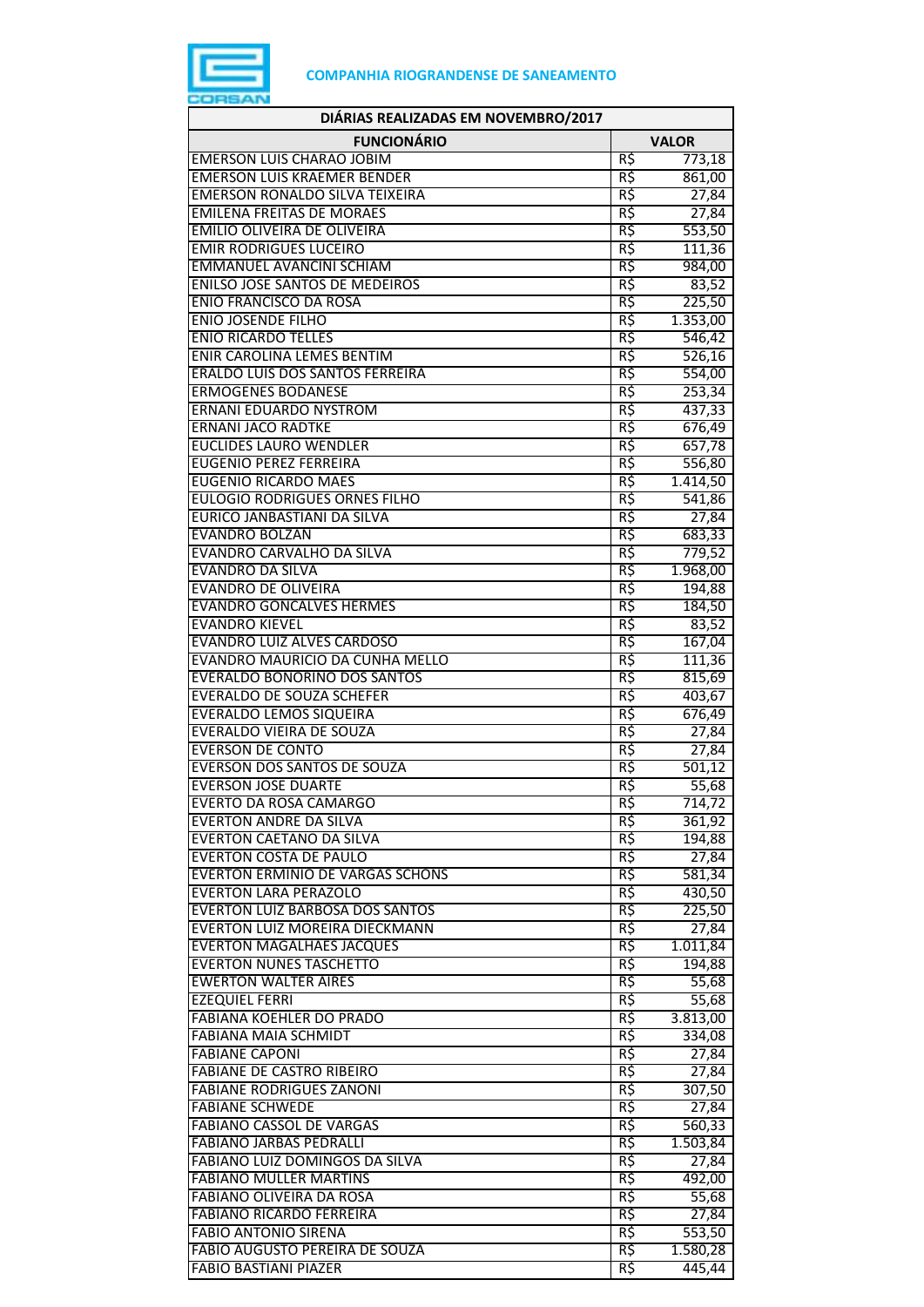

| DIÁRIAS REALIZADAS EM NOVEMBRO/2017                                |              |                   |
|--------------------------------------------------------------------|--------------|-------------------|
| <b>FUNCIONÁRIO</b>                                                 | <b>VALOR</b> |                   |
| <b>FABIO BRINGHENTI</b>                                            | R\$          | 55,68             |
| <b>FABIO BUZATTO ALBERTI</b>                                       | R\$          | 819,97            |
| <b>FABIO DE ARAUJO RICARDO</b>                                     | R\$          | 83,52             |
| <b>FABIO DIAS NIEVES</b>                                           | R\$          | 55,68             |
| <b>FABIO JOSE DA SILVA GIBBON</b>                                  | R\$          | 1.537,50          |
| <b>FABIO LEANDRO BUHLER</b><br><b>FABIO LEITE OLGUINS</b>          | R\$          | 556,80            |
| <b>FABIO LUIS MATTES</b>                                           | R\$<br>R\$   | 27,84<br>167,04   |
| <b>FABIO LUIS RHODEN</b>                                           | R\$          | 861,00            |
| <b>FABIO MARCELO DE PAULA PAVLAK</b>                               | R\$          | 929,33            |
| <b>FABIO MARCELO OLING</b>                                         | R\$          | 793,43            |
| <b>FABIO MARTINS DOS SANTOS</b>                                    | R\$          | 1.165,98          |
| <b>FABIO POLINO NEVES</b>                                          | R\$          | 55,68             |
| <b>FABIO RICARDO PINTO CANALS</b>                                  | R\$          | 671,69            |
| <b>FABIO ROBERTO ALTENHOFEN SEFSTROM</b>                           | R\$          | 55,68             |
| FABIO ROBERTO SANTANA DA SILVEIRA                                  | R\$          | 334,08            |
| <b>FABIO ROYES REGADA</b>                                          | R\$          | 55,68             |
| <b>FABIO SOARES CASTELLO BRANCO</b>                                | R\$          | 55,68             |
| <b>FABIO TASSONI COLLOVINI</b>                                     | R\$          | 389,76            |
| <b>FABIO TONDIM DE OLIVEIRA</b>                                    | R\$          | 27,84             |
| <b>FABIOLA LOPES BEBBER</b>                                        | R\$          | 111,36            |
| <b>FABRICIA HERRMANN VARGAS</b><br><b>FABRICIO DE LIMA MARTINS</b> | R\$<br>R\$   | 139,20<br>83,52   |
| <b>FABRICIO MALGARIN PULGATTI</b>                                  | R\$          | 451,00            |
| <b>FABRICIO MARTINS ALGAYER</b>                                    | R\$          | 139,20            |
| <b>FABRICIO RAMOS SEGATTO</b>                                      | R\$          | 111,36            |
| <b>FABRICIO SPIERING</b>                                           | R\$          | 83,52             |
| <b>FABRINE VENTURINI</b>                                           | R\$          | 676,50            |
| FATIMA ROSANE MACHADO NUNES                                        | R\$          | 27,84             |
| <b>FELIPE AGOSTINHO CAIMI</b>                                      | R\$          | 420,38            |
| <b>FELIPE AMADOR TAMANINI</b>                                      | R\$          | 306,24            |
| <b>FELIPE BEN RODRIGUES</b>                                        | R\$          | 212,34            |
| <b>FELIPE BRACHT</b>                                               | R\$          | 240,18            |
| FELIPE CARDOSO NEUTZLING                                           | R\$          | 27,84             |
| FELIPE CORDEIRO PANAZZOLO                                          | R\$          | 625,38            |
| <b>FELIPE COSTA DA CUNHA</b><br>FELIPE DA SILVA MALTA              | R\$          | 111,36            |
| <b>FELIPE ELEMAR SCHOLL</b>                                        | кş<br>R\$    | 27,84<br>2.890,50 |
| <b>FELIPE HUFF</b>                                                 | R\$          | 111,36            |
| <b>FELIPE KERCHER</b>                                              | R\$          | 2.214,00          |
| FELIPE LAMB WERNER                                                 | R\$          | 27,84             |
| FELIPE LORETO DO PRADO                                             | R\$          | 240,18            |
| FELIPE RIBEIRO DE FREITAS                                          | R\$          | 295,86            |
| <b>FELIPE SOUZA CAMARGO</b>                                        | R\$          | 1.442,34          |
| FELIPE VIGNOL DA SILVA                                             | R\$          | 553,50            |
| <b>FERNANDA ALVES DE ARAUJO</b>                                    | R\$          | 27,84             |
| <b>FERNANDA ANZILIERO GONCALVES</b>                                | R\$          | 55,68             |
| <b>FERNANDA LINDNER TASSONI</b>                                    | R\$          | 27,84             |
| FERNANDA TAUFER PADILHA                                            | R\$          | 55,68             |
| FERNANDO BOHRER DE OLIVEIRA<br><b>FERNANDO KRAUSE OTTO</b>         | R\$<br>R\$   | 111,36            |
| <b>FERNANDO KULMAN BARRETO</b>                                     | R\$          | 27,84<br>55,68    |
| <b>FERNANDO RODRIGUES</b>                                          | R\$          | 363,18            |
| <b>FILIPE MINUSSI ROSSI</b>                                        | R\$          | 826,83            |
| <b>FLAVIO ANTONIO COLPO</b>                                        | R\$          | 27,84             |
| FLAVIO ELEMAR DA ROSA                                              | R\$          | 375,83            |
| <b>FLAVIO FAERMANN BARTH</b>                                       | R\$          | 1.503,30          |
| <b>FLAVIO FERREIRA PRESSER</b>                                     | R\$          | 522,34            |
| <b>FLAVIO SONIMAR CAVALLI</b>                                      | R\$          | 2.767,50          |
| FLORESMUNDO ARAUJO DA SILVEIRA                                     | R\$          | 27,84             |
| <b>FLORIBAL DA CUNHA FIALHO</b>                                    | R\$          | 1.045,50          |
| FLORICIO ALEXIS GOMES MIRANDA                                      | R\$          | 2.952,00          |
| FRANCIELI ANDRESSA CAVALLI                                         | R\$          | 2.214,00          |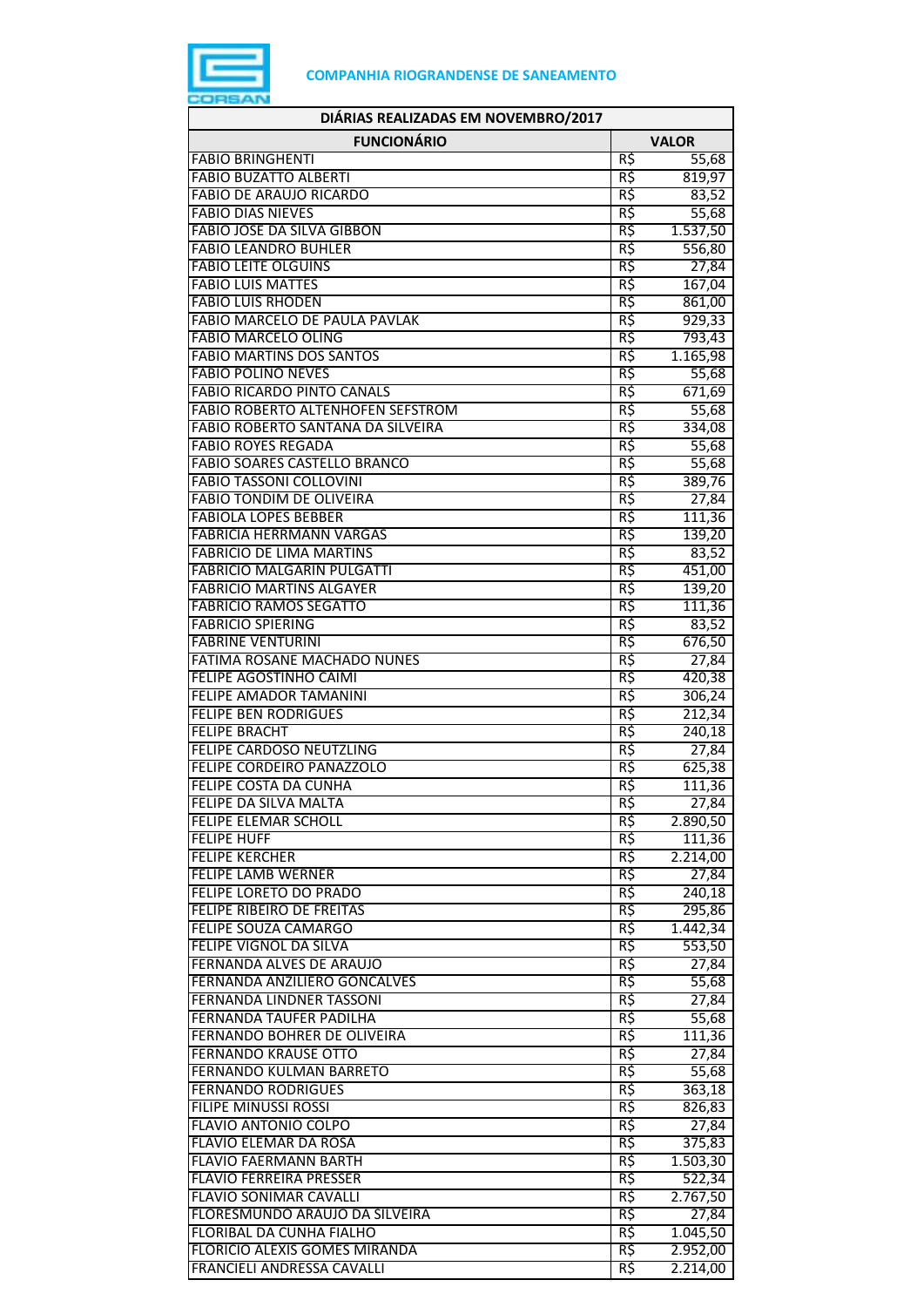

| DIÁRIAS REALIZADAS EM NOVEMBRO/2017                                    |            |                 |
|------------------------------------------------------------------------|------------|-----------------|
| <b>FUNCIONÁRIO</b>                                                     |            | <b>VALOR</b>    |
| <b>FRANCIELI SOTTILI</b>                                               | R\$        | 1.041,19        |
| <b>FRANCIELLE DA SILVA NUNES</b>                                       | R\$        | 225,50          |
| <b>FRANCINE BOTH</b>                                                   | R\$        | 55,68           |
| <b>FRANCINE SCHULZ</b>                                                 | R\$        | 55,68           |
| <b>FRANCIS OLIVEIRA CAPELARO</b>                                       | R\$        | 55,68           |
| FRANCISCO EDGAR PAILLO MACHADO                                         | R\$        | 27,84           |
| FRANCISCO GERALDO GRASS DE ALMEIDA                                     | R\$        | 861,00          |
| <b>GABRIEL AREND</b>                                                   | R\$        | 334,08          |
| <b>GABRIEL BAUER NOVASKI</b>                                           | R\$        | 445,44          |
| <b>GABRIEL LISMAR MORGAN GREGORIO</b>                                  | R\$        | 55,68           |
| <b>GABRIEL LUIZ VENCATO</b>                                            | R\$        | 55,68           |
| <b>GABRIEL ROSA DOS SANTOS</b>                                         | R\$        | 1.722,00        |
| <b>GABRIEL SILVA LORENCI</b>                                           | R\$        | 83,52           |
| <b>GABRIELA ALVES DIAS</b>                                             | R\$        | 55,68           |
| <b>GABRIELA DE LIMA</b>                                                | R\$        | 222,72          |
| <b>GABRIELA DE LIMA GONCALVES</b>                                      | R\$        | 55,68           |
| <b>GABRIELA MARINA POMPEO QUEIROZ</b>                                  | R\$        | 55,68           |
| <b>GABRIELE MENDES</b>                                                 | R\$        | 676,49          |
| <b>GASPAR VICENTE BINSFELD</b>                                         | R\$        | 250,56          |
| <b>GEBACIEL PEREIRA LOPES</b><br><b>GEIZA BEATRIZ BOLZAN COMORETTO</b> | R\$<br>R\$ | 83,52           |
|                                                                        |            | 451,00          |
| <b>GELSON DARCI HEPP</b>                                               | R\$        | 27,84           |
| <b>GELSON LENZ</b><br><b>GELSON LUIZ FACCIN</b>                        | R\$<br>R\$ | 492,00          |
| <b>GENEFRAN DA SILVEIRA CUNHA</b>                                      | R\$        | 403,67          |
| <b>GEORGE CASALI DA SILVEIRA</b>                                       | R\$        | 27,84<br>526,16 |
| <b>GEOVANE DELESKI ASSIS</b>                                           | R\$        | 167,04          |
| <b>GERALDO NICOLAU FONTOURA</b>                                        | R\$        | 225,50          |
| <b>GERALDO RUDIMAR DE JESUS MELOS</b>                                  | R\$        | 184,50          |
| <b>GERRI CLEI RODRIGUES DA SILVA</b>                                   | R\$        | 139,20          |
| <b>GERSON HAAS</b>                                                     | R\$        | 27,84           |
| <b>GERSON HAMMES</b>                                                   | R\$        | 553,50          |
| <b>GERSON JAIME RODRIGUES</b>                                          | R\$        | 990,83          |
| <b>GERSON KLEIN</b>                                                    | R\$        | 83,52           |
| <b>GEVERSON DALL AGNOL</b>                                             | R\$        | 27,84           |
| <b>GIANCARLO GONZATTI VIEIRA</b>                                       | R\$        | 27,84           |
| <b>GIANCARLO KOSBY SCHMITT</b>                                         | кş         | 55,68           |
| <b>GILBERTO BALESTRIN</b>                                              | R\$        | 676,49          |
| <b>GILBERTO DA SILVA JOB</b>                                           | R\$        | 194,88          |
| <b>GILBERTO GUILHERME ROESE</b>                                        | R\$        | 55,68           |
| <b>GILBERTO NEUBERT PEREIRA</b>                                        | R\$        | 55,68           |
| <b>GILMAR AZEREDO WALLAU</b>                                           | R\$        | 821,52          |
| GILMAR BASSANI                                                         | R\$        | 111,36          |
| <b>GILMAR ELENILTO PIRES</b>                                           | R\$        | 1.168,50        |
| <b>GILMAR GABRIEL ARGENTA</b>                                          | R\$        | 55,68           |
| <b>GILMAR JOSE SKOWRONSKI</b>                                          | R\$        | 27,84           |
| <b>GILMAR MANICA</b>                                                   | R\$        | 27,84           |
| <b>GILMARA DE BORBA MELO</b>                                           | R\$        | 27,84           |
| GILNEI ALBERTO AYRES DE FREITAS                                        | R\$        | 27,84           |
| GILNEI NOGUEIRA DE SOUZA                                               | R\$        | 27,84           |
| <b>GILSON JULIANO VOLKART</b>                                          | R\$        | 111,36          |
| <b>GILSON SCHUSSLER</b>                                                | R\$        | 27,84           |
| <b>GILVAN GOMES VIVIAN</b>                                             | R\$        | 139,20          |
| <b>GILVANE FERREIRA MARTINS</b>                                        | R\$        | 27,84           |
| <b>GIORGIO BENHUR RUI MASTELLA</b>                                     | R\$        | 581,34          |
| <b>GIORGIO OSORIO NEVES</b>                                            | R\$        | 27,84           |
| <b>GIOSEPE MAINO BICA</b>                                              | R\$        | 1.230,00        |
| <b>GIOVANE DA SILVA</b>                                                | R\$        | 556,80          |
| <b>GIOVANI ALBERTO BACIN</b>                                           | R\$        | 403,67          |
| GIOVANI DA SILVA FORNARI                                               | R\$        | 278,40          |
| <b>GIOVANI JOSE LUPPI</b>                                              | R\$        | 526,16          |
| GIOVANI MARTINS DE SOUZA                                               | R\$        | 480,36          |
| GIOVANI PEDROSO DA SILVA                                               | R\$        | 1.257,84        |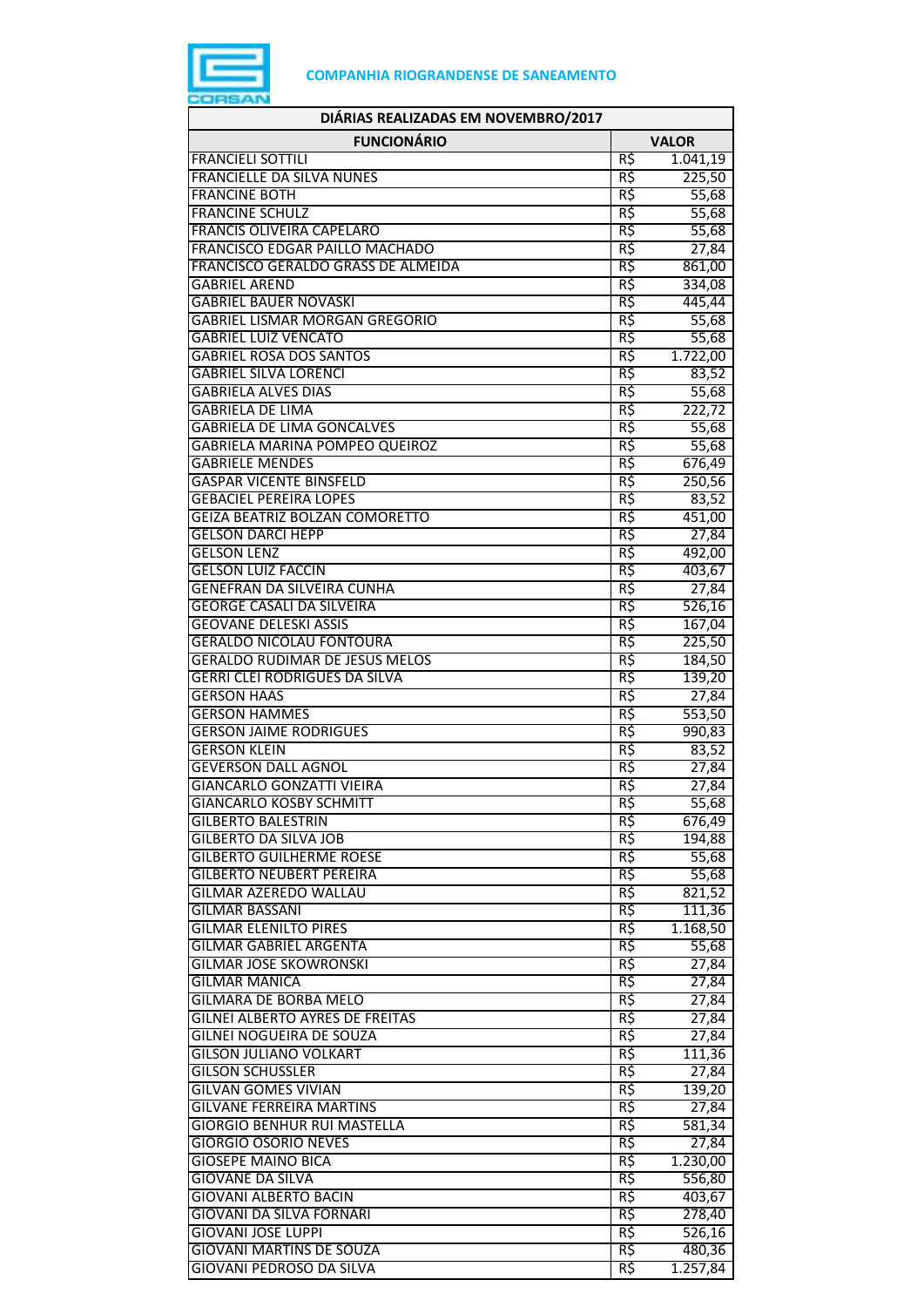

| DIÁRIAS REALIZADAS EM NOVEMBRO/2017                                     |              |                   |
|-------------------------------------------------------------------------|--------------|-------------------|
| <b>FUNCIONÁRIO</b>                                                      | <b>VALOR</b> |                   |
| <b>GIOVANI RAMPELOTTO CAMBRUSSI</b>                                     | R\$          | 225,50            |
| <b>GISIANE RODRIGUES LAZZARETTI</b>                                     | R\$          | 526,16            |
| <b>GIULIANO PEREIRA DA SILVA</b>                                        | R\$          | 55,68             |
| <b>GIVANILDO JOSE DOS ANJOS</b>                                         | R\$          | 2.325,36          |
| <b>GLENIO LUIZ MOMBACH</b>                                              | R\$          | 2.214,00          |
| <b>GRACIELA PEROBA BATISTA</b><br><b>GREICE LANIUS SAUERESSIG</b>       | R\$          | 27,84             |
| <b>GUILHERME ALEXANDRE BATISTA WOBETO</b>                               | R\$<br>R\$   | 55,68<br>804,06   |
| <b>GUILHERME DA SILVA GUTLER</b>                                        | R\$          | 55,68             |
| <b>GUILHERME FREIBERGER</b>                                             | R\$          | 55,68             |
| <b>GUILHERME IGNACIO CABELLO</b>                                        | R\$          | 27,84             |
| <b>GUILHERME LUIZ LOPES</b>                                             | R\$          | 27,84             |
| <b>GUILHERME MAGALHAES SOUZA</b>                                        | R\$          | 55,68             |
| <b>GUILHERME MAHR</b>                                                   | R\$          | 27,84             |
| <b>GUILHERME PAIVA GOMES</b>                                            | R\$          | 2.091,00          |
| <b>GUILHERME RENATO SCHULER</b>                                         | R\$          | 55,68             |
| <b>GUSTAVO ALBERTO RIFFEL</b>                                           | R\$          | 27,84             |
| <b>GUSTAVO RADA PRADELLA</b>                                            | R\$          | 27,84             |
| <b>GUSTAVO RUCKS</b>                                                    | R\$          | 83,52             |
| <b>GUSTAVO ZANIOL MARSILIO</b>                                          | R\$          | 83,52             |
| <b>HELBIO CESAR FRAGA SARAIVA</b><br><b>HELEMILTON SILVEIRA MACHADO</b> | R\$<br>R\$   | 27,84             |
| <b>HELENO ZANDONAI</b>                                                  | R\$          | 55,68<br>27,84    |
| <b>HELIO ALCANTARA MAGALHAES ALVAREZ</b>                                | R\$          | 403,67            |
| <b>HELIO BETIM DOS SANTOS</b>                                           | R\$          | 2.214,00          |
| <b>HELIO WINKE BARTZ</b>                                                | R\$          | 27,84             |
| <b>HENRIQUE WORM</b>                                                    | R\$          | 55,68             |
| <b>HERBI DINEI KLEIN</b>                                                | R\$          | 2.214,00          |
| <b>HILSON ORESTES PETER JUNIOR</b>                                      | R\$          | 222,72            |
| HUDINI CHIARAMONTE MACIEL                                               | R\$          | 222,72            |
| <b>HUGO ADRIANO OGLIARI</b>                                             | R\$          | 55,68             |
| <b>HUMBERTO CARDOSO JUNIOR</b>                                          | R\$          | 27,84             |
| HUMBERTO DE SOUZA DILL                                                  | R\$          | 83,52             |
| <b>IARA ISABEL KRETZLER</b>                                             | R\$          | 27,84             |
| <b>IGOR CARDOSO PEREIRA</b><br><b>IGOR CARRARO</b>                      | R\$<br>R\$   | 3.813,00<br>55,68 |
| IGOR MODERNEL PIO                                                       |              | 27,84             |
| <b>IGOR SANTOS ELIAS</b>                                                | RŞ<br>R\$    | 222,72            |
| <b>IGOR VANDRE REZNER</b>                                               | R\$          | 27,84             |
| <b>IGOR XAVIER DE FIGUEIREDO</b>                                        | R\$          | 1.845,00          |
| ILDA ELISANGELA SOUZA GRASS                                             | R\$          | 278,40            |
| <b>ILDO JOSE FELBER</b>                                                 | R\$          | 27,84             |
| ILMOR CONCEICAO DORR                                                    | R\$          | 307,50            |
| <b>ILSON ANGONESE</b>                                                   | R\$          | 83,52             |
| <b>INRI MORALES BENEDETTI</b>                                           | R\$          | 445,44            |
| <b>IRACI MADALENA GALETI</b>                                            | R\$          | 676,49            |
| <b>IRENO LOUREIRO DORNELLES NETTO</b>                                   | R\$          | 250,56            |
| <b>IRONI SANTOS DA CONCEICAO</b>                                        | R\$          | 83,52             |
| <b>ISMAEL BRAUN</b><br><b>ISMAEL KAHL</b>                               | R\$<br>R\$   | 362,67            |
| <b>ISMAEL LAUX GHISIO</b>                                               | R\$          | 27,84<br>1.045,50 |
| <b>ISRAEL DIEGO PINTO MARTINS</b>                                       | R\$          | 194,88            |
| <b>IURI SANT ANA PACICO</b>                                             | R\$          | 139,20            |
| <b>IVAN CARLOS PALUDO</b>                                               | R\$          | 55,68             |
| <b>IVAN SILVA DE AGUIAR</b>                                             | R\$          | 375,83            |
| IVAN SILVA DE OLIVEIRA                                                  | R\$          | 389,76            |
| <b>IVANIO VARGAS DA ROSA</b>                                            | R\$          | 184,50            |
| <b>IVANIR JOSE DE TONI</b>                                              | R\$          | 55,68             |
| <b>IVANIR RODRIGO DE FREITAS</b>                                        | R\$          | 375,83            |
| <b>IVANOR ADELAR PETTER</b>                                             | R\$          | 194,88            |
| <b>IVAR ANTONIO TRICHES</b>                                             | R\$          | 184,50            |
| <b>IVETE CARMEM PORTH</b><br>IVO MARIO NALIN                            | R\$<br>R\$   | 27,84             |
|                                                                         |              | 1.291,76          |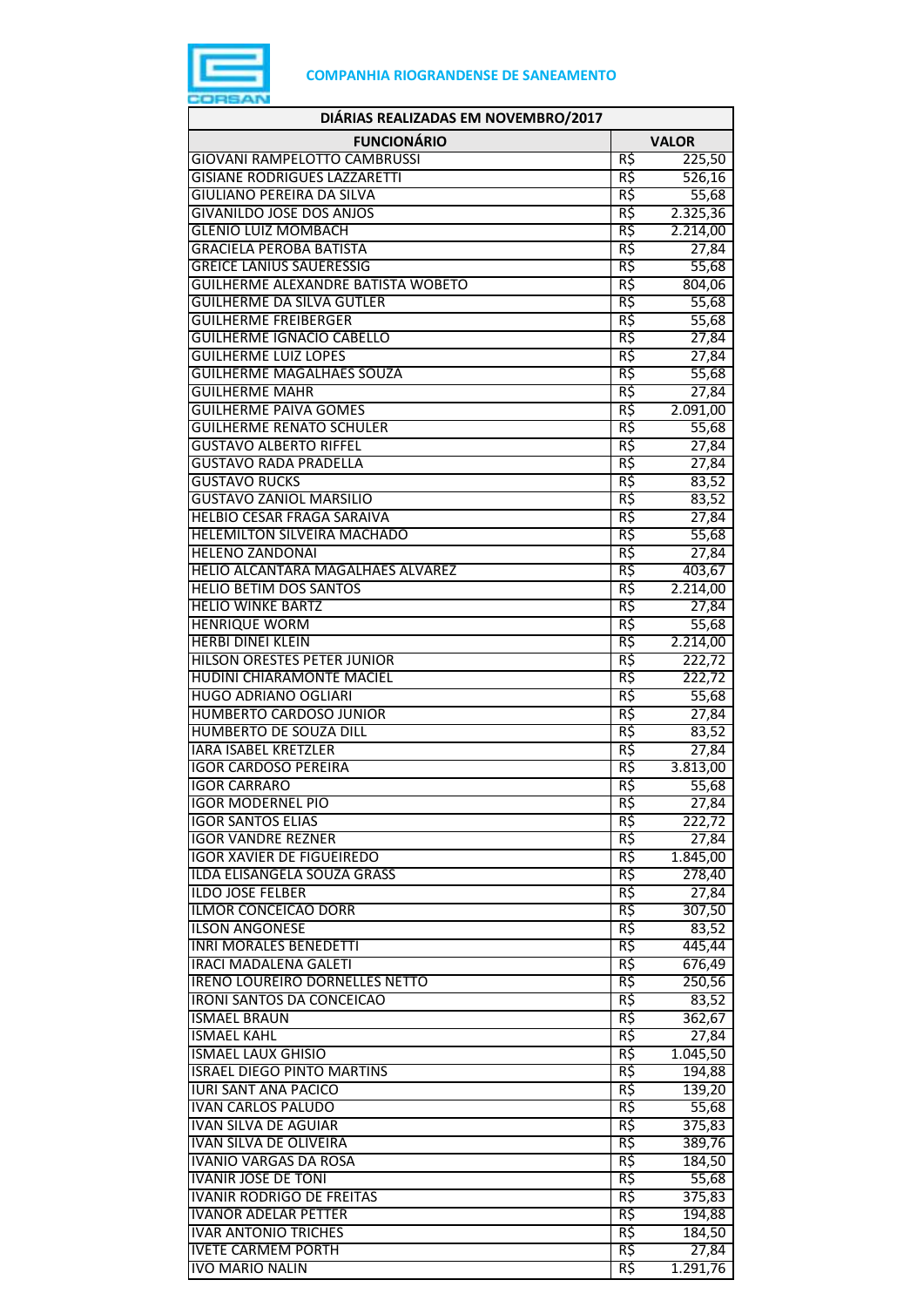

| DIÁRIAS REALIZADAS EM NOVEMBRO/2017                          |            |                 |
|--------------------------------------------------------------|------------|-----------------|
| <b>FUNCIONÁRIO</b>                                           |            | <b>VALOR</b>    |
| <b>IVO RICARDO PITZER RASIA</b>                              | R\$        | 676,49          |
| <b>JACENIR DOS SANTOS BARBOZA</b>                            | R\$        | 27,84           |
| JACKSON ANDREI FLORES MACHADO                                | R\$        | 27,84           |
| <b>JACO WILLE STAUDT</b>                                     | R\$        | 27,84           |
| JADER MAYER DA SILVA                                         | R\$        | 1.107,00        |
| <b>JADIR AURI RHODEN</b>                                     | R\$        | 250,56          |
| JAIME DOS SANTOS GONCALVES                                   | R\$        | 1.580,28        |
| <b>JAIR ANTONIO DRESCHER</b><br><b>JAIR CORSETTI MACHADO</b> | R\$        | 1.968,00        |
| <b>JAIR DE CONTO</b>                                         | R\$<br>R\$ | 334,08<br>27,84 |
| JAIR DE OLIVEIRA SANTOS                                      | R\$        | 55,68           |
| <b>JAIR FRANCISCO STADTLOBER</b>                             | R\$        | 55,68           |
| <b>JAIR GHISOLFI</b>                                         | R\$        | 194,88          |
| <b>JAIR JABLONSKI</b>                                        | R\$        | 2.275,50        |
| <b>JAIR JOAO MADERS</b>                                      | R\$        | 799,50          |
| <b>JAIR NIGOLINO</b>                                         | R\$        | 307,50          |
| <b>JAIR NUNES</b>                                            | R\$        | 2.214,00        |
| <b>JAIR ORTIZ DA SILVA</b>                                   | R\$        | 27,84           |
| <b>JAIR PEDRO DE AGUIAR</b>                                  | R\$        | 1.414,50        |
| <b>JAIR ROBERTO PIRES</b>                                    | R\$        | 111,36          |
| <b>JAIRO FERRAZ DE OLIVEIRA</b>                              | R\$        | 55,68           |
| JAIRO PAULO DO NASCIMENTO                                    | R\$        | 27,84           |
| JAIRO QUADROS VALENTI JUNIOR                                 | R\$        | 615,00          |
| <b>JANICE DAUNIS GUSMAO</b>                                  | R\$        | 111,36          |
| <b>JANICE NUNES TUPARAY</b>                                  | R\$        | 676,49          |
| <b>JAQUELINE CASTRO BORGES</b>                               | R\$        | 361,92          |
| <b>JAQUELINE CELLA</b>                                       | R\$        | 27,84           |
| <b>JAQUES ALEX TANSCHEIT</b>                                 | R\$        | 167,04          |
| <b>JAQUES DE LIMA OLIVEIRA</b>                               | R\$        | 111,36          |
| JARBAS RODRIGO SILVEIRA GOMES                                | R\$        | 184,50          |
| <b>JARDEL LUCIANO FUHR</b>                                   | R\$        | 83,52           |
| JARGER DA ROSA SILVA                                         | R\$        | 212,34          |
| <b>JEAN CARLO FLORES BORDIN</b>                              | R\$        | 55,68           |
| JEAN DELANJE NUNES LEAO                                      | R\$        | 531,74          |
| JEAN MARCELO LEIVAS SELVEIRA                                 | R\$<br>R\$ | 430,50          |
| <b>JEDER PINHEIRO GLORIA</b><br>JEDERSON DOS SANTOS AGLIARDI | R\$        | 83,52<br>780,01 |
| JEFERSON BIANCHIM                                            | R\$        | 139,20          |
| JEFERSON BRUCKCHEN SCHONARDIE                                | R\$        | 519,84          |
| JEFERSON DA VEIGA DE OLIVEIRA                                | R\$        | 1.599,00        |
| JEFERSON DELGADO DA SILVA                                    | R\$        | 1.252,80        |
| <b>JEFERSON ELIAS KASPER</b>                                 | R\$        | 1.151,04        |
| JEFERSON MENEZES PALACIOS                                    | R\$        | 1.845,00        |
| JEFFERSON DALANHOL                                           | R\$        | 55,68           |
| JERONIMO LOURENCO DIAS                                       | R\$        | 27,84           |
| <b>JERRI ANTONIO TATSCH</b>                                  | R\$        | 964,00          |
| JERRI AURI ASSUMPCAO DA SILVA                                | R\$        | 55,68           |
| <b>JERSON BARBOZA VINHAS</b>                                 | R\$        | 859,74          |
| JESSICA BORGES DE CARVALHO                                   | R\$        | 514,02          |
| <b>JESSICA CAMARGO</b>                                       | R\$        | 335,34          |
| <b>JESUM CARLOS CARVALHO</b>                                 | R\$        | 379,38          |
| JOAILSON NASCIMENTO DA SILVA                                 | R\$        | 2.214,00        |
| JOANA BEATRIZ DE FREITAS INQUELMANN BORGES                   | R\$        | 27,84           |
| <b>JOANEI ANTONELLI</b>                                      | R\$        | 111,36          |
| JOAO ADELAR MALLMANN DE GODOI                                | R\$        | 27,84           |
| <b>JOAO AIRTON BRAGANHOL</b>                                 | R\$        | 225,50          |
| JOAO ANTONIO DEBOM SILVA                                     | R\$        | 111,36          |
| <b>JOAO ANTONIO STEFFEN</b>                                  | R\$        | 2.829,00        |
| <b>JOAO AUGUSTO ESCHER</b>                                   | R\$        | 27,84           |
| JOAO BALBINO DIAS FILHO                                      | R\$        | 744,83          |
| JOAO BATISTA CORIM DA ROSA                                   | R\$        | 993,87          |
| <b>JOAO BATISTA FAGUNDES</b>                                 | R\$        | 27,84           |
| JOAO BATISTA FAGUNDES DE CARVALHO                            | R\$        | 167,04          |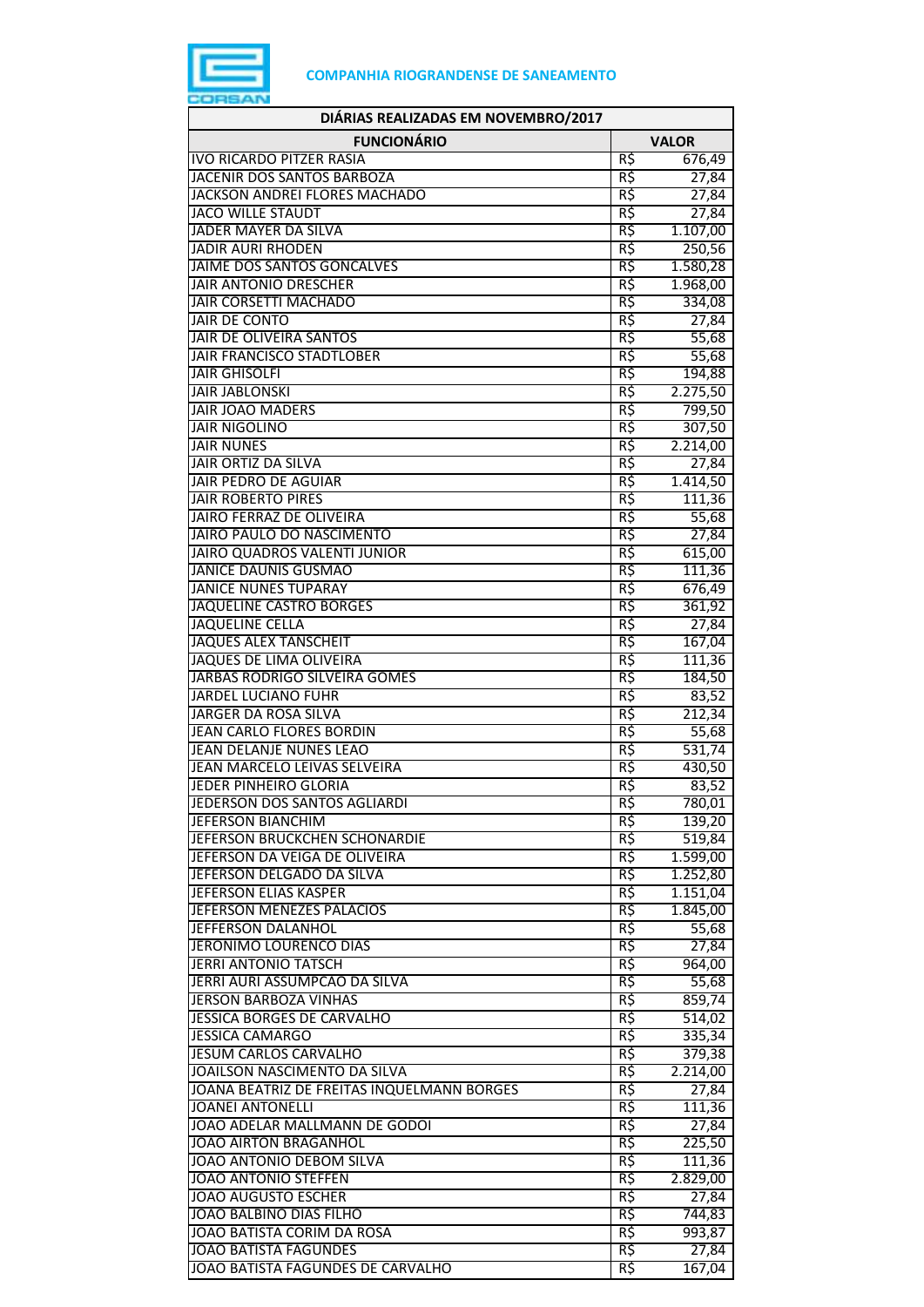

| DIÁRIAS REALIZADAS EM NOVEMBRO/2017                                  |                 |                    |
|----------------------------------------------------------------------|-----------------|--------------------|
| <b>FUNCIONÁRIO</b>                                                   | <b>VALOR</b>    |                    |
| JOAO BATISTA PAILLO MACHADO                                          | R\$             | 55,68              |
| JOAO BATISTA SOLIGO SOARES                                           | R\$             | 1.421,31           |
| <b>JOAO CARLOS DE MATTOS</b>                                         | R\$             | 253,34             |
| JOAO CARLOS MELO NORONHA                                             | R\$             | 1.052,33           |
| <b>JOAO CARLOS SCHMITZ</b>                                           | R\$             | 334,08             |
| <b>JOAO EDIMIR DE FREITAS</b>                                        | R\$             | 306,24             |
| <b>JOAO FELICIANO NARVAS MARQUES</b><br>JOAO FRANCISCO DE PAULA      | R\$<br>R\$      | 27,84<br>111,36    |
| <b>JOAO FRANCISCO SILVEIRA NETO</b>                                  | R\$             | 1.845,00           |
| <b>JOAO GILMAR PANTA FONTOURA</b>                                    | R\$             | 55,68              |
| JOAO GUSTAVO DA SILVA                                                | R\$             | 1.107,00           |
| JOAO HENRIQUE KUHN                                                   | R\$             | 83,52              |
| JOAO LUIS DOS SANTOS MEDEIROS                                        | R\$             | 83,52              |
| <b>JOAO LUIS SCHMAEDECKE</b>                                         | R\$             | 929,33             |
| <b>JOAO LUIZ WERNER</b>                                              | R\$             | 27,84              |
| JOAO MILTON SILVA DE MEDEIROS                                        | R\$             | 55,68              |
| <b>JOAO PAULO COSTA SILVA</b>                                        | R\$             | 27,84              |
| JOAO PAULO PESEGOGINSKI FLORES DOS SANTOS                            | R\$             | 27,84              |
| JOAO ROBERTO VAZ DOS SANTOS                                          | R\$             | 307,50             |
| JOAO TELMO SILVA CAMPOS                                              | R\$             | 55,68              |
| <b>JOAO VALTENOR EBERHARDT JUNIOR</b><br><b>JOAO VANTUIR VANACOR</b> | R\$<br>R\$      | 83,52              |
| <b>JOCELI FLORES NARDINI</b>                                         | R\$             | 27,84<br>225,50    |
| <b>JOCELI GONCALVES GUTERRES</b>                                     | R\$             | 27,84              |
| <b>JOCELI STAN DE OLIVEIRA</b>                                       | R\$             | 375,83             |
| JOCIVAL DE MORAES MACHADO                                            | R\$             | 1.230,00           |
| <b>JOEL CASARIL</b>                                                  | R\$             | 184,50             |
| <b>JOEL DUARTE OLIVEIRA</b>                                          | R\$             | 27,84              |
| <b>JOEL JUNG BONFIM</b>                                              | R\$             | 27,84              |
| JOEL LISSARRAGA DE FREITAS                                           | R\$             | 234,36             |
| <b>JOEL MONTEIRO</b>                                                 | R\$             | 554,00             |
| <b>JOELCIO CHIAMULERA</b>                                            | R\$             | 27,84              |
| <b>JOICE DA SILVA</b>                                                | R\$             | 2.214,00           |
| <b>JOLAIR ADAO AMARAL</b><br><b>JONAS GARCIA DE BORBA</b>            | R\$<br>R\$      | 462,90             |
| JONATAN JOSUE ANTON                                                  | R\$             | 184,50<br>751,66   |
| JONATAS MECALA MACHADO                                               | RŞ.             | 584,64             |
| JONATAS RAFAEL DA SILVA                                              | R\$             | 278,40             |
| JONATHAN DA ROSA PITA                                                | R\$             | 2.214,00           |
| <b>JONATHAN DA SILVA BROSE</b>                                       | R\$             | 27,84              |
| JONATHAN PERES ABREU                                                 | R\$             | 55,68              |
| JONE DAMACENO FARIA CORREA                                           | R\$             | 306,24             |
| JONIR DE JESUS DOS SANTOS KNOPF                                      | R\$             | 27,84              |
| <b>JONY BONADIMAN</b>                                                | R\$             | 111,36             |
| JORCELI ARAUJO NOLASCO                                               | R\$             | 389,76             |
| JORDANA DA SILVA CASTRO BIASIBETTI<br>JORGE ALBERTO ROQUE PINTO      | R\$             | 2.214,00           |
| JORGE ANDRADES MARTINS DA SILVA                                      | R\$<br>R\$      | 278,40<br>392,54   |
| <b>JORGE DILAMAR GOULART RODRIGUES</b>                               | R\$             | 111,36             |
| JORGE GERALDO MARTINI                                                | $R\overline{S}$ | 445,44             |
| <b>JORGE LUIS DEXHEIMER</b>                                          | R\$             | 83,52              |
| <b>JORGE LUIS FERNANDES PINTO</b>                                    | R\$             | 27,84              |
| JORGE LUIZ CAMARGO FIGUEIREDO                                        | R\$             | 167,04             |
| <b>JORGE LUIZ COSTA MELO</b>                                         | R\$             | 164,83             |
| JORGE LUIZ DE ALMEIDA LOPES                                          | R\$             | 55,68              |
| <b>JORGE LUIZ KLUMB BORN</b>                                         | $R\zeta$        | 445,44             |
| <b>JORGE LUIZ PORTELLA</b>                                           | R\$             | 672,20             |
| <b>JORGE LUIZ STEFFEN</b>                                            | R\$             | 139,20             |
| JORGE ODIMAR ZANDONAI DA COSTA                                       | R\$             | 55,68              |
| <b>JORGE TEIXEIRA</b>                                                | R\$             | 55,68              |
| <b>JOSCELINO JOSE MIKULSKI</b>                                       | R\$             | 55,68              |
| <b>JOSE AIRTON DOS SANTOS</b><br>JOSE ALDOIR DA LUZ COSTA            | R\$<br>R\$      | 1.968,00<br>739,01 |
|                                                                      |                 |                    |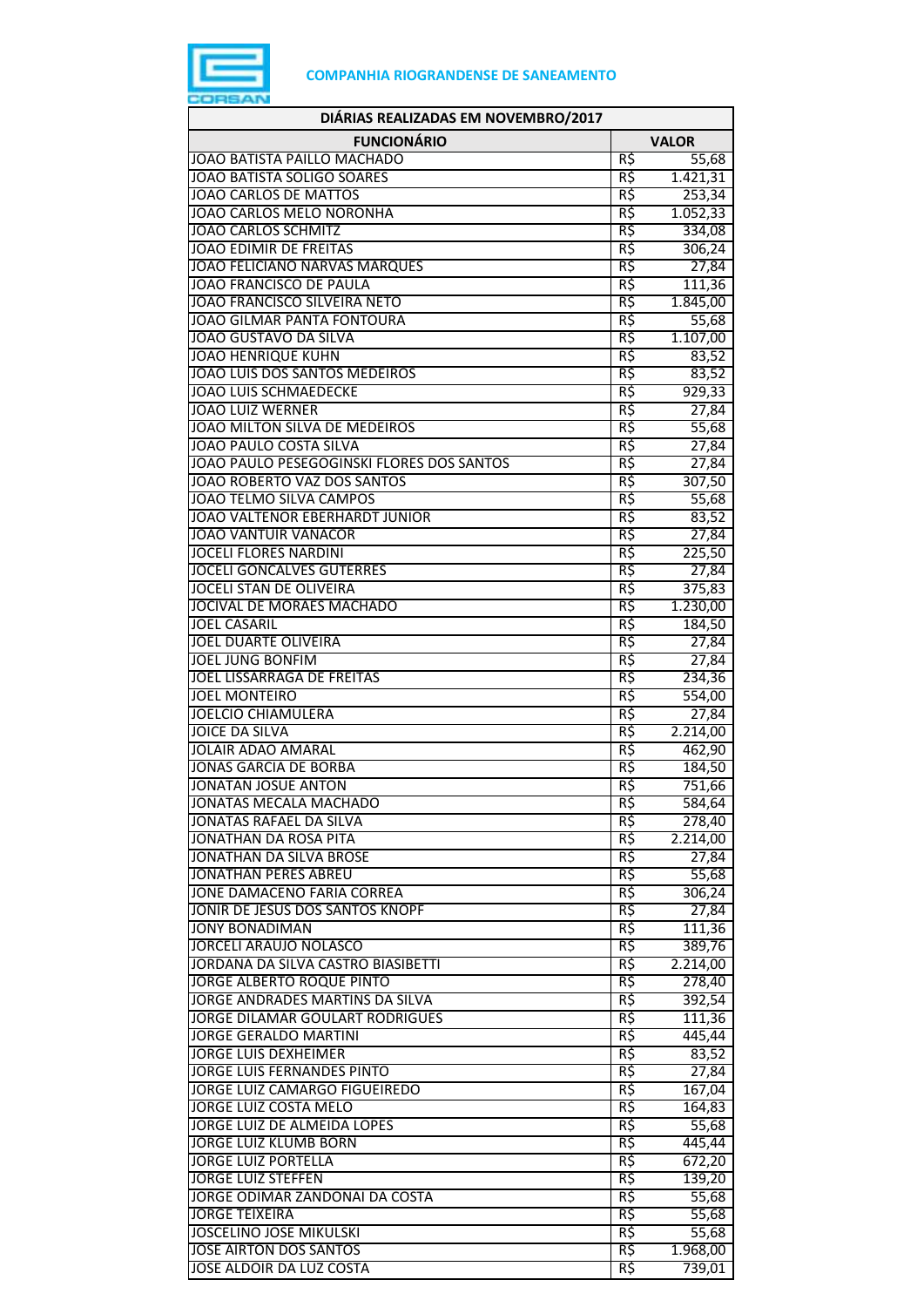

| DIÁRIAS REALIZADAS EM NOVEMBRO/2017                                       |            |                                 |
|---------------------------------------------------------------------------|------------|---------------------------------|
| <b>FUNCIONÁRIO</b>                                                        |            | <b>VALOR</b>                    |
| <b>JOSE ALENCAR BENTAQUI</b>                                              | R\$        | 278,40                          |
| JOSE ALEXANDRE BERGHAN DE MOURA                                           | R\$        | 27,84                           |
| <b>JOSE ANTONIO CAETANO GARCIA</b>                                        | R\$        | 139,20                          |
| <b>JOSE ANTONIO DAMBROS</b>                                               | R\$        | 375,83                          |
| JOSE ANTONIO MARIN DE OLIVEIRA                                            | R\$        | 977,16                          |
| JOSE AUGUSTO DE AVILA DA SILVA<br><b>JOSE CARLOS BASSAN BRAGA</b>         | R\$<br>R\$ | 55,68<br>2.214,00               |
| <b>JOSE CARLOS BORGES DE AZEVEDO</b>                                      | R\$        | 27,84                           |
| <b>JOSE CELSO DE SOUZA</b>                                                | R\$        | 27,84                           |
| JOSE CLAUDIO DE ARAUJO COVALESKY                                          | R\$        | 676,49                          |
| JOSE CLEITON LEMOS DE ABREU                                               | R\$        | 55,68                           |
| JOSE DELOI DAS CHAGAS PINHEIRO                                            | R\$        | 27,84                           |
| <b>JOSE EDUARDO MARMITT</b>                                               | R\$        | 55,68                           |
| <b>JOSE EDUARDO MARTINS JUNIOR</b>                                        | R\$        | 922,50                          |
| JOSE FERNANDO ENCARNACAO OLIVEIRA                                         | R\$        | 27,84                           |
| <b>JOSE FRANCISCO DE SOUZA</b>                                            | R\$        | 2.214,00                        |
| <b>JOSE FRANCISCO SOUZA BUT</b><br><b>JOSE FRANCISCO VOGT</b>             | R\$        | 27,84                           |
| <b>JOSE GUILHERME RODRIGUES DOYLE</b>                                     | R\$<br>R\$ | 83,52<br>1.168,50               |
| JOSE HENRIQUE MARINHO DA SILVA                                            | R\$        | 167,04                          |
| JOSE HORACIO SILVA DA SILVA                                               | R\$        | 27,84                           |
| <b>JOSE IVAN DORNELLES MULER</b>                                          | R\$        | 55,68                           |
| <b>JOSE IZAIR NUNES DA SILVA</b>                                          | R\$        | 27,84                           |
| <b>JOSE JOAREZ REQUE</b>                                                  | R\$        | 748,38                          |
| <b>JOSE LUIS GOMES LISBOA</b>                                             | R\$        | 668,16                          |
| <b>JOSE LUIS VIEIRA PIETRO</b>                                            | R\$        | 676,49                          |
| JOSE MARCELO ANTIQUEIRA DE LEMOS                                          | R\$        | 430,50                          |
| <b>JOSE MARCELO DA SILVA</b><br><b>JOSE MARIO FERREIRA SANTANA JUNIOR</b> | R\$<br>R\$ | 598,55                          |
| <b>JOSE NESTOR KEPPEL</b>                                                 | R\$        | 194,88<br>111,36                |
| <b>JOSE NILTON VIEIRA GIDIEL</b>                                          | R\$        | 278,40                          |
| JOSE OLIMPIO CARDOSO DE OLIVEIRA                                          | R\$        | 27,84                           |
| <b>JOSE ORTIZ MARQUES CARDOSO</b>                                         | R\$        | 167,04                          |
| <b>JOSE PAULO METTLER</b>                                                 | R\$        | 250,56                          |
| <b>JOSE RAUL BRAZ</b>                                                     | R\$        | 528,96                          |
| JOSE RICARDO RODRIGUES DA SILVA                                           | R\$        | 167,04                          |
| <b>JOSE ROBERTO CEOLIN EPSTEIN</b>                                        | R\$        | 1.803,21                        |
| JOSE TADEU DOS SANTOS ESPINDOLA<br><b>JOSE VALDIR MACHADO DOS SANTOS</b>  | R\$<br>R\$ | 1.660,50<br>$\overline{526,16}$ |
| <b>JOSEANE DE FREITAS JUNG</b>                                            | R\$        | 307,50                          |
| JOSEANE GUEDES MACHADO DAMACENO                                           | R\$        | 27,84                           |
| <b>JOSELAINE BORGES DE MATTOS</b>                                         | R\$        | 27,84                           |
| JOSIANI DA SILVEIRA SARAIVA                                               | R\$        | 27,84                           |
| <b>JOSIEL ANTONIO PESSOA NUNES</b>                                        | R\$        | 1.635,96                        |
| JOSUE DE SOUZA SOARES                                                     | R\$        | 55,68                           |
| <b>JOVANE SONCINI</b>                                                     | R\$        | 519,33                          |
| <b>JOZIANO LUIZ DA CRUZ</b>                                               | R\$        | 553,50                          |
| <b>JOZIAS FONTANA BATISTA</b>                                             | R\$<br>R\$ | 526,16                          |
| JUAREZ CESCA MARCHIORO<br>JUAREZ OLAVO FAGUNDES DA ROSA                   | R\$        | 27,84<br>139,20                 |
| <b>JUAREZ PEREIRA FRANCILIO</b>                                           | R\$        | 1.660,50                        |
| <b>JUAREZ RASQUINHA</b>                                                   | R\$        | 1.230,00                        |
| <b>JUCELITO MISSIO</b>                                                    | R\$        | 27,84                           |
| <b>JUCELMA CONTER VENTURA</b>                                             | R\$        | 55,68                           |
| <b>JUCEMAR JOSE KINAST LEAL</b>                                           | R\$        | 27,84                           |
| <b>JUCIMAR PANCOT</b>                                                     | R\$        | 55,68                           |
| <b>JUELMIR NUNES SARAIVA</b>                                              | R\$        | 250,56                          |
| <b>JULIANA ANTUNES DE FREITAS</b><br><b>JULIANA MACHADO GASPAROTTO</b>    | R\$<br>R\$ | 55,68<br>194,88                 |
| JULIANA QUEIROZ MACHADO CARRION                                           | R\$        | 55,68                           |
| JULIANA SAMMARIO LELLING                                                  | R\$        | 55,68                           |
| <b>JULIANA STOLL</b>                                                      | R\$        | 225,50                          |
| <b>JULIANO AIOLFI</b>                                                     | R\$        | 55,68                           |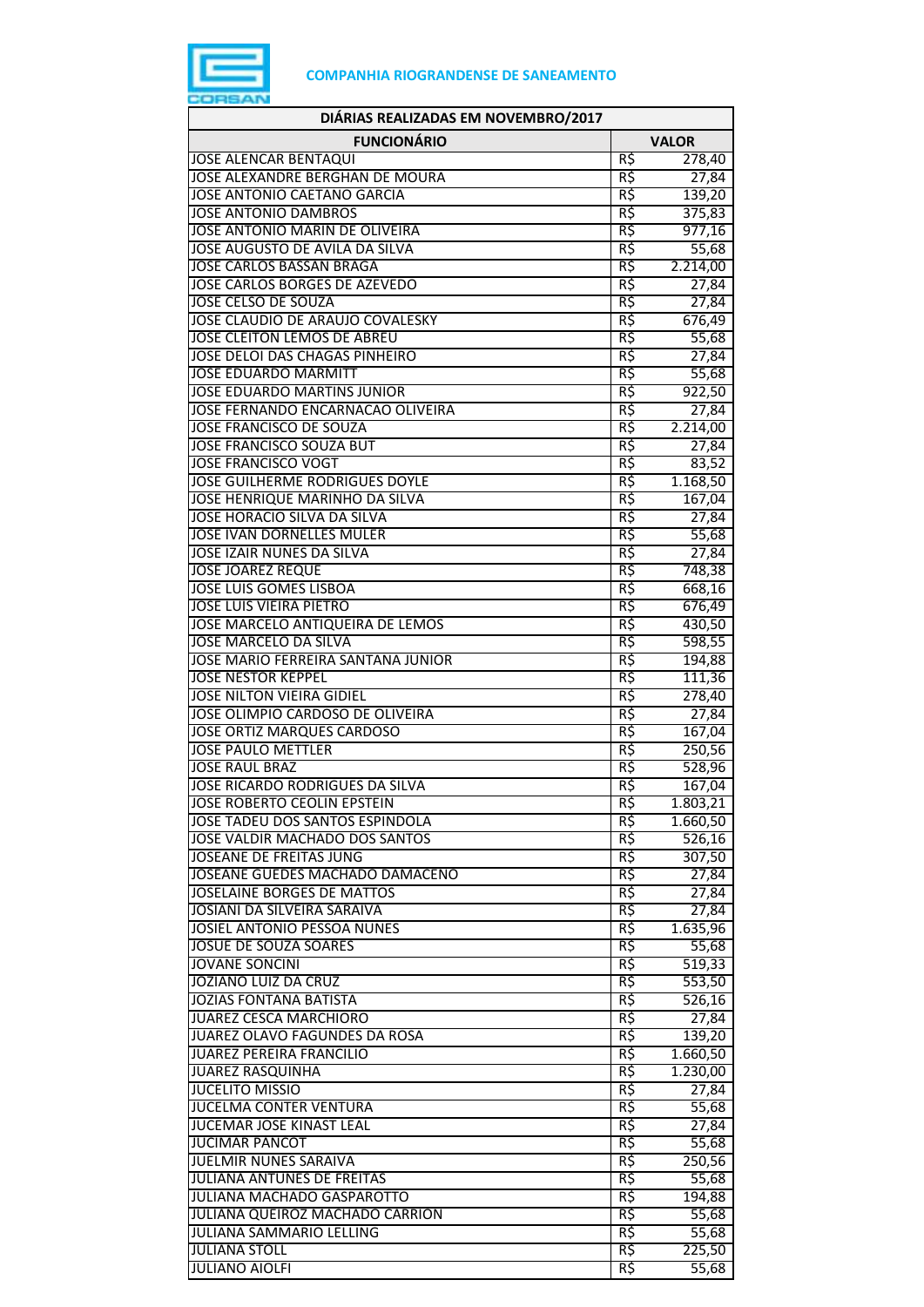

| DIÁRIAS REALIZADAS EM NOVEMBRO/2017                               |                 |                    |
|-------------------------------------------------------------------|-----------------|--------------------|
| <b>FUNCIONÁRIO</b>                                                |                 | <b>VALOR</b>       |
| <b>JULIANO BORTOLUZZI BOCK</b>                                    | R\$             | 1.022,22           |
| JULIANO CEZAR SIQUEIRA DO NASCIMENTO                              | R\$             | 222,72             |
| JULIANO DE AZEVEDO BORGES                                         | $R\overline{5}$ | 27,84              |
| <b>JULIANO DELESKI NAIBERT</b>                                    | R\$             | 27,84              |
| <b>JULIANO DOS SANTOS TORRES</b>                                  | R\$             | 369,00             |
| <b>JULIANO GOULART</b>                                            | R\$             | 83,52              |
| <b>JULIANO MAFRA LEDUR</b>                                        | R\$             | 111,36             |
| <b>JULIANO MOREIRA DOS SANTOS</b><br><b>JULIANO MULLING</b>       | R\$<br>R\$      | 1.230,00           |
| <b>JULIANO NUGENT DA SILVA</b>                                    | R\$             | 27,84<br>1.052,31  |
| JULINE PAES DO AMARAL GULARTE                                     | R\$             | 27,84              |
| <b>JULIO CESAR ANDRES</b>                                         | R\$             | 123,00             |
| JULIO CESAR DO ESPIRITO SANTO ROCHA                               | R\$             | 2.890,50           |
| JULIO CESAR DOS SANTOS LEANDRO                                    | R\$             | 184,50             |
| <b>JUREMAR BAIRROS MACHADO</b>                                    | R\$             | 27,84              |
| <b>KARINA CASARIN BORGES</b>                                      | R\$             | 307,50             |
| <b>KARINA GRANDO TOLEDO</b>                                       | R\$             | 27,84              |
| <b>KARINE BUENO DE CASTRO</b>                                     | R\$             | 55,68              |
| KATIA DANIELLE LIESENFELD                                         | R\$             | 111,36             |
| <b>KELI SILVEIRA DA SILVA</b>                                     | R\$             | 676,49             |
| <b>KELLY DE LIMA OLIVEIRA</b>                                     | R\$             | 111,36             |
| <b>LAIRTON SILVESTRINI</b>                                        | R\$             | 212,34             |
| <b>LASARO GELINGER</b>                                            | R\$             | 27,84              |
| LAURA MARCUZZO PEREIRA                                            | R\$             | 375,83             |
| LAURI VALENTIN BARON                                              | R\$             | 553,50             |
| LAURITA DOS SANTOS TEIXEIRA VOLKWEIS                              | R\$             | 309,02             |
| <b>LAURO ANTONIO GAIESKI</b>                                      | R\$             | 591,72             |
| <b>LAURO DE FREITAS FLORES</b><br><b>LAURO RODRIGUES SOBRINHO</b> | R\$<br>R\$      | 2.241,84           |
| LAZIE DA COSTA DE OLIVEIRA                                        | R\$             | 334,08<br>167,04   |
| LEA PATRICIA PINHEIRO BASEI                                       | R\$             | 1.361,34           |
| LEANDRO ARAGON CALDEIRA                                           | R\$             | 2.214,00           |
| <b>LEANDRO CAPITAO ROCA</b>                                       | R\$             | 612,48             |
| LEANDRO DA CONCEICAO DA SILVEIRA                                  | R\$             | 473,28             |
| LEANDRO DA SILVA ROCHA                                            | R\$             | 83,52              |
| LEANDRO DA SILVA SANTOS                                           | R\$             | 27,84              |
| <b>LEANDRO DOS SANTOS MENDES</b>                                  | R\$             | 1.414,50           |
| LEANDRO FIORENZA CANTERLE                                         | R\$             | 55,68              |
| LEANDRO GALIMBERTI RODRIGUES                                      | R\$             | 738,00             |
| <b>LEANDRO MINUSCOLI</b>                                          | R\$             | 2.214,00           |
| LEANDRO MOREIRA EUFRAZIO                                          | R\$             | 334,08             |
| <b>LEANDRO RIBAS DE SOUZA</b>                                     | R\$             | 83,52              |
| LEANDRO ROBERTO SILVA DE AZEVEDO                                  | R\$             | 111,36             |
| <b>LEANDRO RODRIGUES DA CRUZ</b>                                  | R\$             | 584,64             |
| <b>LEANDRO RODRIGUES DOYLE</b>                                    | R\$<br>R\$      | 1.107,00           |
| <b>LEANDRO SANTOS RADINS</b><br>LEANDRO SILVA DE MENEZES          | R\$             | 526,16<br>2.146,68 |
| LEANDRO VALENTE NICOLAU                                           | R\$             | 167,04             |
| LEDA OLIVEIRA PEDROSO                                             | R\$             | 27,84              |
| LEDOEL SILVA DA SILVA                                             | R\$             | 83,52              |
| <b>LEIA TERESINHA STURM</b>                                       | R\$             | 55,68              |
| LELIO DA SILVA COSTA                                              | R\$             | 27,84              |
| LENARA RODRIGUES JASNIEWICZ                                       | R\$             | 334,08             |
| <b>LEOCIR BOMBONATTO</b>                                          | R\$             | 55,68              |
| LEOCLESIO ANTONIO FONTANA                                         | R\$             | 55,68              |
| LEONARA MISZEVSKI MIOLA                                           | R\$             | 111,36             |
| LEONARDO AZAMBUJA FARIAS                                          | R\$             | 2.325,36           |
| LEONARDO COSTA ALVES                                              | R\$             | 250,56             |
| LEONARDO DA SILVA PEREIRA                                         | R\$             | 389,76             |
| LEONARDO ESPINDOLA ROCHA                                          | R\$             | 83,52              |
| LEONARDO FERREIRA DE ALMEIDA                                      | R\$             | 27,84              |
| LEONARDO JOSE PILZ                                                | R\$             | 27,84              |
| <b>LEONARDO JULIO MARTINS</b>                                     | R\$             | 462,90             |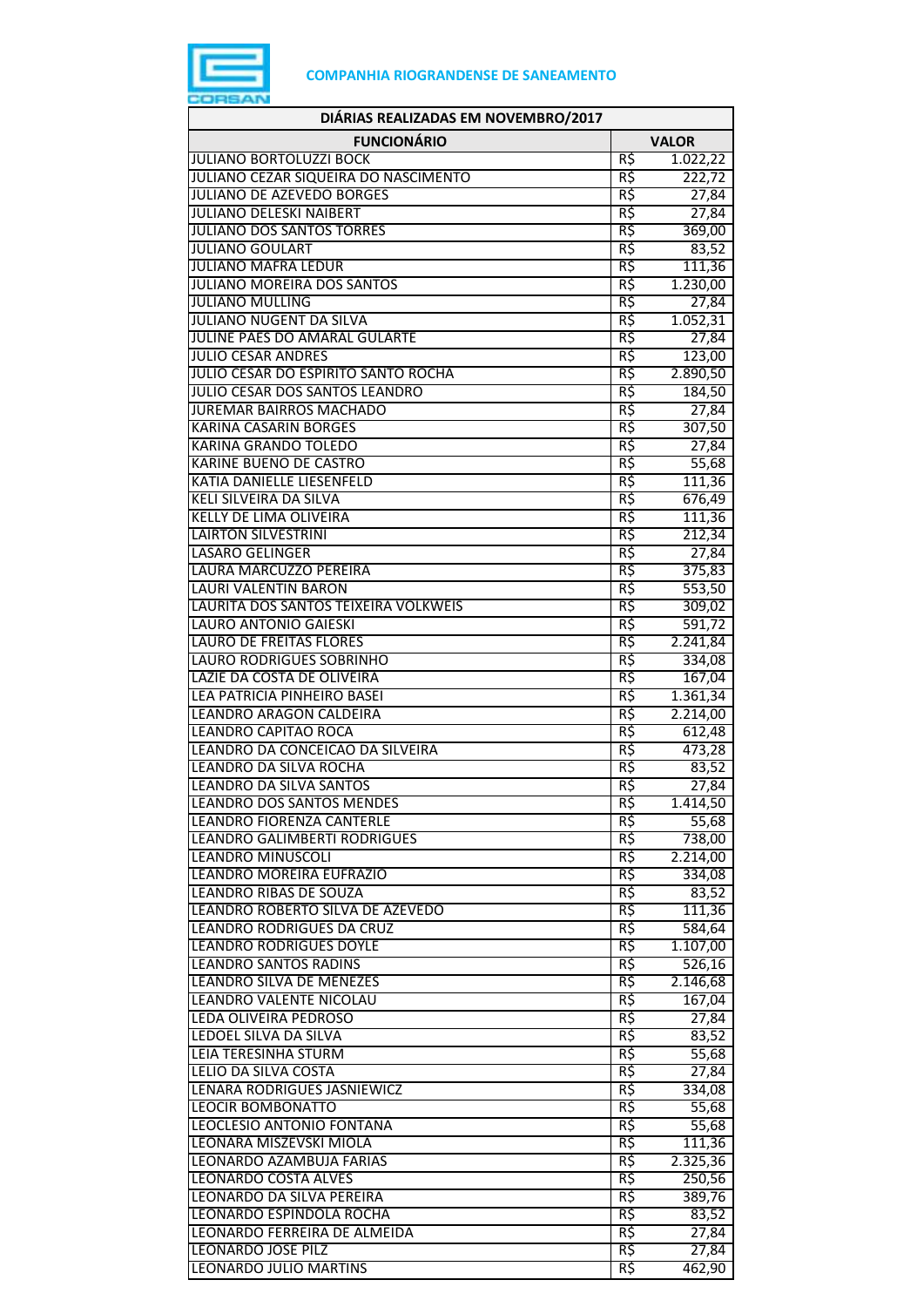

| DIÁRIAS REALIZADAS EM NOVEMBRO/2017                       |                 |                   |
|-----------------------------------------------------------|-----------------|-------------------|
| <b>FUNCIONÁRIO</b>                                        |                 | <b>VALOR</b>      |
| LEONARDO PEDROZO CORREA                                   | R\$             | 83,52             |
| <b>LEONARDO RAMOS PIRES</b>                               | R\$             | 184,50            |
| <b>LEONARDO SANTOS HUZALO</b>                             | R\$             | 779,52            |
| LEONARDO SILVA DE MARINS                                  | R\$             | 139,20            |
| LEONARDO SOZIN RUFINO                                     | R\$             | 501,12            |
| <b>LEONARDO STUMPF</b>                                    | R\$             | 1.660,50          |
| <b>LEONEL JAIME LOPES</b>                                 | R\$             | 167,04            |
| <b>LEONIDAS ESSVEIN SOUZA</b>                             | R\$             | 334,08            |
| LEONIL DOS SANTOS CAVALHEIRO                              | R\$             | 184,50            |
| <b>LEONIR BRITZKE</b>                                     | $R\overline{S}$ | 738,00            |
| <b>LERIO RODRIGUES DA FONSECA</b>                         | R\$             | 1.168,50          |
| LETICIA DE FREITAS VELOSO                                 | R\$             | 1.141,16          |
| <b>LETICIA LETTNIN ROLL</b>                               | R\$             | 184,50            |
| LETICIA PASTERNAK KRAMM                                   | R\$             | 55,68             |
| <b>LETICIA WEBER MILECH</b>                               | R\$             | 1.352,98          |
| <b>LIA DENISE DREHMER</b>                                 | R\$             | 55,68             |
| <b>LIA DENISE TIMANN</b>                                  | R\$             | 403,67            |
| <b>LINOMAR ZANON FIGUEIRO</b>                             | R\$             | 184,50            |
| LISIANE DE LIMA FIGUEIREDO                                | R\$             | 704,33            |
| <b>LISIANE SOARES SEVERO</b><br><b>LISIANE VIDAL LIMA</b> | R\$             | 83,52             |
| LISIE NASCIMENTO SPAGNOL                                  | R\$<br>R\$      | 799,50            |
|                                                           | R\$             | 139,20            |
| LOIVO DA SILVA GONCALVES<br><b>LUANA DORNELES RITT</b>    | R\$             | 184,50            |
| LUANA TROJAHN DA CUNHA DA SILVA                           | R\$             | 83,52             |
| <b>LUCAS BRAVO CADORE</b>                                 | R\$             | 27,84             |
| <b>LUCAS CARVALHO HUBNER</b>                              | R\$             | 55,68<br>1.660,50 |
| LUCAS CORADINI PREVEDELLO                                 | R\$             | 55,68             |
| <b>LUCAS MARCHI DA MOTTA</b>                              | R5              | 212,34            |
| <b>LUCAS PACZEK FRANTZ</b>                                | R\$             | 2.214,00          |
| LUCAS TADEU BARBOSA DOS SANTOS                            | R\$             | 27,84             |
| <b>LUCELI GONCALVES DE VARGAS</b>                         | R\$             | 111,36            |
| LUCIA IARA SACOL                                          | R\$             | 1.307,18          |
| LUCIANA ALVAREZ DE OLIVEIRA SANTOS                        | R\$             | 27,84             |
| <b>LUCIANE CORREA ROZNIESKI</b>                           | R\$             | 27,84             |
| <b>LUCIANE PINHEIRO STOCK</b>                             | R\$             | 1.107,00          |
| LUCIANO AGUIAR ZINGANO                                    | кş              | 184,50            |
| LUCIANO DA COSTA GARCIA                                   | R\$             | 225,50            |
| LUCIANO DA SILVA                                          | R\$             | 55,68             |
| LUCIANO DA SILVA LIMA                                     | R\$             | 250,56            |
| LUCIANO DA SILVA RIBEIRO                                  | R\$             | 27,84             |
| <b>LUCIANO DOTTE</b>                                      | $R\zeta$        | 194,88            |
| <b>LUCIANO FARINA MARCON</b>                              | R\$             | 250,56            |
| <b>LUCIANO GARCIA PFEIFER</b>                             | R\$             | 776,22            |
| <b>LUCIANO PONCIANO VITT</b>                              | R\$             | 501,12            |
| LUCIANO RIBEIRO DOS SANTOS                                | R\$             | 27,84             |
| LUCIANO VINICIUS DALBERTO                                 | R\$             | 212,34            |
| <b>LUCIDIO NERI CORREA</b>                                | R\$             | 27,84             |
| LUCIMAR FERREIRA DE SOUZA                                 | R\$             | 184,50            |
| <b>LUCIO AGNES</b>                                        | R\$             | 27,84             |
| LUIS ALEXANDRE HELUANY PINTO                              | R\$             | 83,52             |
| LUIS ANDRE DE ALMEIDA MACIEL                              | R\$             | 295,86            |
| LUIS CARLOS MALYSZ MICHELIN                               | R\$             | 307,50            |
| <b>LUIS CARLOS MARTINS</b>                                | R\$             | 194,88            |
| <b>LUIS DANIEL BRITES</b>                                 | R\$             | 1.783,50          |
| LUIS EDUARDO BRILHANTE DE OLIVEIRA                        | R\$             | 83,52             |
| LUIS ERASMO DE FREITAS CAMPOS                             | R\$             | 184,50            |
| LUIS FELIPE ALVES DOS SANTOS                              | R\$             | 1.168,50          |
| LUIS FELIPE FALLAVENA DA ROSA                             | R\$             | 27,84             |
| LUIS FELIPE LEAO PINHEIRO                                 | R\$             | 27,84             |
| LUIS FERNANDO CLARO LONGARAY                              | R\$             | 418,35            |
| LUIS FERNANDO DOS SANTOS CARDOSO                          | R\$             | 27,84             |
| LUIS FERNANDO ROSINSKI SKIERESZ                           | R\$             | 519,84            |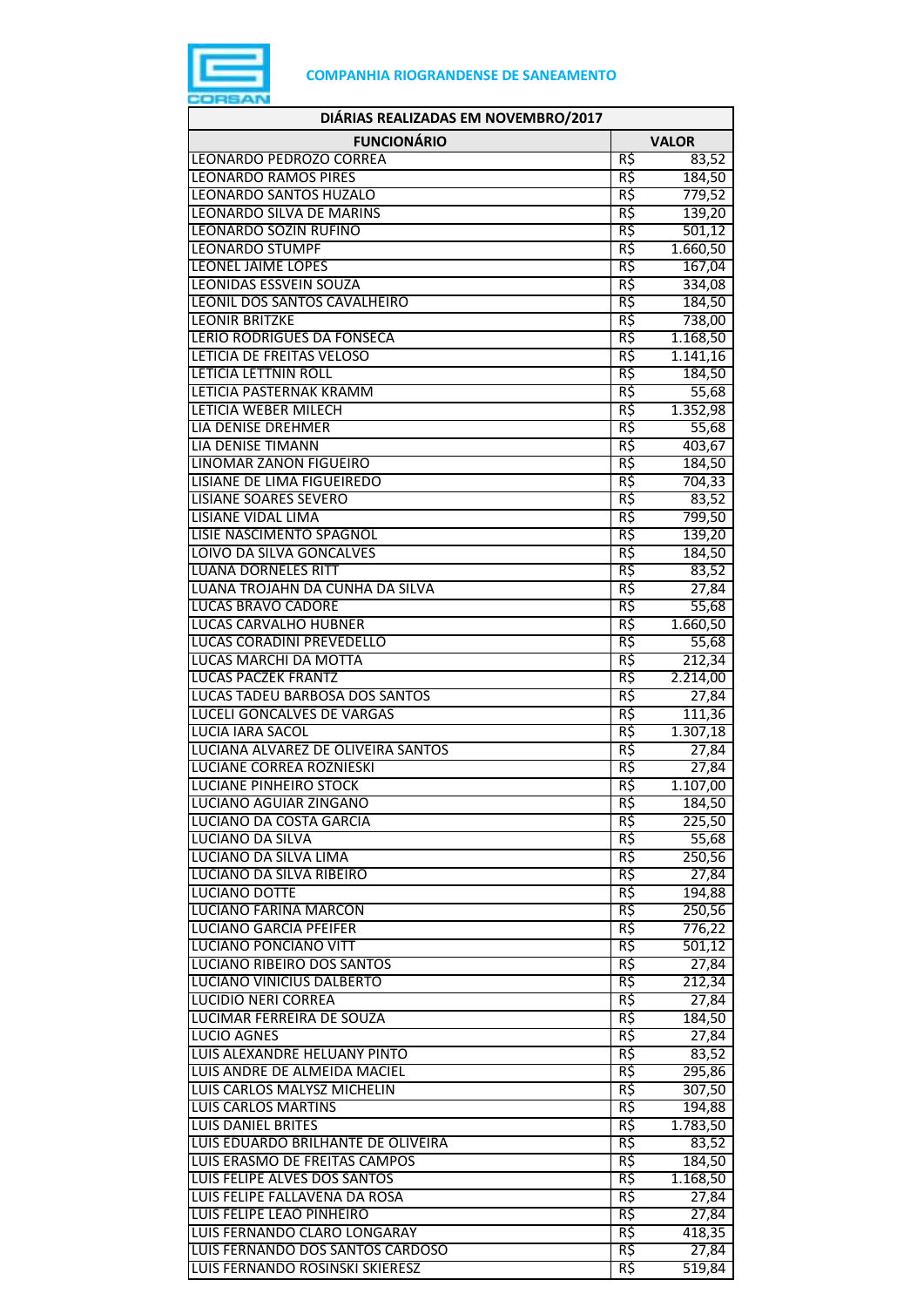

| DIÁRIAS REALIZADAS EM NOVEMBRO/2017                                      |            |                    |
|--------------------------------------------------------------------------|------------|--------------------|
| <b>FUNCIONÁRIO</b>                                                       |            | <b>VALOR</b>       |
| LUIS FERNANDO TRINDADE GOULART                                           | R\$        | 111,36             |
| LUIS JERONIMO DORNELLES DA CUNHA                                         | R\$        | 2.336,99           |
| <b>LUIS MATHEUS FERREIRA</b>                                             | R\$        | 184,50             |
| <b>LUIS SERGIO BARCELOS</b>                                              | R\$        | 184,50             |
| LUIZ ANTONIO ALFONSIN GRAZZIOTIM                                         | R\$        | 492,00             |
| <b>LUIZ ANTONIO BARFKNECHT</b>                                           | R\$        | 83,52              |
| LUIZ CARLOS ALCES MACHADO                                                | R\$        | 526,16             |
| LUIZ CARLOS SALVADOR CUNHA JUNIOR                                        | R\$        | 1.811,34           |
| <b>LUIZ CARLOS SCHNEIDER</b>                                             | R\$        | 835,20             |
| <b>LUIZ CARLOS SEVAGE BITENCURT</b>                                      | R\$        | 222,72             |
| LUIZ CARLOS XAVIER CASTRO                                                | R\$        | 184,50             |
| <b>LUIZ ERNESTO FERRARETTO</b>                                           | R\$<br>R\$ | 389,76             |
| LUIZ EUGENIO ALVES PUCHALSKI<br>LUIZ FERNANDO FIGUEIREDO DORNELES JUNIOR | R\$        | 27,84              |
| LUIZ GUSTAVO MEDEIROS RICALDE                                            | R\$        | 361,92<br>1.230,00 |
| LUIZ JUNIOR SOARES DA PAIXAO                                             | R\$        | 1.599,00           |
| <b>LUIZ NEIRTON SOARES CORREA</b>                                        | R\$        | 27,84              |
| LUIZ ROBERTO NATEL OLIVEIRA                                              | R\$        | 553,50             |
| LUIZ VILSON FRANSKOVIAK DEVIT                                            | R\$        | 83,52              |
| <b>LUSARDO BALDIATI PARIZI</b>                                           | R\$        | 83,52              |
| <b>LUTERO FRACASSO</b>                                                   | R\$        | 55,68              |
| MADERSON ANDRE DA SILVA SANTOS                                           | R\$        | 27,84              |
| <b>MAGLIANE FIN MARTINI</b>                                              | R\$        | 754,46             |
| <b>MAGNUS DOS PASSOS</b>                                                 | R\$        | 27,84              |
| <b>MAGNUS MARCELO FREDRICH</b>                                           | R\$        | 553,50             |
| <b>MAGNUS RODRIGO CORREA VARGAS</b>                                      | R\$        | 55,68              |
| <b>MAICON DOS SANTOS SILVEIRA</b>                                        | R\$        | 55,68              |
| <b>MAIKE BENITES PAIVA</b>                                               | R\$        | 361,92             |
| <b>MAIQUEL KOCHHANN LUNKES</b>                                           | R\$        | 424,68             |
| <b>MAIR ROQUE BARASUOL</b>                                               | R\$        | 83,52              |
| MANOEL PADAO PALMEIRA                                                    | R\$        | 83,52              |
| MARA KRAMER DE ALMEIDA                                                   | R\$        | 83,52              |
| MARA LUIZA IORKOSKI CHIAPETTI                                            | R\$        | 27,84              |
| <b>MARCELINO BLACENE SELLA</b>                                           | R\$        | 225,50             |
| <b>MARCELINO JEK</b>                                                     | R\$        | 27,84              |
| MARCELINO JOSE HOSS BECKER                                               | R\$        | 83,52              |
| MARCELO BENJAMIN PIVETA ROSSAROLLA                                       | R\$        | 55,68              |
| <b>MARCELO CORREA GARCIA</b>                                             | R\$        | 861,00             |
| MARCELO DE ARAUJO SILVA                                                  | R\$        | 55,68              |
| <b>MARCELO DOYLE BENITES</b>                                             | R\$        | 2.214,00           |
| MARCELO GOMES SCHMACHTENBERG                                             | $R\zeta$   | 139,20             |
| MARCELO NORONHA DA SILVA                                                 | R\$        | 55,68              |
| <b>MARCELO PINTO KLINGER</b>                                             | R\$        | 225,50             |
| <b>MARCELO RAMALHO DE JESUS</b>                                          | R\$        | 556,80             |
| <b>MARCELO SANTOS FIORIN</b>                                             | R\$        | 139,20             |
| <b>MARCELO SCHUSTER</b>                                                  | R\$        | 861,00             |
| <b>MARCELO SCHWEIGHOFER</b>                                              | R\$        | 27,84              |
| <b>MARCELO SILVEIRA</b>                                                  | R\$        | 55,68              |
| MARCELO SILVEIRA<br><b>MARCIA BERGENTHAL SCHOMMER</b>                    | R\$        | 55,68              |
|                                                                          | R\$<br>R\$ | 55,68              |
| <b>MARCIA BRODT DAMM</b><br>MARCIA LEMOS DOS SANTOS RAMOS                | R\$        | 184,50             |
| MARCIA VIANA DA ROSA                                                     | R\$        | 278,40<br>27,84    |
| MARCIENA FERREIRA DA SILVA                                               | R\$        | 1.141,44           |
| MARCIO ALAOR CASAGRANDE FRANCO                                           | R\$        | 922,50             |
| MARCIO ANDRE DUTRA CACOILO                                               | R\$        | 1.285,68           |
| <b>MARCIO ANDRE RAMBO</b>                                                | R\$        | 27,84              |
| <b>MARCIO BUENO SIMOES PIRES</b>                                         | R\$        | 335,34             |
| <b>MARCIO DA SILVA CANIELAS</b>                                          | R\$        | 27,84              |
| <b>MARCIO DOMINGUES AIRES</b>                                            | R\$        | 2.767,50           |
| MARCIO GIOVANI DOS SANTOS CARVALHO                                       | R\$        | 27,84              |
| MARCIO LEANDRO ZUGE                                                      | R\$        | 55,68              |
| MARCIO LOPES DE OLIVEIRA                                                 | R\$        | 307,50             |
|                                                                          |            |                    |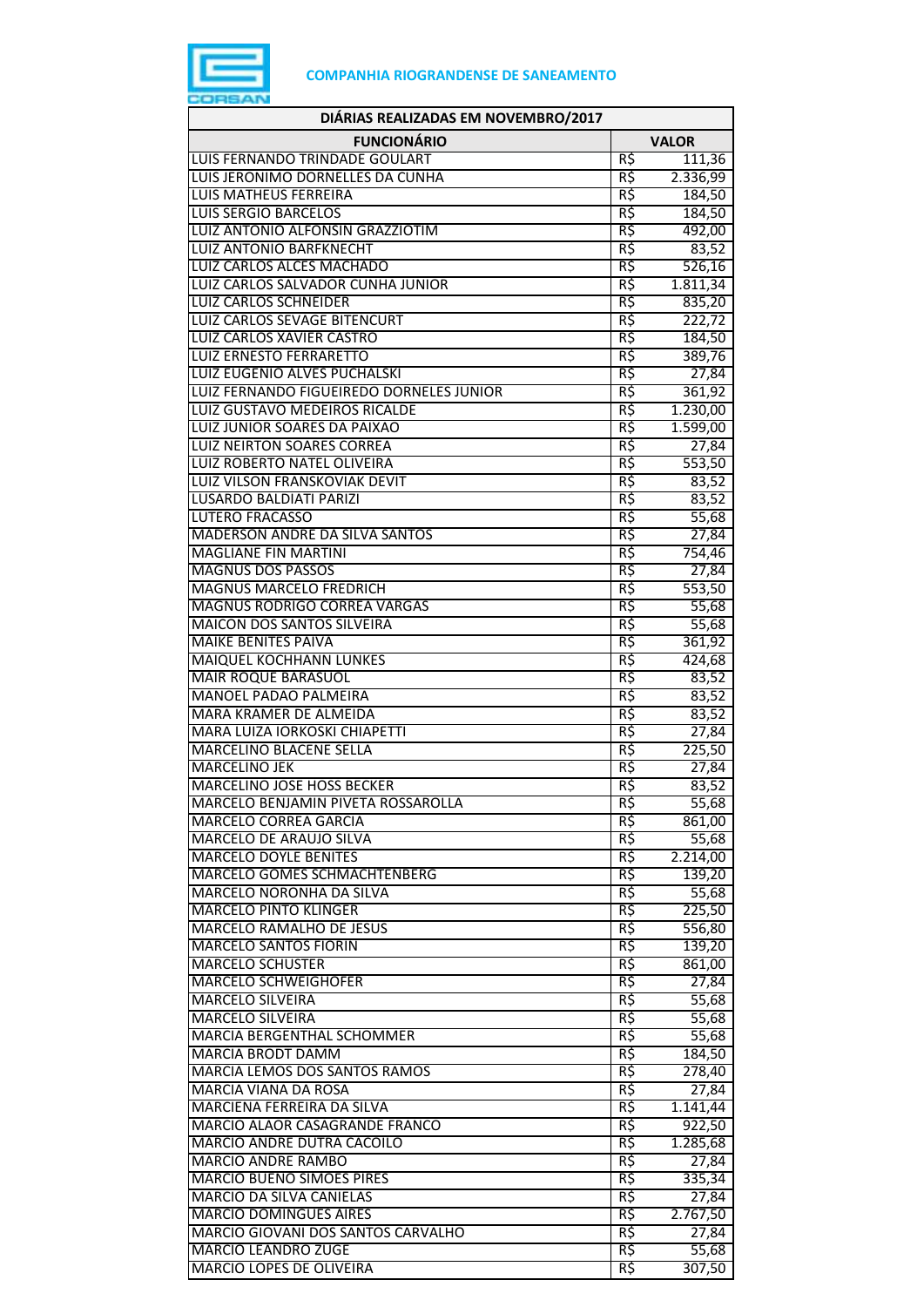

| DIÁRIAS REALIZADAS EM NOVEMBRO/2017                              |                 |                    |
|------------------------------------------------------------------|-----------------|--------------------|
| <b>FUNCIONÁRIO</b>                                               |                 | <b>VALOR</b>       |
| <b>MARCIO MIREK</b>                                              | R\$             | 1.637,22           |
| <b>MARCIO REBESCHINI</b>                                         | R\$             | 27,84              |
| MARCIO ROBERTO MADRI MACHADO                                     | R\$             | 55,68              |
| <b>MARCIO RONILDO BORGES MOREIRA</b>                             | R\$             | 334,08             |
| <b>MARCIO ROSALES NUNES</b>                                      | R\$             | 1.385,40           |
| MARCIO SOUZA DE OLIVEIRA<br><b>MARCIO ZIMPEL</b>                 | R\$<br>R\$      | 83,52              |
| <b>MARCO ANTONIO BRASIL</b>                                      | R\$             | 526,16<br>27,84    |
| <b>MARCO ANTONIO DA SILVA</b>                                    | R\$             | 526,16             |
| MARCOS ALEXANDRE LIMA DA SILVA                                   | R\$             | 526,16             |
| <b>MARCOS ANTONIO JULIANOTTI</b>                                 | R\$             | 27,84              |
| MARCOS ANTONIO LOPES DA SILVEIRA                                 | R\$             | 27,84              |
| MARCOS AURELIO DA COSTA                                          | R\$             | 27,84              |
| <b>MARCOS CESAR NUNES CORREA</b>                                 | $R\overline{S}$ | 556,80             |
| <b>MARCOS JUNG</b>                                               | R\$             | 184,50             |
| <b>MARCOS LAMMEL</b>                                             | R\$             | 604,88             |
| <b>MARCOS MORAS</b>                                              | R\$             | 111,36             |
| <b>MARCOS RIZZATTI CELEPRIN</b>                                  | R\$             | 526,16             |
| <b>MARCOS ROSALINO DOS PASSOS</b>                                | R\$             | 615,00             |
| <b>MARCOS SCHNEIDER</b><br><b>MARCOS TODORO SROCHINSKI</b>       | R\$<br>R\$      | 27,84<br>295,86    |
| <b>MARCOS VENICIO PRESTES</b>                                    | R\$             | 2.214,00           |
| MARCUS GUILHERME DOS SANTOS REINHARDT                            | R\$             | 27,84              |
| <b>MARCUS VINICIUS CABERLON</b>                                  | R\$             | 494,50             |
| <b>MARCUS VINICIUS VIEGAS SCHREIBER</b>                          | R\$             | 111,36             |
| <b>MARFIZA INACIO GARCIA</b>                                     | R\$             | 369,00             |
| MARIA BEATRIZ KESSLER WENZEL                                     | R\$             | 225,50             |
| <b>MARIA BENETTI</b>                                             | R\$             | 27,84              |
| <b>MARIA CLARA SILVEIRA</b>                                      | R\$             | 83,52              |
| <b>MARIA DILES CAMPOS POLEZE</b>                                 | R\$             | 111,36             |
| <b>MARIA GORETI MANZONI</b>                                      | R\$             | 403,67             |
| <b>MARIANA BOCKMANN</b>                                          | R\$             | 55,68              |
| <b>MARIANA FIGUEIREDO BOLZAN</b><br><b>MARIEL JOSE PREUSSLER</b> | R\$<br>R\$      | 27,84              |
| <b>MARIELI DAKAN</b>                                             | R\$             | 27,84<br>27,84     |
| MARIELI MACHADO PALMA CELEPRIN                                   | R\$             | 526,16             |
| MARILENE MACHADO CUNHA                                           | R\$             | 27,84              |
| <b>MARILENE PACINI SELAU</b>                                     | R\$             | 139,20             |
| MARILIA GABRIELA CHINAZZO                                        | R\$             | 139,20             |
| <b>MARILISE FOGACA PEREIRA</b>                                   | R\$             | 27,84              |
| MARILU ARAUJO DA SILVA                                           | R\$             | 55,68              |
| MARINA CAMOZZATO GALNARES                                        | R\$             | 27,84              |
| <b>MARINO PIRES IBALDO</b>                                       | R\$             | 916,68             |
| MARIO AUGUSTO DE LIMA E SILVA                                    | R\$             | 478,84             |
| MARIO CESAR DE FRANCESCHI PACHECO                                | R\$             | 27,84              |
| MARIO FERNANDO SCHMIDT DA SILVA<br><b>MARIO JOSE LILGE</b>       | R\$<br>R\$      | 1.134,84<br>654,23 |
| MARIO ROBERTO DA SILVA MARIN                                     | R\$             | 676,49             |
| <b>MARISA INES ASSONI</b>                                        | R\$             | 27,84              |
| <b>MARISA MOREIRA NEVES</b>                                      | R\$             | 306,24             |
| <b>MARISTELA SEHN</b>                                            | R\$             | 526,16             |
| <b>MARIZANE SOARES FARIAS</b>                                    | R\$             | 27,84              |
| MARLENE DE OLIVEIRA BREMM                                        | R\$             | 676,49             |
| MARLENE MARGARETH KELLERMANN                                     | R\$             | 27,84              |
| <b>MARLENE RIBEIRO GRASSI</b>                                    | R\$             | 83,52              |
| MARLI SANDRA LIMA GANACINI                                       | R\$             | 306,24             |
| <b>MARLI SILVA PETTERINE</b>                                     | R\$             | 27,84              |
| MARLI TERESINHA SILVA DA SILVA                                   | R\$             | 212,34             |
| <b>MARLO VORLEI REX</b>                                          | R\$             | 27,84              |
| <b>MARLON DA COSTA</b><br>MARLON RICARDO MARCHESAN               | R\$<br>R\$      | 584,64<br>27,84    |
| MARTINHO DE TONI                                                 | R\$             | 27,84              |
| MASSIANI LOZEKAN DURGANTE                                        | R\$             | 55,68              |
|                                                                  |                 |                    |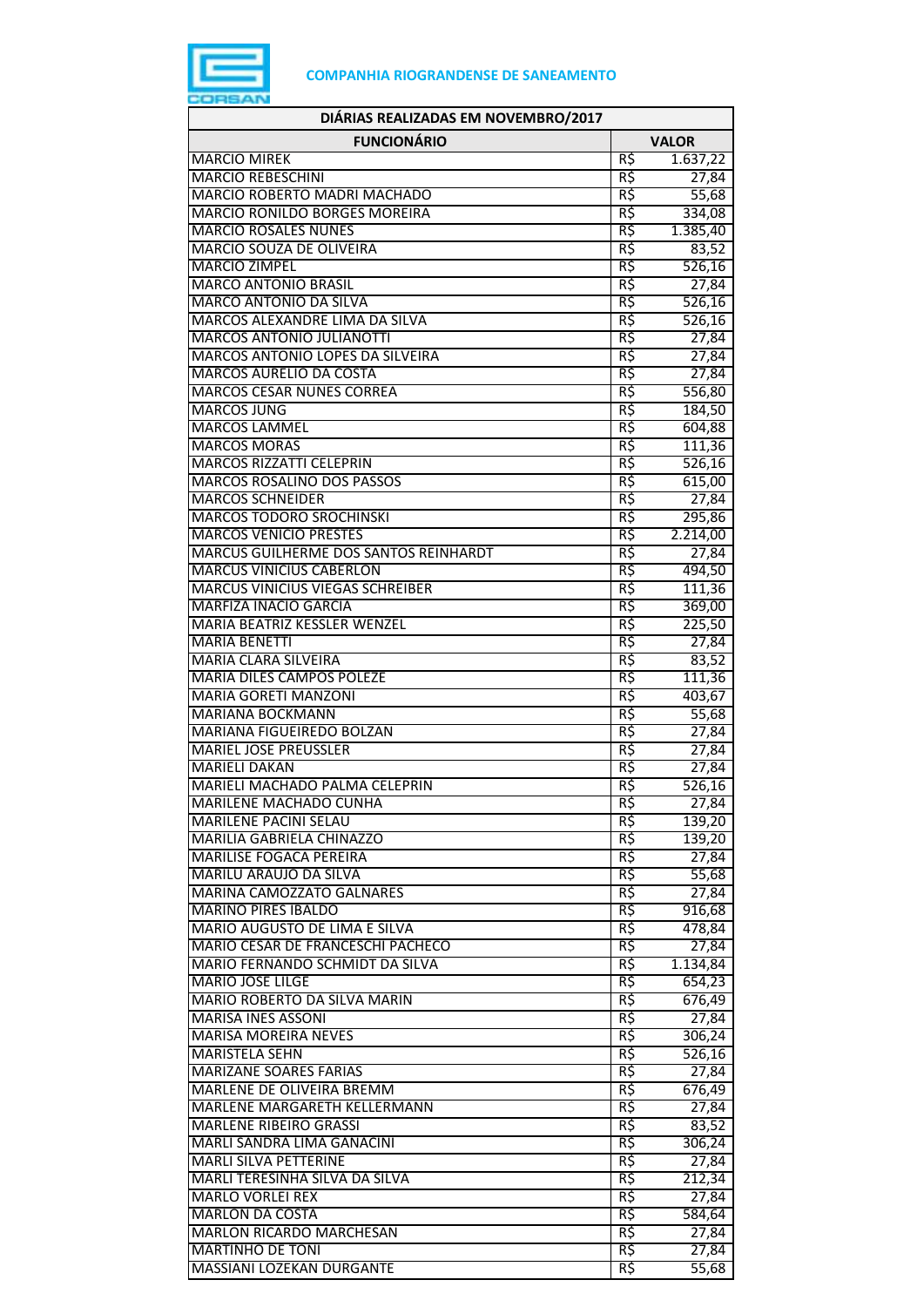

| DIÁRIAS REALIZADAS EM NOVEMBRO/2017                                  |              |                    |
|----------------------------------------------------------------------|--------------|--------------------|
| <b>FUNCIONÁRIO</b>                                                   | <b>VALOR</b> |                    |
| <b>MATEUS BERGAMIN PALUDO</b>                                        | R\$          | 27,84              |
| MATEUS DOS SANTOS GIACOMELLI                                         | R\$          | 27,84              |
| <b>MATHEUS AUGUSTO GONCALVES NUNES</b>                               | R\$          | 601,33             |
| <b>MATHEUS PERIN HEFLER</b>                                          | R\$          | 670,68             |
| <b>MATHEUS SOARES DE SOUZA</b>                                       | R\$          | 194,88             |
| <b>MATIAS AMERICO BORTOLUZZI</b><br><b>MAURICIO BARCELLOS VARGAS</b> | R\$          | 665,36             |
| MAURICIO CHIAPINOTTO                                                 | R\$<br>R\$   | 167,04<br>1.291,50 |
| <b>MAURICIO DOS SANTOS</b>                                           | R\$          | 1.067,01           |
| <b>MAURICIO JURGINA ALVES</b>                                        | R\$          | 55,68              |
| <b>MAURICIO LUNELLI</b>                                              | R\$          | 2.583,00           |
| <b>MAURICIO PAULO HECKLER</b>                                        | R\$          | 307,50             |
| <b>MAURICIO RODRIGO RAMOS</b>                                        | R\$          | 222,72             |
| <b>MAURICIO SILVA LEITES</b>                                         | R\$          | 111,36             |
| MAURO AUGUSTO ALMEIDA CABRAL                                         | R\$          | 417,60             |
| MAURO DA SILVA DE CASTRO                                             | R\$          | 184,50             |
| <b>MAURO ELIESER MACHADO RODRIGUES</b>                               | R\$          | 451,00             |
| <b>MAURO POERSCH</b>                                                 | R\$          | 27,84              |
| MAURO SERGIO GIL DA SILVA                                            | R\$          | 150,33             |
| <b>MAURO SERGIO MACALAI</b><br><b>MAURO VIEIRA CARRASCO</b>          | R\$<br>R\$   | 27,84              |
| <b>MAX FREDERICO GRAEBIN</b>                                         | R\$          | 55,68<br>363,18    |
| <b>MAXCIMIANO SILVA SANTOS</b>                                       | R\$          | 83,52              |
| <b>MAXIMILIANO ALVES DE MORAES</b>                                   | R\$          | 1.844,96           |
| <b>MAXIMILIANO DA SILVA</b>                                          | R\$          | 278,40             |
| <b>MEDIANEIRA MARTINS CHIMELO</b>                                    | R\$          | 184,50             |
| MERCIA MARLIZE ZIMMERMANN FEISTEL                                    | R\$          | 375,83             |
| <b>MICAEL TOME</b>                                                   | R\$          | 556,80             |
| MICHEL DOS SANTOS FALCAO                                             | R\$          | 225,50             |
| MICHELE ASSUMPCAO DEBOITA                                            | R\$          | 55,68              |
| MICHELE BORGES MOREIRA CASTRO                                        | R\$          | 225,50             |
| MICHELE EDYALA WEGLER                                                | R\$          | 222,72             |
| <b>MIGUEL DIOGO</b>                                                  | R\$          | 83,52              |
| MIGUEL OLIVEIRA MACHADO<br>MILER DE SOUZA BARRAGANA                  | R\$<br>R\$   | 445,44<br>111,36   |
| MILTON DO NASCIMENTO ANTES                                           | R\$          | 1.660,50           |
| MILTON FREITAS SANTOS                                                | RŞ           | 547,68             |
| <b>MILTON GAMBINI PIRES</b>                                          | R\$          | 1.202,66           |
| MILTON HENRIQUE DO AMARAL LESO                                       | R\$          | 83,52              |
| MILTON INACIO CORDEIRO                                               | R\$          | 27,84              |
| MILTON RODRIGO DE OLIVEIRA                                           | R\$          | 2.638,68           |
| <b>MIRELI VAZ TREICHA</b>                                            | R\$          | 184,50             |
| MIRIAM DA COSTA CRUZ                                                 | R\$          | 807,36             |
| <b>MIRIAN GOMES FERREIRA</b>                                         | R\$          | 27,84              |
| MIRIAN LEITZKE MACKEDANZ                                             | R\$          | 375,83             |
| <b>MOACIR ROBSON KARKOW</b><br><b>MOISES ANTONIO BENVEGNU</b>        | R\$<br>R\$   | 929,33             |
| <b>MOISES FANTINELI CALEGARI</b>                                     | R\$          | 167,04<br>410,00   |
| MONICA DA SILVA ESPIRITO SANTO                                       | R\$          | 184,50             |
| MONISSE VIERO DA SILVA                                               | R\$          | 184,50             |
| <b>MORGANA LOPES DAITX</b>                                           | R\$          | 281,18             |
| MURIEL CAROLINE HOFMAN                                               | R\$          | 55,68              |
| <b>NABOR LUIZ DAPPER</b>                                             | R\$          | 2.583,00           |
| <b>NADIA JUSTIN BREHM</b>                                            | R\$          | 55,68              |
| <b>NADINE VERGARA SCHORR</b>                                         | R\$          | 27,84              |
| NADIR ALBINO BECKER KONRATH                                          | R\$          | 55,68              |
| <b>NAGILE OHANA STRECK</b>                                           | R\$          | 225,50             |
| NAIARA DOS SANTOS SILVA                                              | R\$          | 225,50             |
| NAIDA DA COSTA MACHADO                                               | R\$          | 27,84              |
| <b>NAIRTON JOAO PIOTROVSKI</b><br><b>NANCI TANIA SOARES</b>          | R\$<br>R\$   | 83,52<br>184,50    |
| NATALIA DA COSTA PASSOS                                              | R\$          | 492,00             |
| NATIELE KRONBAUER MACHADO CANABARRO E SILVA                          | R\$          | 601,33             |
|                                                                      |              |                    |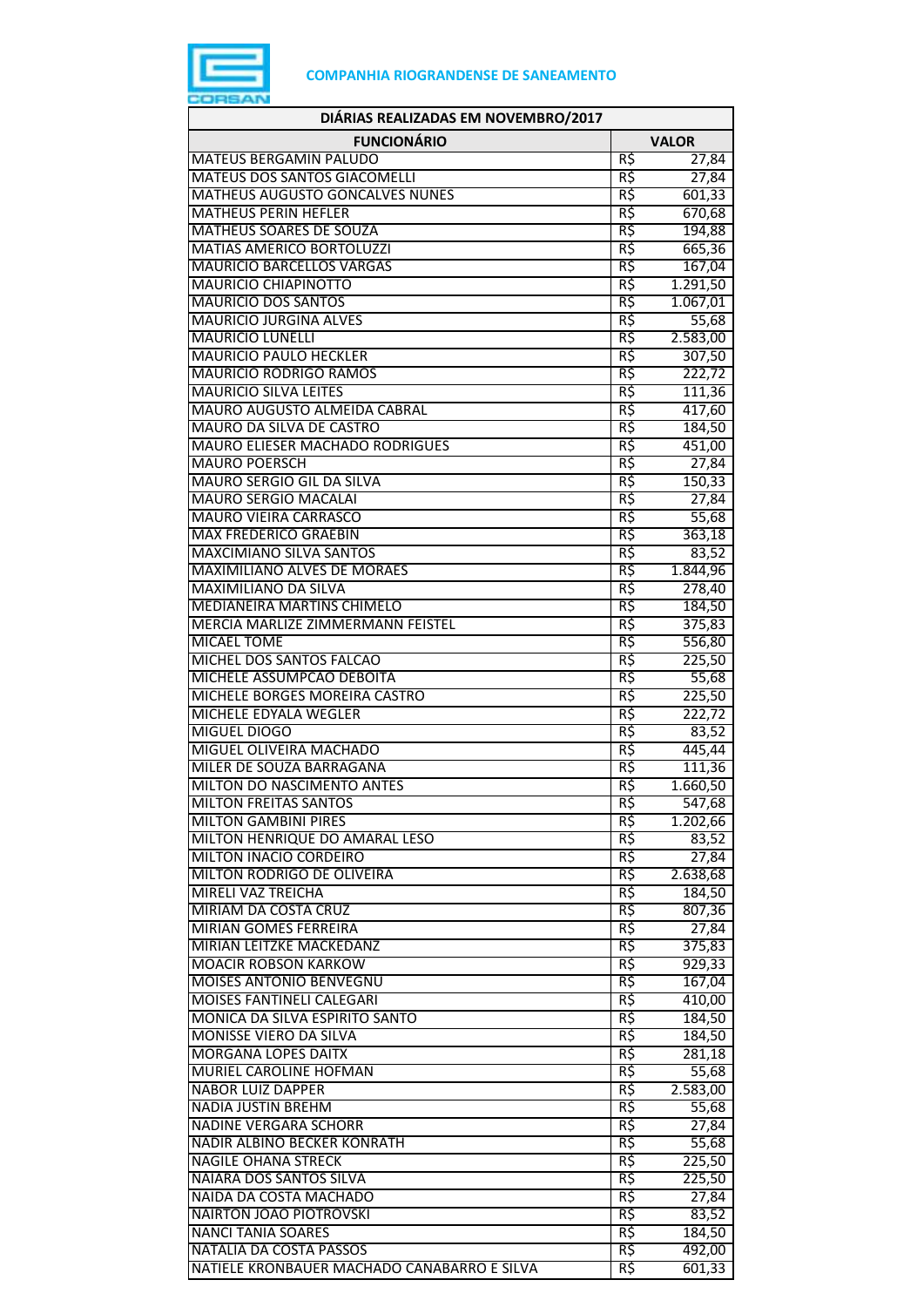

| DIÁRIAS REALIZADAS EM NOVEMBRO/2017                               |            |                |
|-------------------------------------------------------------------|------------|----------------|
| <b>FUNCIONÁRIO</b>                                                |            | <b>VALOR</b>   |
| <b>NEIDEVAL LUIS DOS SANTOS BORGES</b>                            | R\$        | 375,83         |
| <b>NELIDA ROSELI GUNZEL</b>                                       | R\$        | 250,56         |
| NELSON ADAO SOARES DE ANDRADE                                     | R\$        | 27,84          |
| <b>NELSON ANTONIO ARNHOLD</b>                                     | R\$        | 222,72         |
| <b>NELSON CARVALHO</b>                                            | R\$        | 960,47         |
| <b>NELSON JACO BONIATTI</b>                                       | R\$        | 111,36         |
| <b>NELSON PAULO GERHARD</b>                                       | R\$        | 1.783,50       |
| <b>NELSON SILVEIRA</b>                                            | R\$        | 27,84          |
| <b>NEOCIR RICARDO RIZZATTO</b>                                    | R\$        | 278,40         |
| <b>NEORILDO JOSE DASSI</b>                                        | R\$        | 111,36         |
| <b>NERI IVANDO SCORTEGAGNA</b>                                    | R\$        | 375,83         |
| <b>NEURY VENDRAMIN</b>                                            | R\$<br>R\$ | 55,68          |
| <b>NEVERTON VAZ FERREIRA</b><br><b>NEWTON JOSE ROSSO TREVISAN</b> | R\$        | 27,84          |
| <b>NEWTON ROQUE RABELLO GLORIA</b>                                | R\$        | 268,02         |
| <b>NILMAR BACCHI</b>                                              | R\$        | 27,84<br>55,68 |
| NILO ELIO STRASSBURGER FILHO                                      | R\$        | 27,84          |
| NILSON OLAIR QUEIROZ COLBEK                                       | R\$        | 27,84          |
| <b>NILSON RAMOS SILVEIRA</b>                                      | R\$        | 55,68          |
| <b>NILSON TONIN</b>                                               | R\$        | 27,84          |
| <b>NIVALDO SOUZA MORAIS</b>                                       | R\$        | 603,36         |
| <b>NOEL DA SILVA SANTOS</b>                                       | R\$        | 2.610,84       |
| <b>NOELE BOLZAN DUARTE</b>                                        | R\$        | 458,34         |
| NORBERTO FERNANDES PINTO DIAS FILHO                               | R\$        | 222,72         |
| <b>NORI MENZEL</b>                                                | R\$        | 27,84          |
| <b>OCIMAR FICAGNA</b>                                             | R\$        | 268,02         |
| <b>ODAIR FIORENTIN</b>                                            | R\$        | 184,50         |
| <b>ODILON ROLDAN AVILA</b>                                        | R\$        | 492,00         |
| <b>ODINEI BONFADA</b>                                             | R\$        | 27,84          |
| <b>ODINEI PORTELLA</b>                                            | R\$        | 1.189,50       |
| <b>ODIR ALVES DA SILVA</b>                                        | R\$        | 1.906,50       |
| <b>OLIRA BENDER</b>                                               | R\$        | 27,84          |
| <b>OLIVO DE VARGAS SIMOES</b>                                     | R\$        | 194,88         |
| <b>OLMES BASSANI</b>                                              | R\$        | 27,84          |
| <b>OLVEDO SANTOS NETTO</b>                                        | R\$        | 139,20         |
| <b>ONEIDE MARCELO ZIMMERMANN</b>                                  | R\$        | 55,68          |
| <b>ONILDO ALENCAR DE MORAES</b>                                   | R\$        | 27,84          |
| <b>ORION FLORES PASSINI</b>                                       | R\$        | 55,68          |
| <b>ORLI ANGELO NERI XAVIER</b>                                    | R\$        | 27,84          |
| <b>OSEIAS RIBEIRO DA SILVA</b>                                    | R\$        | 27,84          |
| OSMAR DE JESUS BUENO DE BAIRROS                                   | R\$        | 83,52          |
| <b>OSORIO DORNELLES MOREIRA</b>                                   | R\$        | 375,83         |
| OSVALDO JESUS RODRIGUES DA SILVA                                  | R\$        | 779,50         |
| PABLO NOVO PINEIRO                                                | R\$        | 2.193,50       |
| PATRICIA BASTOS FURTADO                                           | R\$        | 27,84          |
| PATRICIA LUANA JESIUR KEGLER                                      | R\$        | 83,52          |
| PATRICIA MAROZO ARDENGHI DE LIMA                                  | R\$        | 278,40         |
| PATRICIA PEDROSO DE SOUZA                                         | R\$        | 27,84          |
| PATRICIA PEREIRA RODRIGUES CATTO                                  | R\$        | 27,84          |
| PATRICIA VIEIRA BRAGA                                             | R\$        | 83,52          |
| PAULO ANGELO PASE                                                 | R\$        | 403,67         |
| PAULO ANTONIO ANDRADE DA ROSA                                     | R\$        | 526,16         |
| PAULO AUGUSTO SOUTO                                               | R\$        | 584,64         |
| PAULO CELSO HALWACKS JUNIOR<br>PAULO CESAR DA ROSA LUCAS          | R\$<br>R\$ | 27,84          |
| PAULO CESAR DOS SANTOS MARQUES                                    | R\$        | 27,84<br>83,52 |
| PAULO CESAR GOMES TEIXEIRA                                        | R\$        | 2.426,34       |
| <b>PAULO CESAR LINCK</b>                                          | R\$        | 55,68          |
| PAULO CESAR MORAES PIMENTEL                                       | R\$        | 334,08         |
| PAULO CEZAR DE OLIVEIRA FRANCA                                    | R\$        | 55,68          |
| PAULO CEZAR PORTOLON                                              | R\$        | 675,24         |
| PAULO ERONI DOS SANTOS MEDEIROS                                   | R\$        | 139,20         |
| PAULO FERNANDO FERREIRA DE ALENCASTRO BRAGA                       | R\$        | 111,36         |
|                                                                   |            |                |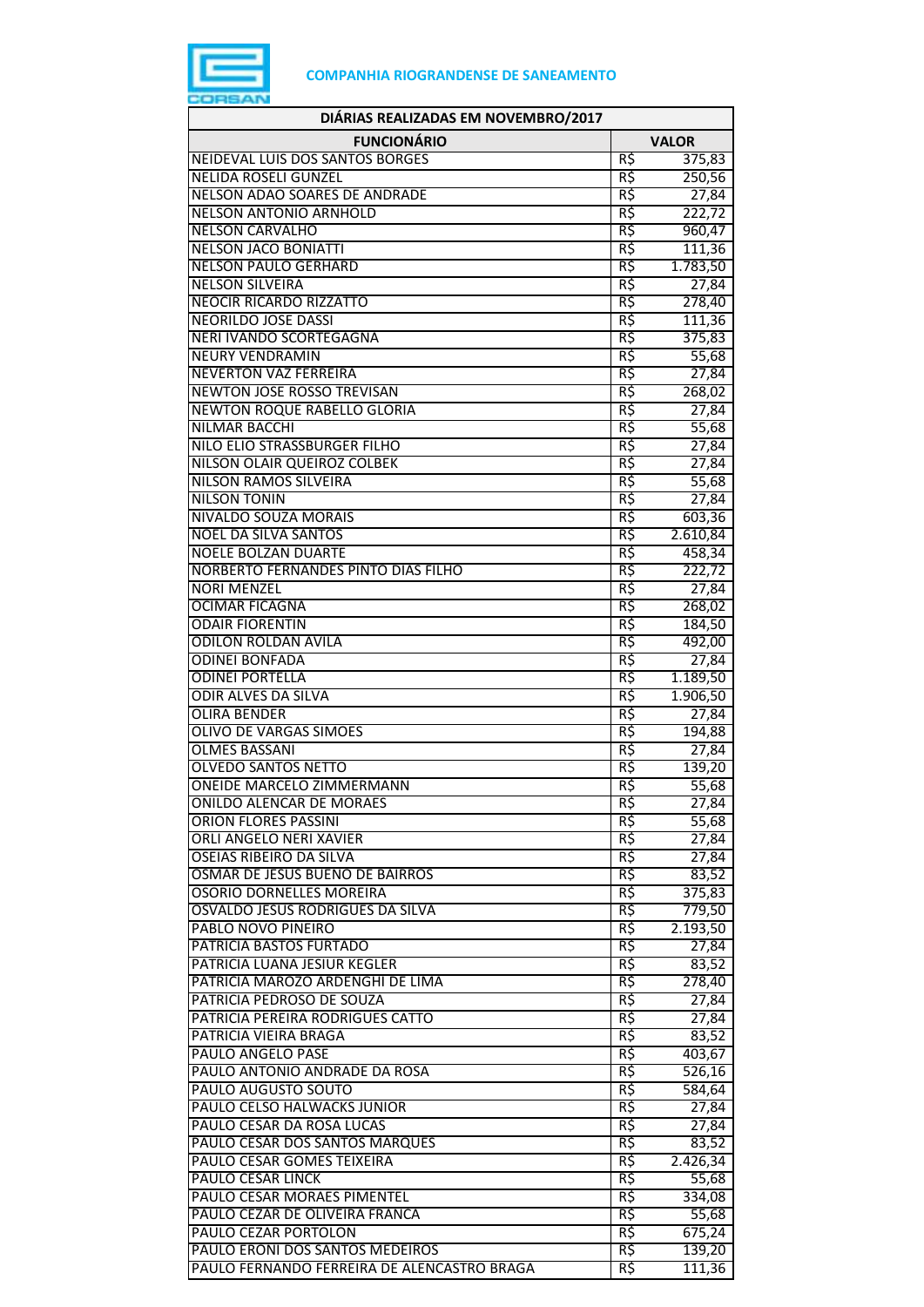

| DIÁRIAS REALIZADAS EM NOVEMBRO/2017                                |              |                    |
|--------------------------------------------------------------------|--------------|--------------------|
| <b>FUNCIONÁRIO</b>                                                 | <b>VALOR</b> |                    |
| PAULO FLAVIO DOLEJAL CONCEICAO                                     | R\$          | 194,88             |
| PAULO MATEUS BORBA E SILVA                                         | R\$          | 27,84              |
| <b>PAULO PEREIRA REIS</b>                                          | R\$          | 27,84              |
| PAULO RENATO RIBEIRO SOUZA                                         | R\$          | 27,84              |
| PAULO RICARDO ATHANASIO LENZI                                      | R\$          | 27,84              |
| PAULO RICARDO DA SILVA NETO                                        | R\$          | 167,04             |
| PAULO RICARDO DA SILVA NICHELE                                     | R\$          | 83,52              |
| PAULO RICARDO FARINHA DE OLIVEIRA                                  | R\$          | 396,84             |
| PAULO RICARDO GARCIA FRAGA                                         | R\$          | 501,12             |
| <b>PAULO RICARDO HENCKEL</b><br>PAULO RICARDO SIQUEIRA DA SILVA    | R\$<br>R\$   | 27,84<br>55,68     |
| PAULO ROBERTO AICH                                                 | R\$          | 111,36             |
| <b>PAULO ROBERTO CERVI</b>                                         | R\$          | 601,33             |
| PAULO ROBERTO DA SILVA DE SA                                       | R\$          | 184,50             |
| PAULO ROBERTO GARCIA DOS SANTOS                                    | R\$          | 437,84             |
| PAULO ROBERTO LIMANA                                               | R\$          | 553,50             |
| PAULO ROBERTO MACEDO CIDADE                                        | R\$          | 553,50             |
| PAULO ROBERTO MARTINS DE OLIVEIRA                                  | R\$          | 184,50             |
| PAULO ROBERTO MOMO                                                 | R\$          | 27,84              |
| PAULO ROBERTO MONSCHAU BERTA                                       | R\$          | 27,84              |
| PAULO ROBERTO RODRIGUES CASTILHO                                   | R\$          | 612,48             |
| PAULO RODRIGO PEREIRA VIEIRA                                       | R\$          | 55,68              |
| PAULO ROGERIO BOTELHO CAETANO                                      | R\$          | 2.487,84           |
| PAULO ROGERIO DA SILVA PAULON                                      | R\$          | 83,52              |
| PAULO ROGERIO RODRIGUES DO CARMO                                   | R\$          | 27,84              |
| PAULO ROIS DE CAMPOS                                               | R\$          | 676,49             |
| <b>PAULO SERGIO PIRES</b>                                          | R\$          | 222,72             |
| PAULO SIDINEI MINUZZO                                              | R\$          | 563,88             |
| PAULO SIDNEI DA SILVA LIMA                                         | R5           | 225,50             |
| PEDRO ASTERIO HARTMANN                                             | R\$          | 55,68              |
| <b>PEDRO FALCO PRUSKI</b>                                          | R\$          | 1.086,50           |
| PEDRO FLECK DE BEM                                                 | R\$          | 55,68              |
| PEDRO LUIZ OLIVEIRA FABRES                                         | R\$          | 27,84              |
| PEDRO RAIMUNDO POMMER                                              | R\$          | 1.045,50           |
| PEDRO ROBERTO CANTELE                                              | R\$          | 2.521,50           |
| PELUIZ ROMEIRO                                                     | R\$          | 307,50             |
| PERCIO DA SILVA                                                    | кş           | 2.337,00           |
| PERCIO SILVA DA SILVA                                              | R\$          | 1.783,50           |
| PIETRO SERPA KONZGEN                                               | R\$<br>R\$   | 225,50             |
| PLINIO RAFAEL MARQUES<br>PLUTARCO ARISTIDES GERMANO SOARES MARQUES | R\$          | 526,16<br>2.672,34 |
| PRISCILA DE MARINS MACEDO                                          | R\$          | 83,52              |
| RACHEL RIBEIRO QUEIROZ                                             | R\$          | 184,50             |
| RAFAEL ANDREI VOGT                                                 | R\$          | 55,68              |
| RAFAEL ANTONIO MACHRY VIEIRA                                       | R\$          | 430,50             |
| RAFAEL BATISTA SILVA                                               | R\$          | 27,84              |
| RAFAEL BRANDAO                                                     | R\$          | 83,52              |
| RAFAEL CAMARGO MORAIS                                              | R\$          | 184,50             |
| RAFAEL COLOMBO                                                     | R\$          | 526,16             |
| RAFAEL DA ROSA                                                     | R\$          | 55,68              |
| RAFAEL ELIAS RODRIGUES                                             | R\$          | 222,72             |
| RAFAEL GABIATTI                                                    | R\$          | 704,34             |
| RAFAEL GAMBIM KRUMMENAUER                                          | R\$          | 2.575,92           |
| RAFAEL GIRARDELLO                                                  | R\$          | 55,68              |
| RAFAEL JOSE RIBEIRO                                                | R\$          | 1.230,00           |
| RAFAEL LIMA GARCIA                                                 | R\$          | 27,84              |
| RAFAEL PINTO DA CUNHA                                              | R\$          | 55,68              |
| RAFAEL POMPILHO DA SILVA                                           | R\$          | 27,84              |
| RAFAEL SOARES DOMINGUES                                            | R\$          | 936,16             |
| RAFAEL VIEIRA TORRES                                               | R\$          | 27,84              |
| RAISSA SIGNORETTI DIAS                                             | R\$          | 526,16             |
| RAONI LEIVAS MOREIRA                                               | R\$          | 1.414,50           |
| RAPHAELA BASSO                                                     | R\$          | 985,51             |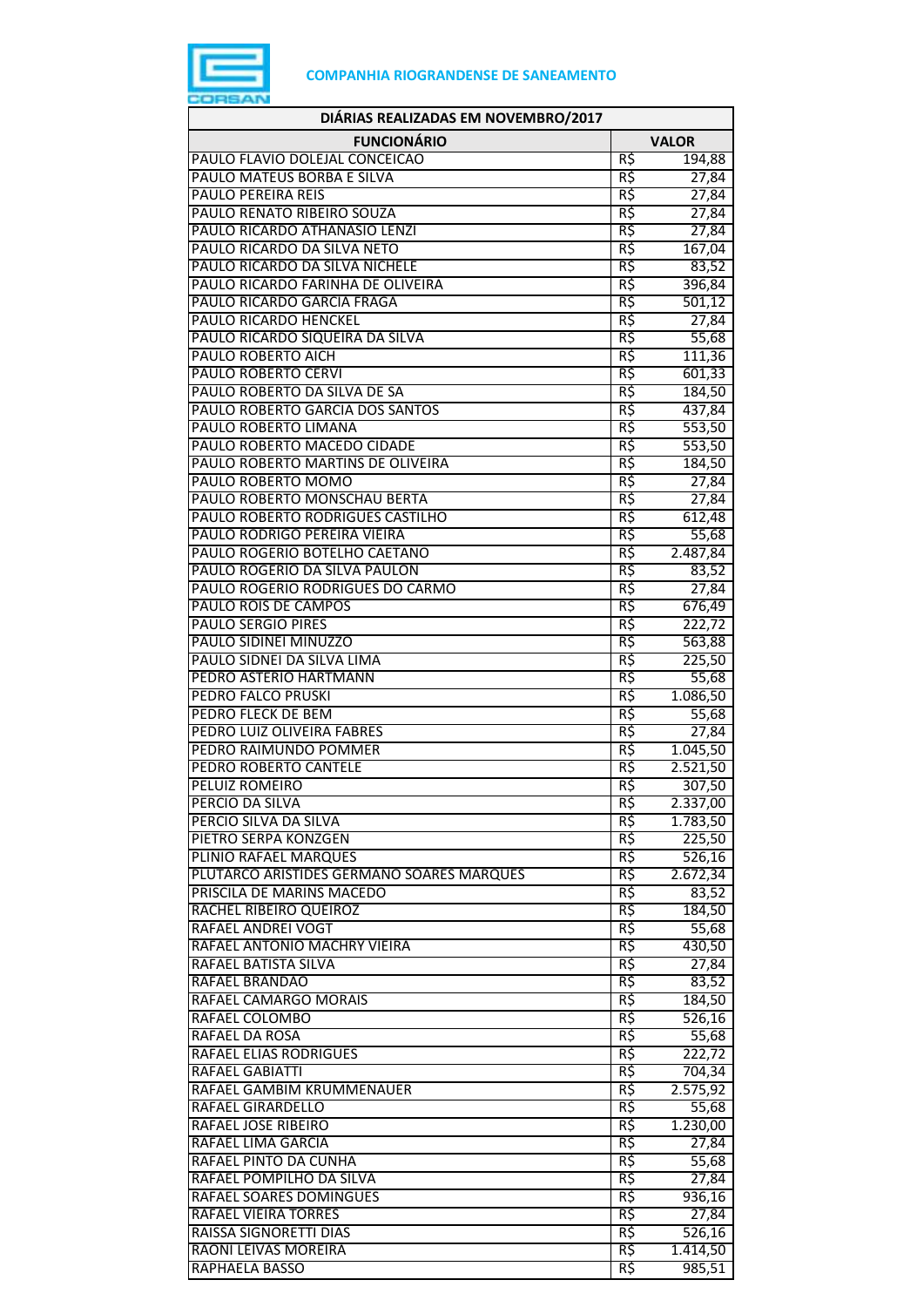

| DIÁRIAS REALIZADAS EM NOVEMBRO/2017                    |              |                  |
|--------------------------------------------------------|--------------|------------------|
| <b>FUNCIONÁRIO</b>                                     | <b>VALOR</b> |                  |
| RAQUEL DELAI CELANT                                    | R\$          | 194,88           |
| RAQUEL GARCIA SERPA                                    | R\$          | 2.952,00         |
| RAUL FERNANDO SILVEIRA MALHAO                          | R\$          | 27,84            |
| RAUL LEANDRO DE MEDEIROS GUDOLLE                       | R\$          | 55,68            |
| RAUL MACIEL DONATO                                     | R\$          | 2.214,00         |
| <b>RAUL WEDIG</b>                                      | R\$          | 306,24           |
| REGINA DA SILVA REIS                                   | R\$          | 111,36           |
| <b>REGINALDO ROCHA DE CASTRO</b>                       | R\$          | 861,00           |
| <b>REGIS ARTHUR BUGS DORR</b>                          | R\$          | 629,17           |
| <b>REGIS GONCALVES</b>                                 | R\$          | 27,84            |
| <b>REGIS REBELLO MOREIRA</b>                           | R\$          | 27,84            |
| <b>REJANE ORLANDO</b>                                  | R\$          | 27,84            |
| <b>RENAN CARLOS GROSS</b>                              | R\$          | 27,84            |
| RENATA BARBOSA VALIM                                   | R\$          | 738,00           |
| <b>RENATA BENEVIT GIL</b>                              | R\$          | 492,00           |
| RENATA DA SILVEIRA CESCHINI                            | R\$          | 27,84            |
| <b>RENATA VIEIRA DOS SANTOS</b>                        | R\$          | 167,04           |
| <b>RENATO MACHADO</b>                                  | R\$          | 27,84            |
| <b>RENE ARI HOFF JUNIOR</b>                            | R\$          | 222,72           |
| <b>RENI CAMPOS FARIAS</b><br>RICARDO ALEXANDRE WUSTRO  | R\$<br>R\$   | 27,84            |
| RICARDO ALOISIO NIENOV                                 |              | 307,50           |
|                                                        | R\$          | 55,68            |
| RICARDO GLADIMIR DE FREITAS<br>RICARDO LIMA DE AZEVEDO | R\$<br>R\$   | 83,52            |
| <b>RICARDO LOPES GUARISE</b>                           | R\$          | 915,92           |
| RICARDO MAROSTICA                                      | R\$          | 501,12           |
| RICARDO MONTEIRO MAZOT                                 | R\$          | 597,54<br>807,36 |
| <b>RICARDO MOURA FAGUNDES</b>                          | R\$          | 27,84            |
| RICARDO SEBASTIAO DE MELOS                             | R\$          |                  |
| RITA DE CASSIA DA ROCHA THOME DA CRUZ                  | R\$          | 278,40<br>369,00 |
| RITA DE CASSIA GOMES DE OLIVEIRA                       | R\$          | 2.214,00         |
| <b>RITA MARI SCALCON</b>                               | R\$          | 27,84            |
| RIVELINO STEINMETZ                                     | R\$          | 430,50           |
| <b>ROBERLEI VERRI</b>                                  | R\$          | 27,84            |
| ROBERSON CLAITON SANTOS DE AVILA                       | R\$          | 27,84            |
| <b>ROBERTO CARRICONDE</b>                              | R\$          | 1.845,00         |
| ROBERTO DE SOUZA BOESE                                 | кş           | 335,34           |
| ROBERTO MARQUES PARAHYBA                               | R\$          | 55,68            |
| <b>ROBERTO PERIN</b>                                   | R\$          | 83,52            |
| ROBERTO SIDINEI JUNG                                   | R\$          | 111,36           |
| ROBINSON LUIS STURMER                                  | R\$          | 642,84           |
| <b>ROBISON BODE TEIXEIRA</b>                           | R\$          | 560,84           |
| <b>ROBSON FLORES NOGUEIRA</b>                          | R\$          | 111,36           |
| <b>ROBSON MORAES MEIRELES</b>                          | R\$          | 27,84            |
| RODINEI COSTA VITORIA                                  | R\$          | 3.075,00         |
| <b>RODOLFO FUCHS DOS SANTOS</b>                        | R\$          | 2.492,40         |
| <b>RODOLFO GOBI DIAS</b>                               | R\$          | 184,50           |
| RODRIGO ALEXANDRE MAESTRI COLLARES                     | R\$          | 1.580,28         |
| RODRIGO BRITTES DA SILVEIRA                            | R\$          | 890,88           |
| RODRIGO DA SILVA MIRANDA                               | R\$          | 1.599,00         |
| RODRIGO DE TOLEDO                                      | R\$          | 222,72           |
| RODRIGO DO CARMO DE ALMEIDA                            | R\$          | 553,50           |
| <b>RODRIGO JOSE GOMES</b>                              | R\$          | 615,00           |
| RODRIGO JUNIOR TURRA RIBEIRO                           | R\$          | 1.722,00         |
| <b>RODRIGO KESSLER PONTES</b>                          | R\$          | 55,68            |
| RODRIGO LAUX TABBAL                                    | R\$          | 55,68            |
| RODRIGO LOPES DA SILVA                                 | R\$          | 111,36           |
| RODRIGO LUIZ CUNDA                                     | R\$          | 55,68            |
| RODRIGO LUPIM FERNANDES                                | R\$          | 2.280,06         |
| RODRIGO NOGUEIRA CORREA                                | R\$          | 27,84            |
| RODRIGO QUINTANILHA SANTINI                            | R\$          | 212,34           |
| <b>RODRIGO SAGRILO VIDAL</b>                           | R\$          | 410,00           |
| RODRIGO SANCHOTENE THOMA                               | R\$          | 55,68            |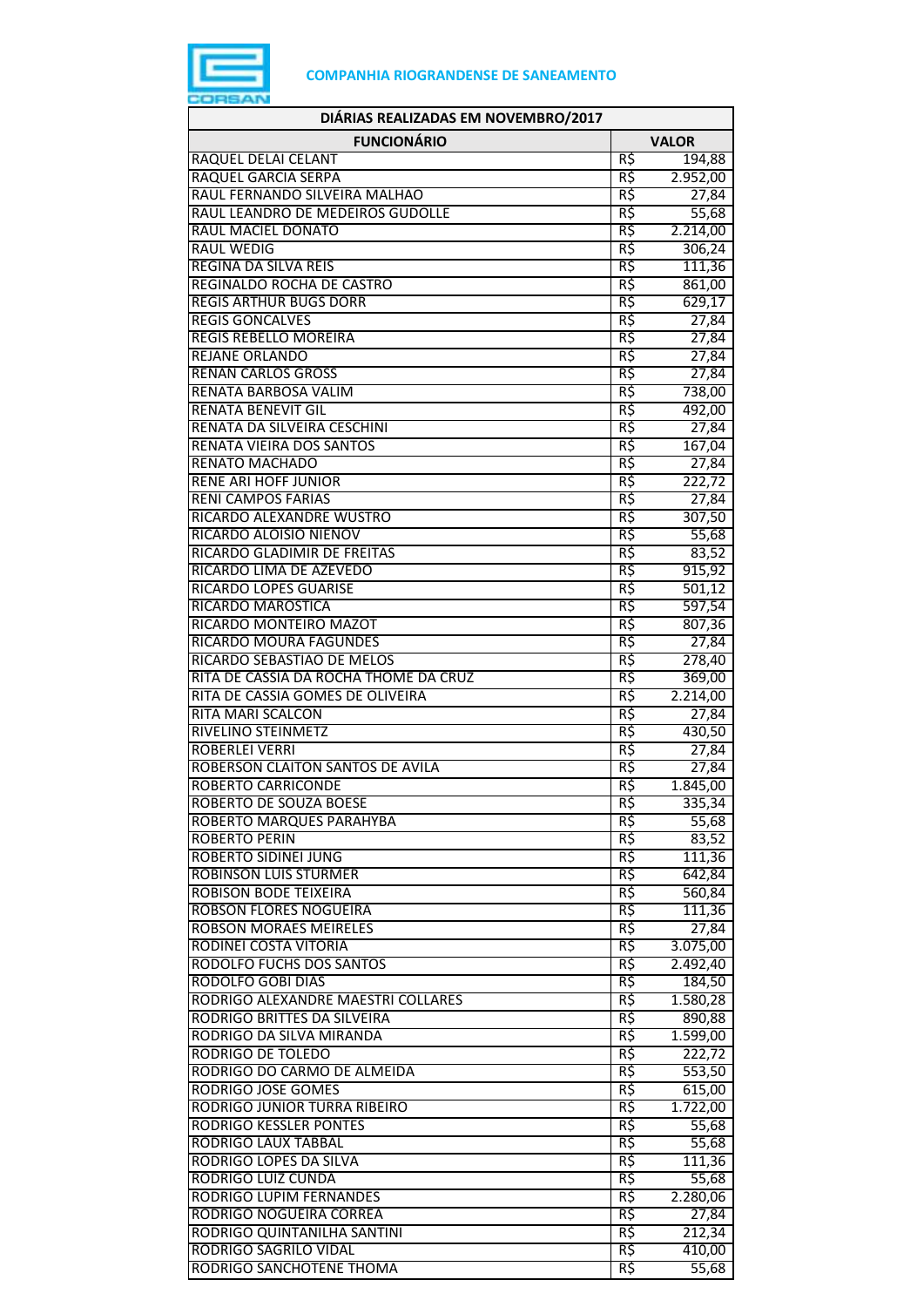

| DIÁRIAS REALIZADAS EM NOVEMBRO/2017                                    |                 |                  |
|------------------------------------------------------------------------|-----------------|------------------|
| <b>FUNCIONÁRIO</b>                                                     |                 | <b>VALOR</b>     |
| RODRIGO SILVEIRA DE VARGAS                                             | R\$             | 139,20           |
| RODRIGO VALDEMARCA GONZALEZ ALVES                                      | R\$             | 27,84            |
| <b>RODRIGO VIEIRA PERES</b>                                            | R\$             | 27,84            |
| <b>RODRIGO ZAGO RODRIGUES</b>                                          | R\$             | 27,84            |
| ROGER BLUHM DE OLIVEIRA                                                | R\$             | 3.813,00         |
| ROGER RODRIGO DE OLIVEIRA LOPES                                        | R\$             | 1.414,50         |
| ROGERIO ADRIANO BOFF                                                   | R\$             | 83,52            |
| ROGERIO ANTONIO SOZINHO MAZURANA<br>ROGERIO BATISTA DOS SANTOS         | R\$             | 167,04           |
| ROGERIO CORREA VENTURA                                                 | R\$<br>R\$      | 553,50<br>55,68  |
| ROGERIO ESTANISLAU MEDEIROS DA ROSA                                    | R\$             | 225,50           |
| ROGERIO HENRIQUE LOPES CORREA                                          | R\$             | 55,68            |
| ROGERIO LITAROVICZ MACEDO                                              | R\$             | 222,72           |
| <b>ROGERIO LUCIO</b>                                                   | R\$             | 1.934,34         |
| ROGERIO MADRID OLIVEIRA                                                | R\$             | 27,84            |
| <b>ROGERIO MARTINS VARGAS</b>                                          | R\$             | 139,20           |
| <b>ROGERIO NUNES LOPES</b>                                             | R\$             | 693,20           |
| <b>ROMAR MULLER</b>                                                    | R\$             | 83,52            |
| ROMULO LUIZ FERREIRA FILIPINI                                          | R\$             | 139,20           |
| <b>ROMULO ROPKE PEREIRA</b>                                            | R\$             | 55,68            |
| RONALDO RODRIGUES DENGO                                                | R\$             | 83,52            |
| <b>RONAN XAVIER COUTINHO</b>                                           | R\$             | 2.521,50         |
| RONEI ARLINDO LAUTHERT                                                 | R\$             | 27,84            |
| <b>RONEI BARREIRO FLORES</b>                                           | R\$             | 2.214,00         |
| <b>RONIE FINGER BARBOSA</b>                                            | R\$             | 1.052,32         |
| <b>ROQUE AFONSO NAGEL DIETRICH</b>                                     | R\$             | 27,84            |
| <b>ROQUE ANDRE WIEBELING</b>                                           | R\$             | 27,84            |
| ROQUE DANIEL GAUER CABRAL<br>ROSANDRO DE ALMEIDA GARSKE                | $R\zeta$<br>R\$ | 111,36           |
| ROSANGELA FREITAS DOS SANTOS                                           | R\$             | 363,18<br>212,34 |
| ROSANGELA HARTMANN                                                     | R\$             | 55,68            |
| ROSELI DIAS PERALTA                                                    | R\$             | 868,34           |
| <b>RUAN PATRICK MARTINS MORAES</b>                                     | R\$             | 55,68            |
| RUBEM SILVESTRE SANTOS DA COSTA                                        | R\$             | 584,64           |
| RUBEMAR MARTINS FARIA                                                  | R\$             | 27,84            |
| <b>RUBIMAR POST</b>                                                    | R\$             | 139,20           |
| <b>RUDIMAR BIESEKI</b>                                                 | R\$             | 807,36           |
| RUDIMAR PEDROSO MACIEL                                                 | R\$             | 55,68            |
| <b>RUDINEI ANTONIO SAUSEN</b>                                          | R\$             | 250,56           |
| <b>RUDINEI POST</b>                                                    | R\$             | 55,68            |
| RUDNEY CRACCO                                                          | R\$             | 626,39           |
| RUI CESAR PIRES DA SILVA                                               | R\$             | 27,84            |
| <b>RUI LEANDRO VARGAS</b>                                              | R\$             | 2.214,00         |
| RUI SIDNEI MOTTA CERVEIRA                                              | R\$             | 27,84            |
| RUTE MARA LEIVAS DE FREITAS<br>SABRINA DE OLIVEIRA RODRIGUES KREISMANN | R\$<br>R\$      | 676,49           |
| SABRINA SOUZA DE SOUZA MACHADO                                         | R\$             | 55,68<br>307,50  |
| SADI ANTONIO DAL PIVA                                                  | R\$             | 974,40           |
| <b>SADI ZIMMERMANN</b>                                                 | R\$             | 27,84            |
| <b>SADY MOREIRA</b>                                                    | R\$             | 389,76           |
| <b>SAMUEL BASSO</b>                                                    | R\$             | 307,50           |
| SAMUEL COSTA DE CASTRO                                                 | R\$             | 184,50           |
| SAMUEL DOS SANTOS MOREIRA                                              | R\$             | 55,68            |
| SANDER AMARAL E SILVA                                                  | R\$             | 55,68            |
| SANDRA VIVIANE RIBEIRO MARCANSONI                                      | R\$             | 27,84            |
| <b>SANDRO ADRIANI CAMARGO</b>                                          | R\$             | 1.209,47         |
| SANDRO ALEX GONCALVES VIEIRA                                           | R\$             | 1.264,67         |
| SANDRO DA SILVA NEUMANN                                                | R\$             | 1.531,68         |
| <b>SANDRO EMILIO RIFFEL</b>                                            | R\$             | 765,84           |
| SANDRO GEOVANI RADAELLI                                                | R\$             | 27,84            |
| SANDRO GUIMARAES FORQUIM                                               | R\$             | 27,84            |
| SANDRO JOCELITO KLEIN                                                  | R\$             | 1.845,00         |
| SANDRO LUIZ DA SILVA                                                   | R\$             | 111,36           |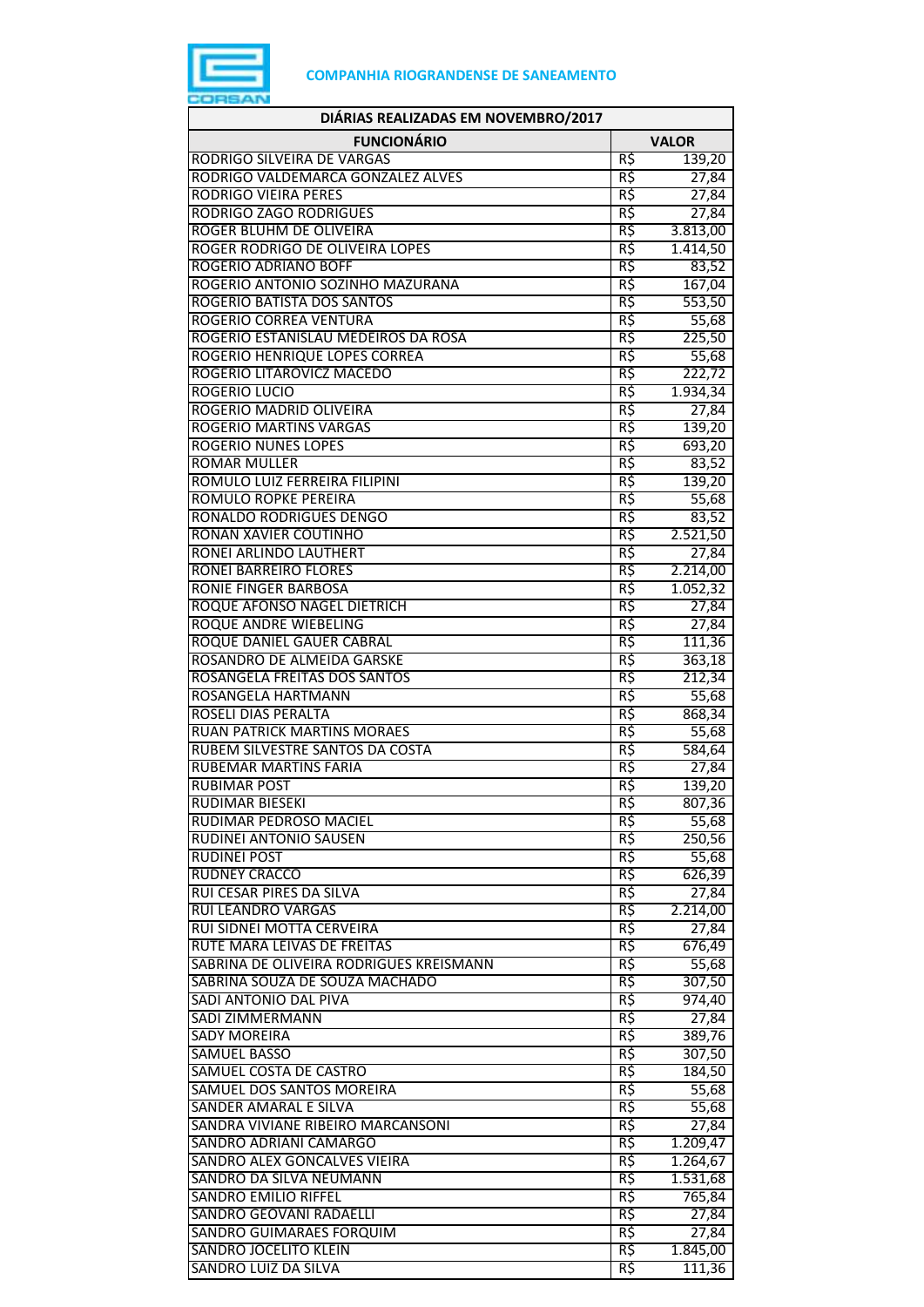

| DIÁRIAS REALIZADAS EM NOVEMBRO/2017                         |                 |                      |  |  |
|-------------------------------------------------------------|-----------------|----------------------|--|--|
| <b>FUNCIONÁRIO</b>                                          | <b>VALOR</b>    |                      |  |  |
| <b>SANDRO MARQUES DA SILVA</b>                              | R\$             | 787,86               |  |  |
| <b>SANDRO REOLON ZANELLA</b>                                | R\$             | 778,98               |  |  |
| SANDRO ROGERIO BUZATA MACIEL                                | R\$             | 553,50               |  |  |
| <b>SARA DANIELA THOMAS</b>                                  | R\$             | 1.879,13             |  |  |
| <b>SARA ROSELI RODRIGUES FERNANDES</b>                      | R\$             | 27,84                |  |  |
| <b>SAUL MINUZZI</b>                                         | R\$             | 1.230,00             |  |  |
| SAULO CORTEZ DE ANDRADE                                     | R\$             | 2.767,50             |  |  |
| SAULO ORLANDO SCHOSSELER<br>SAULO RODRIGO GHYSIO SOUZA      | R\$<br>R\$      | 55,68                |  |  |
| SEBASTIAO ROMANENCO                                         | R\$             | 1.291,50<br>1.845,00 |  |  |
| SEDENIR LAUNE SCHMIDT                                       | R\$             | 27,84                |  |  |
| <b>SELVIO LOREGIAN</b>                                      | R\$             | 27,84                |  |  |
| SERGIO AUGUSTO PACHECO MENDES                               | R\$             | 1.929,01             |  |  |
| <b>SERGIO DA SILVA</b>                                      | R\$             | 1.133,58             |  |  |
| SERGIO GOMES DA SILVA                                       | R\$             | 55,68                |  |  |
| <b>SERGIO GONCALVES MACHADO</b>                             | R\$             | 55,68                |  |  |
| <b>SERGIO JOSE STUDZINSKI</b>                               | R\$             | 375,83               |  |  |
| <b>SERGIO LORENZI</b>                                       | R\$             | 111,36               |  |  |
| SERGIO LUIS DA ROCHA MONTEZANO                              | R\$             | 922,50               |  |  |
| <b>SERGIO LUIS FRANKLIN WINTER</b>                          | R\$             | 83,52                |  |  |
| <b>SERGIO LUIS RIBEIRO</b>                                  | R\$             | 375,83               |  |  |
| <b>SERGIO LUIZ MACHADO</b>                                  | R\$             | 111,36               |  |  |
| <b>SERGIO PEREIRA</b>                                       | R\$             | 178,68               |  |  |
| <b>SERGIO VALETA JUNIOR</b>                                 | R\$             | 473,28               |  |  |
| <b>SERGIO VOLNEI ROEHRS</b>                                 | R\$             | 83,52                |  |  |
| SHEILA DENISE SULZBACH                                      | R\$             | 1.353,00             |  |  |
| <b>SIDINEI LUIS CAYE</b>                                    | R\$             | 27,84                |  |  |
| <b>SIDNEI FAERMANN BARTH</b><br>SIDNEI LUIZ PEDROTTI JUNIOR | R\$<br>R\$      | 27,84<br>222,72      |  |  |
| <b>SIDNEI XISTO FRUETTI</b>                                 | R\$             | 27,84                |  |  |
| <b>SILMAR KREMER</b>                                        | R\$             | 1.968,00             |  |  |
| SILVANA DE FREITAS BITENCOURT                               | R\$             | 111,36               |  |  |
| <b>SILVANA FERRAZ MORAES</b>                                | R\$             | 225,50               |  |  |
| SILVANA JANETE COSTANTIN GARCIA                             | R\$             | 369,00               |  |  |
| <b>SILVANI INES SCHEID</b>                                  | R\$             | 27,84                |  |  |
| <b>SILVANO PRATAVIERA</b>                                   | R\$             | 167,04               |  |  |
| SILVANOR ANTONIO ONGARATTO                                  | R\$             | 27,84                |  |  |
| SILVIA FACHINI CAMARGO                                      | R\$             | 723,84               |  |  |
| <b>SILVIO GUIMARAES SIQUEIRA</b>                            | R\$             | 375,83               |  |  |
| <b>SILVIO JOSE GABERT</b>                                   | R\$             | 27,84                |  |  |
| SILVIO JUNIOR MADRUGA RODRIGUES                             | R\$             | 615,00               |  |  |
| SILVIO LUIZ MINELLA DE ALMEIDA                              | R\$             | 1.372,50             |  |  |
| SILVIO SOUCHIE                                              | R\$             | 27,84                |  |  |
| SOLANGE DE OLIVEIRA<br><b>SOLANGE DOS SANTOS MEYER</b>      | R\$<br>R\$      | 83,52<br>27,84       |  |  |
| SOLANGE MARIA SOZINHO MAZURANA                              | $R\overline{S}$ | 375,83               |  |  |
| SOLENI MACHADO DE QUADROS                                   | R\$             | 445,44               |  |  |
| SONIA CRISTINA WENCLEVSKI                                   | R\$             | 225,50               |  |  |
| <b>STEFANO GONCALVES LOPES</b>                              | R\$             | 55,68                |  |  |
| <b>STEPHAN HUND PRATES</b>                                  | R\$             | 361,92               |  |  |
| STIVEN RHEINLANDER BARROS LUSANI                            | R\$             | 351,54               |  |  |
| <b>SUELEN SEVERO SOUTO</b>                                  | R\$             | 27,84                |  |  |
| <b>TADEU ATANAGILDO DOS SANTOS</b>                          | R\$             | 27,84                |  |  |
| <b>TAILIZE DE CARLI</b>                                     | R\$             | 27,84                |  |  |
| <b>TALES FALCAO GUEDES</b>                                  | R\$             | 83,52                |  |  |
| <b>TALVIRONE KRETSCHMER</b>                                 | R\$             | 676,50               |  |  |
| TANIA KUNSLER DE OLIVEIRA                                   | R\$             | 492,00               |  |  |
| <b>TANIA LORIANE MIELKE</b>                                 | R\$             | 27,84                |  |  |
| TANIA REGINA VIEIRA VIVIAN                                  | R\$             | 676,49               |  |  |
| TARCIZO CESAR BISPO                                         | R\$             | 83,52                |  |  |
| TASSENAN BECK WILDE                                         | R\$             | 526,16               |  |  |
| TATIANA CEZIMBRA DA COSTA<br><b>TATIANE SIAS GOMES</b>      | R\$<br>R\$      | 375,83               |  |  |
|                                                             |                 | 27,84                |  |  |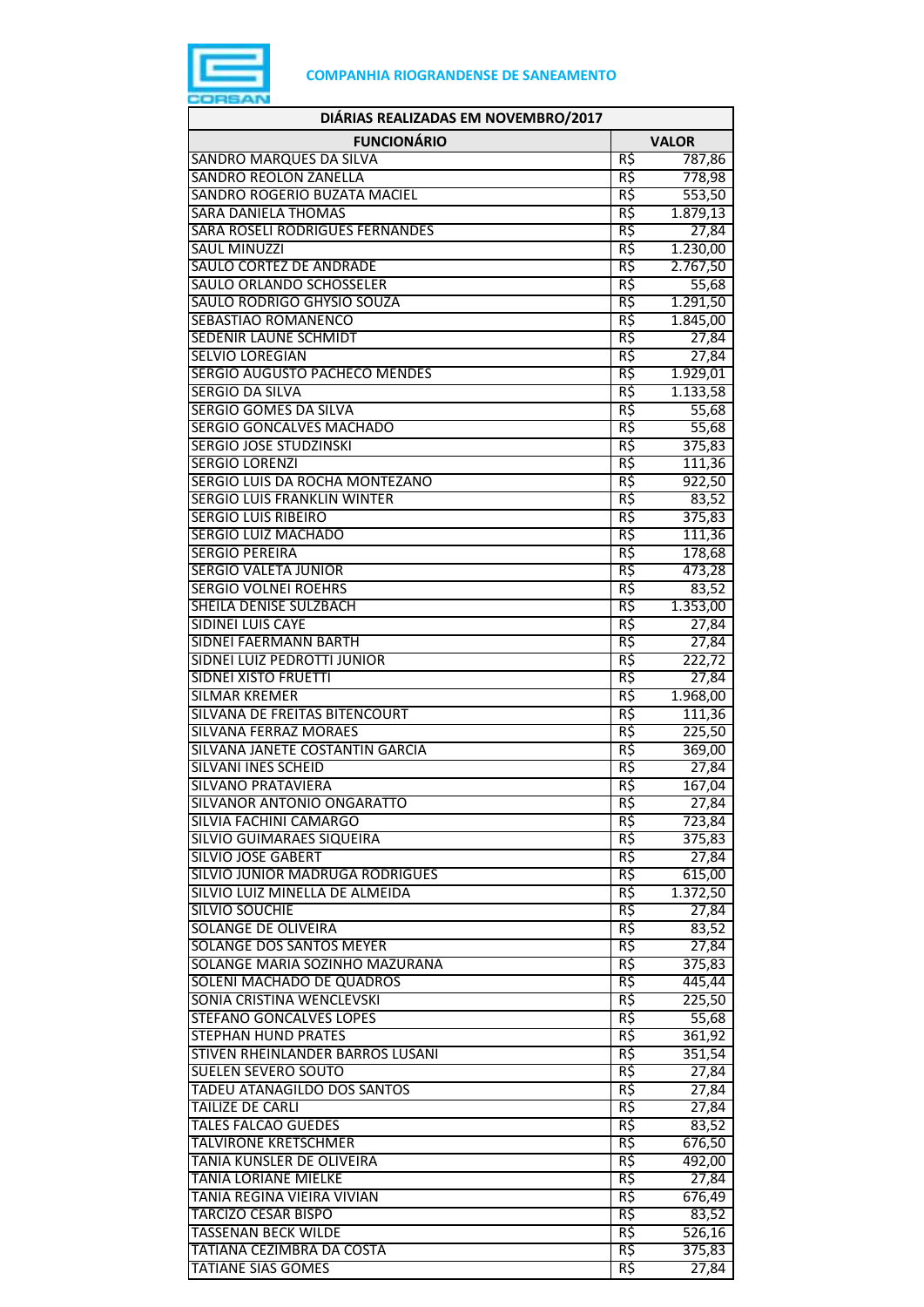

| DIÁRIAS REALIZADAS EM NOVEMBRO/2017                         |              |                    |  |  |
|-------------------------------------------------------------|--------------|--------------------|--|--|
| <b>FUNCIONÁRIO</b>                                          | <b>VALOR</b> |                    |  |  |
| THAIANNE MIRANDA ALVES                                      | R\$          | 27,84              |  |  |
| THAIS CANTARELLI CASARIN                                    | R\$          | 1.107,00           |  |  |
| THAIS DE AZEVEDO MEDEIROS                                   | R\$          | 139,20             |  |  |
| <b>THALES POLESSO</b>                                       | R\$          | 83,52              |  |  |
| THIAGO DAMASCENO ROSA                                       | R\$          | 139,20             |  |  |
| <b>THIAGO FELIPE HERMANN</b><br>THIAGO PINTO DA CUNHA       | R\$<br>R\$   | 835,20<br>1.107,00 |  |  |
| <b>THIAGO PRATES COVALESKY</b>                              | R\$          | 2.214,00           |  |  |
| <b>THIAGO VILANOVA</b>                                      | R\$          | 83,52              |  |  |
| THIANE ALVES BARCELLOS                                      | R\$          | 430,50             |  |  |
| <b>THONI UILSON FOCKING</b>                                 | R\$          | 27,84              |  |  |
| <b>TIAGO AMARAL KELBOUSCAS</b>                              | R\$          | 888,83             |  |  |
| <b>TIAGO ANTONIO FAINELLO</b>                               | R\$          | 306,24             |  |  |
| <b>TIAGO DA SILVA</b>                                       | R\$          | 2.214,00           |  |  |
| <b>TIAGO DA SILVA PACHECO</b>                               | R\$          | 250,56             |  |  |
| <b>TIAGO DALLA BRIDA</b>                                    | R\$          | 27,84              |  |  |
| <b>TIAGO GOLFETTO</b>                                       | R\$          | 268,02             |  |  |
| <b>TIAGO HERENCIO FERREIRA</b>                              | R\$          | 27,84              |  |  |
| <b>TIAGO LEMOS DA SILVA</b>                                 | R\$          | 445,44             |  |  |
| <b>TIAGO LIMA DA SILVA</b><br><b>TIAGO MARQUES DE JESUS</b> | R\$<br>R\$   | 27,84              |  |  |
| <b>TIAGO MORAES DELLANHESE</b>                              | R\$          | 676,50<br>601,33   |  |  |
| <b>TIAGO NERLEI RESENDE</b>                                 | R\$          | 307,50             |  |  |
| <b>TIAGO PERES DA SILVA</b>                                 | R\$          | 936,16             |  |  |
| <b>TIAGO PICH GARCIA</b>                                    | R\$          | 225,50             |  |  |
| <b>TIAGO TRESPACH MARQUES</b>                               | R\$          | 55,68              |  |  |
| <b>UBAIAR BARBOSA ALVES</b>                                 | R\$          | 27,84              |  |  |
| <b>UBIRAJARA JUSTO MENDONCA</b>                             | R\$          | 553,50             |  |  |
| <b>UBIRATAN DA CUNHA GUILHERME</b>                          | R\$          | 83,52              |  |  |
| <b>UGLAIR MORAES MACHADO</b>                                | R\$          | 556,80             |  |  |
| <b>ULISSES SANTOS VAQUEIRO</b>                              | R\$          | 556,80             |  |  |
| <b>VAGNER BOEIRA TESCH</b>                                  | R\$          | 2.214,00           |  |  |
| VAGNER CEZAR DA SILVA                                       | R\$          | 27,84              |  |  |
| <b>VAGNER EICH DA SILVA</b>                                 | R\$          | 27,84              |  |  |
| VAGNER FLORENTINO SILVA FERREIRA                            | R\$<br>R\$   | 184,50             |  |  |
| <b>VAGNER MACHADO DE FREITAS</b>                            |              | 2.214,00           |  |  |
| VAGNER SCUSSEL<br><b>VAINER DE BARROS ASEVEDO</b>           | RŞ<br>R\$    | 55,68<br>506,68    |  |  |
| <b>VALCIR DE OLIVEIRA</b>                                   | R\$          | 526,16             |  |  |
| <b>VALDAIR PASTORIO</b>                                     | R\$          | 1.045,50           |  |  |
| <b>VALDEMIR ATHANAZIO</b>                                   | R\$          | 369,00             |  |  |
| <b>VALDEMIR ROBERTO ZALESKI</b>                             | R\$          | 375,83             |  |  |
| <b>VALDEMIR VIERA</b>                                       | R\$          | 1.637,22           |  |  |
| VALDENI ARIOVALDO LACERDA DE QUADROS                        | R\$          | 167,04             |  |  |
| VALDERLEN DA SILVA CUNHA                                    | R\$          | 334,08             |  |  |
| VALDIR BALTAZAR FIGUEIREDO DOS SANTOS                       | R\$          | 83,52              |  |  |
| <b>VALDIR DEFAVERI</b>                                      | R\$          | 27,84              |  |  |
| <b>VALDIR GRAEFF</b>                                        | R\$          | 27,84              |  |  |
| <b>VALDIR SCHMITT</b>                                       | R\$<br>R\$   | 111,36             |  |  |
| VALDOMIRO MENDONCA FUCHS<br><b>VALERIA CASSAL COSTA</b>     | R\$          | 27,84<br>27,84     |  |  |
| <b>VALERIA LEMOS PRESTES SOARES</b>                         | R\$          | 83,52              |  |  |
| <b>VALERIO MOREIRA DOS SANTOS</b>                           | R\$          | 139,20             |  |  |
| <b>VALMIR ANDRE LUDWIG</b>                                  | R\$          | 55,68              |  |  |
| <b>VALMIR BORGES SOARES</b>                                 | R\$          | 492,00             |  |  |
| VALMIR DOS SANTOS FERREIRA                                  | R\$          | 27,84              |  |  |
| <b>VALMOR ANTONIO MALDANER</b>                              | R\$          | 27,84              |  |  |
| <b>VALMOR RIBEIRO DA SILVA</b>                              | R\$          | 27,84              |  |  |
| <b>VALMOR WEIRICH</b>                                       | R\$          | 83,52              |  |  |
| VALNERI ARAUJO DA SILVA JUNIOR                              | R\$          | 336,86             |  |  |
| <b>VANDER BERNARDI</b>                                      | R\$          | 417,60             |  |  |
| VANDERLEI DALTRI ICKERT                                     | R\$          | 553,50             |  |  |
| VANDERLEI FERREIRA DA SILVA                                 | R\$          | 167,04             |  |  |